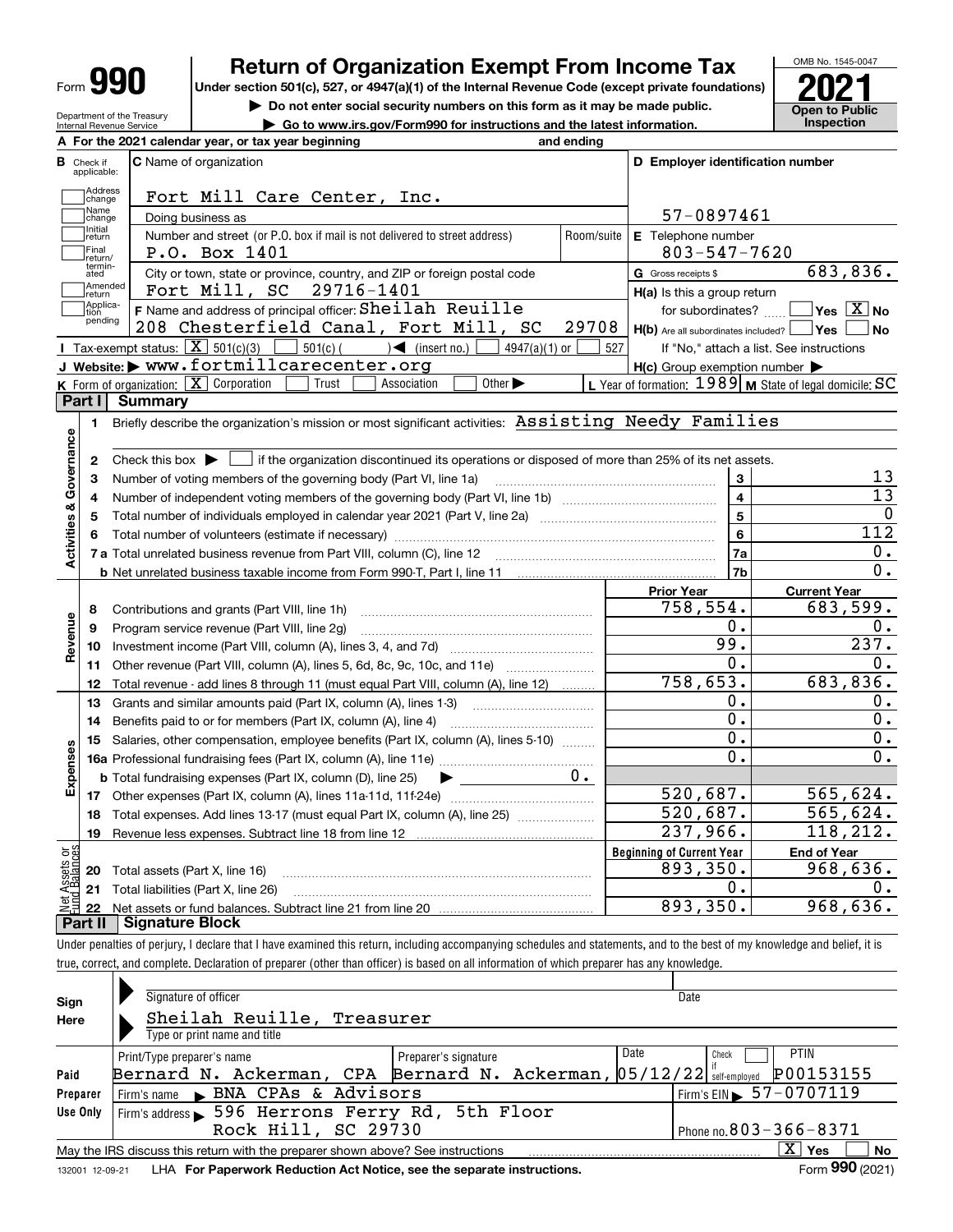|              | Fort Mill Care Center, Inc.<br>Form 990 (2021)                                                                                               |             | 57-0897461<br>Page 2                                           |
|--------------|----------------------------------------------------------------------------------------------------------------------------------------------|-------------|----------------------------------------------------------------|
|              | <b>Statement of Program Service Accomplishments</b><br><b>Part III</b>                                                                       |             |                                                                |
|              |                                                                                                                                              |             |                                                                |
| 1            | Briefly describe the organization's mission:<br>Helping needy persons by providing cooperative short term assistance.                        |             |                                                                |
|              |                                                                                                                                              |             |                                                                |
|              |                                                                                                                                              |             |                                                                |
|              |                                                                                                                                              |             |                                                                |
| $\mathbf{2}$ | Did the organization undertake any significant program services during the year which were not listed on the                                 |             |                                                                |
|              | prior Form 990 or 990-EZ?                                                                                                                    |             | $\overline{\mathsf{Yes}\mathrel{\hspace{0.05cm}\mathbf{X}}$ No |
|              | If "Yes," describe these new services on Schedule O.                                                                                         |             | $\sqrt{}$ Yes $\sqrt{}$ X $\sqrt{}$ No                         |
| 3            | If "Yes," describe these changes on Schedule O.                                                                                              |             |                                                                |
| 4            | Describe the organization's program service accomplishments for each of its three largest program services, as measured by expenses.         |             |                                                                |
|              | Section 501(c)(3) and 501(c)(4) organizations are required to report the amount of grants and allocations to others, the total expenses, and |             |                                                                |
|              | revenue, if any, for each program service reported.                                                                                          |             |                                                                |
| 4a           | (Express \$<br>(Code:                                                                                                                        |             |                                                                |
|              | Family Aid: Organized for the purpose of helping needy persons by                                                                            |             |                                                                |
|              | providing cooperative short term emergency assistance which shall                                                                            |             |                                                                |
|              | include but not be limited to food, utilities, prescriptions and dental                                                                      |             |                                                                |
|              | aid.                                                                                                                                         |             |                                                                |
|              |                                                                                                                                              |             |                                                                |
|              |                                                                                                                                              |             |                                                                |
|              |                                                                                                                                              |             |                                                                |
|              |                                                                                                                                              |             |                                                                |
|              |                                                                                                                                              |             |                                                                |
|              |                                                                                                                                              |             |                                                                |
|              |                                                                                                                                              |             |                                                                |
| 4b           |                                                                                                                                              |             |                                                                |
|              |                                                                                                                                              |             |                                                                |
|              |                                                                                                                                              |             |                                                                |
|              |                                                                                                                                              |             |                                                                |
|              |                                                                                                                                              |             |                                                                |
|              |                                                                                                                                              |             |                                                                |
|              |                                                                                                                                              |             |                                                                |
|              |                                                                                                                                              |             |                                                                |
|              |                                                                                                                                              |             |                                                                |
|              |                                                                                                                                              |             |                                                                |
|              |                                                                                                                                              |             |                                                                |
|              |                                                                                                                                              |             |                                                                |
| 4c           | (Code: ) (Expenses \$<br>$\blacksquare$ including grants of \$ $\blacksquare$ (Revenue \$)                                                   |             |                                                                |
|              |                                                                                                                                              |             |                                                                |
|              |                                                                                                                                              |             |                                                                |
|              |                                                                                                                                              |             |                                                                |
|              |                                                                                                                                              |             |                                                                |
|              |                                                                                                                                              |             |                                                                |
|              |                                                                                                                                              |             |                                                                |
|              |                                                                                                                                              |             |                                                                |
|              |                                                                                                                                              |             |                                                                |
|              |                                                                                                                                              |             |                                                                |
|              |                                                                                                                                              |             |                                                                |
|              |                                                                                                                                              |             |                                                                |
| 4d           | Other program services (Describe on Schedule O.)                                                                                             |             |                                                                |
|              | (Expenses \$<br>including grants of \$                                                                                                       | (Revenue \$ |                                                                |
| 4е           | 527, 191.<br>Total program service expenses                                                                                                  |             |                                                                |
|              |                                                                                                                                              |             | Form $990$ (2021)                                              |
|              | 132002 12-09-21                                                                                                                              |             |                                                                |
|              |                                                                                                                                              |             |                                                                |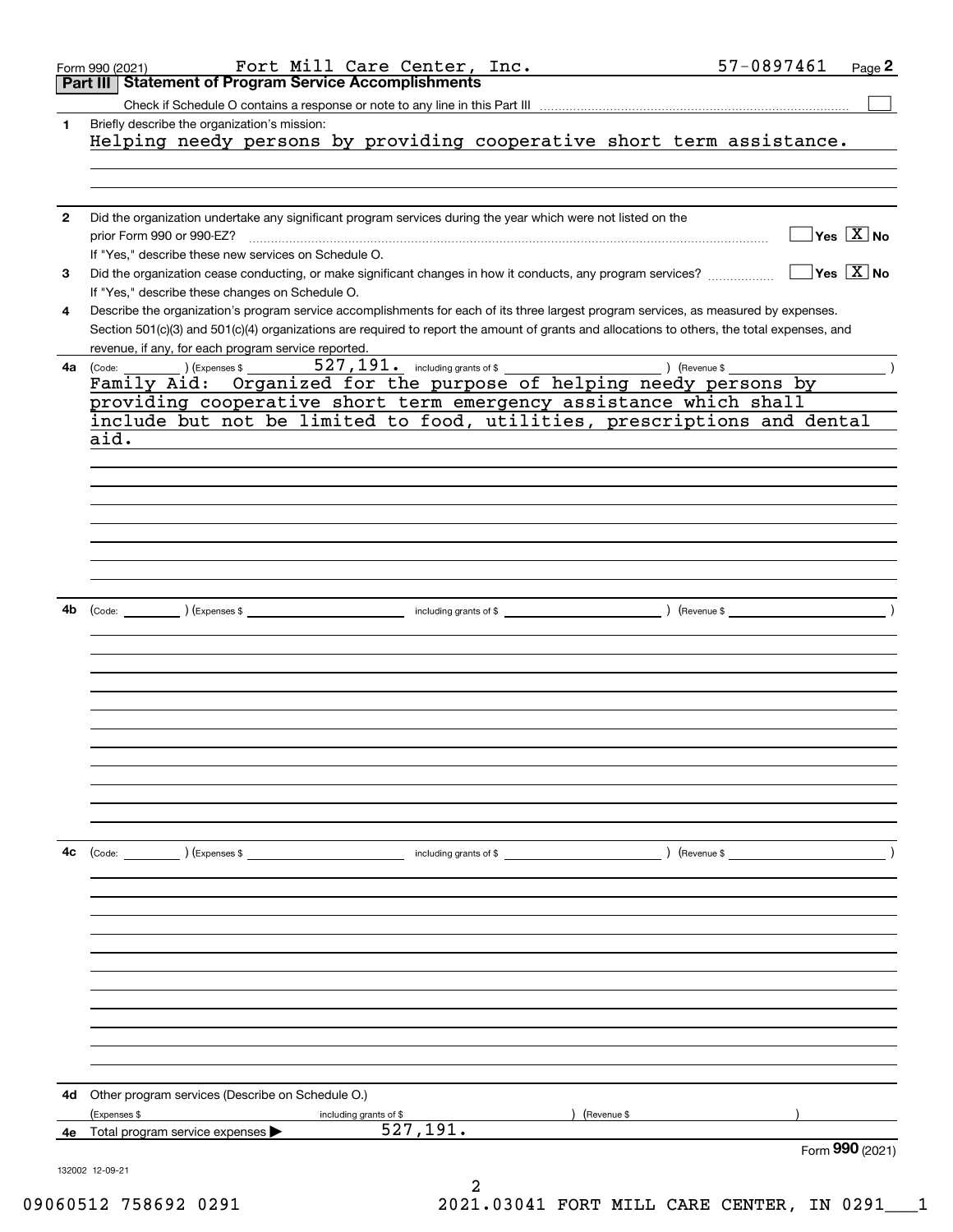|  | Form 990 (2021) |
|--|-----------------|

Form 990 (2021) Page **3Part IV Checklist of Required Schedules** Fort Mill Care Center, Inc. 57-0897461

|     |                                                                                                                                                                                                                              |                 | Yes         | No               |
|-----|------------------------------------------------------------------------------------------------------------------------------------------------------------------------------------------------------------------------------|-----------------|-------------|------------------|
| 1.  | Is the organization described in section $501(c)(3)$ or $4947(a)(1)$ (other than a private foundation)?                                                                                                                      |                 |             |                  |
|     |                                                                                                                                                                                                                              | 1               | X           |                  |
| 2   |                                                                                                                                                                                                                              | $\overline{2}$  | $\mathbf x$ |                  |
| 3   | Did the organization engage in direct or indirect political campaign activities on behalf of or in opposition to candidates for                                                                                              |                 |             |                  |
|     |                                                                                                                                                                                                                              | 3               |             | x                |
| 4   | Section 501(c)(3) organizations. Did the organization engage in lobbying activities, or have a section 501(h) election in effect                                                                                             |                 |             |                  |
|     |                                                                                                                                                                                                                              | 4               |             | x                |
| 5   | Is the organization a section 501(c)(4), 501(c)(5), or 501(c)(6) organization that receives membership dues, assessments, or                                                                                                 |                 |             |                  |
|     |                                                                                                                                                                                                                              | 5               |             | x                |
| 6   | Did the organization maintain any donor advised funds or any similar funds or accounts for which donors have the right to                                                                                                    |                 |             |                  |
|     | provide advice on the distribution or investment of amounts in such funds or accounts? If "Yes," complete Schedule D, Part I                                                                                                 | 6               |             | x                |
| 7   | Did the organization receive or hold a conservation easement, including easements to preserve open space,                                                                                                                    |                 |             |                  |
|     |                                                                                                                                                                                                                              | $\overline{7}$  |             | x                |
| 8   | Did the organization maintain collections of works of art, historical treasures, or other similar assets? If "Yes," complete                                                                                                 |                 |             |                  |
|     |                                                                                                                                                                                                                              | 8               |             | x                |
| 9   | Did the organization report an amount in Part X, line 21, for escrow or custodial account liability, serve as a custodian for                                                                                                |                 |             |                  |
|     | amounts not listed in Part X; or provide credit counseling, debt management, credit repair, or debt negotiation services?                                                                                                    |                 |             |                  |
|     |                                                                                                                                                                                                                              | 9               |             | х                |
| 10  | Did the organization, directly or through a related organization, hold assets in donor-restricted endowments                                                                                                                 |                 |             |                  |
|     |                                                                                                                                                                                                                              | 10              |             | x                |
| 11  | If the organization's answer to any of the following questions is "Yes," then complete Schedule D, Parts VI, VII, VIII, IX, or X,                                                                                            |                 |             |                  |
|     | as applicable.                                                                                                                                                                                                               |                 |             |                  |
|     | a Did the organization report an amount for land, buildings, and equipment in Part X, line 10? If "Yes," complete Schedule D,                                                                                                |                 |             |                  |
|     |                                                                                                                                                                                                                              | 11a             | X           |                  |
|     | <b>b</b> Did the organization report an amount for investments - other securities in Part X, line 12, that is 5% or more of its total                                                                                        |                 |             |                  |
|     |                                                                                                                                                                                                                              | 11 <sub>b</sub> |             | х                |
|     | c Did the organization report an amount for investments - program related in Part X, line 13, that is 5% or more of its total                                                                                                |                 |             |                  |
|     |                                                                                                                                                                                                                              | 11c             |             | х                |
|     | d Did the organization report an amount for other assets in Part X, line 15, that is 5% or more of its total assets reported in                                                                                              |                 |             |                  |
|     |                                                                                                                                                                                                                              | 11d             |             | x<br>$\mathbf X$ |
|     | e Did the organization report an amount for other liabilities in Part X, line 25? If "Yes," complete Schedule D, Part X                                                                                                      | 11e             |             |                  |
| f   | Did the organization's separate or consolidated financial statements for the tax year include a footnote that addresses                                                                                                      |                 |             | x                |
|     | the organization's liability for uncertain tax positions under FIN 48 (ASC 740)? If "Yes," complete Schedule D, Part X                                                                                                       | 11f             |             |                  |
|     | 12a Did the organization obtain separate, independent audited financial statements for the tax year? If "Yes," complete                                                                                                      |                 |             | х                |
|     | <b>b</b> Was the organization included in consolidated, independent audited financial statements for the tax year?                                                                                                           | 12a             |             |                  |
|     |                                                                                                                                                                                                                              |                 |             |                  |
| 13  | If "Yes," and if the organization answered "No" to line 12a, then completing Schedule D, Parts XI and XII is optional<br>Is the organization a school described in section $170(b)(1)(A)(ii)?$ If "Yes," complete Schedule E | 12b<br>13       |             | ᅀ<br>$\mathbf X$ |
| 14a | Did the organization maintain an office, employees, or agents outside of the United States?                                                                                                                                  | 14a             |             | x                |
|     | <b>b</b> Did the organization have aggregate revenues or expenses of more than \$10,000 from grantmaking, fundraising, business,                                                                                             |                 |             |                  |
|     | investment, and program service activities outside the United States, or aggregate foreign investments valued at \$100,000                                                                                                   |                 |             |                  |
|     |                                                                                                                                                                                                                              | 14b             |             | х                |
| 15  | Did the organization report on Part IX, column (A), line 3, more than \$5,000 of grants or other assistance to or for any                                                                                                    |                 |             |                  |
|     |                                                                                                                                                                                                                              | 15              |             | x                |
| 16  | Did the organization report on Part IX, column (A), line 3, more than \$5,000 of aggregate grants or other assistance to                                                                                                     |                 |             |                  |
|     |                                                                                                                                                                                                                              | 16              |             | x                |
| 17  | Did the organization report a total of more than \$15,000 of expenses for professional fundraising services on Part IX,                                                                                                      |                 |             |                  |
|     |                                                                                                                                                                                                                              | 17              |             | x                |
| 18  | Did the organization report more than \$15,000 total of fundraising event gross income and contributions on Part VIII, lines                                                                                                 |                 |             |                  |
|     |                                                                                                                                                                                                                              | 18              |             | x                |
| 19  | Did the organization report more than \$15,000 of gross income from gaming activities on Part VIII, line 9a? If "Yes."                                                                                                       |                 |             |                  |
|     |                                                                                                                                                                                                                              | 19              |             | х                |
|     |                                                                                                                                                                                                                              | 20a             |             | X                |
|     | b If "Yes" to line 20a, did the organization attach a copy of its audited financial statements to this return?                                                                                                               | 20 <sub>b</sub> |             |                  |
| 21  | Did the organization report more than \$5,000 of grants or other assistance to any domestic organization or                                                                                                                  |                 |             |                  |
|     |                                                                                                                                                                                                                              | 21              |             | х                |
|     | 132003 12-09-21                                                                                                                                                                                                              |                 |             | Form 990 (2021)  |

3

132003 12-09-21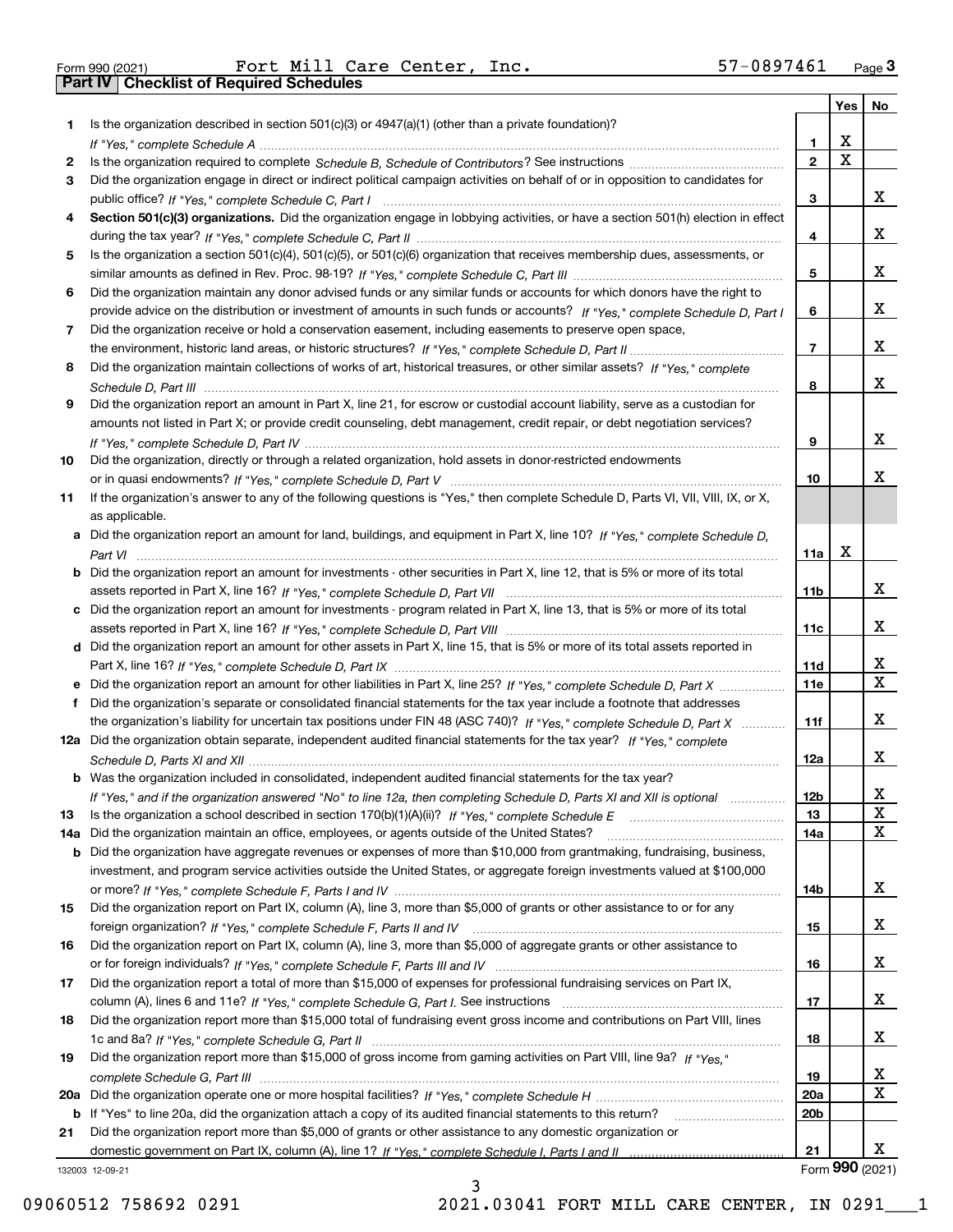|  | Form 990 (2021) |
|--|-----------------|
|  |                 |

Form 990 (2021) Fort Mill Care Center, Inc. 57-0897461 <sub>Page</sub> 4<br>**Part IV | Checklist of Required Schedules** <sub>(continued)</sub>

*(continued)*

|               |                                                                                                                              |                 | Yes | <b>No</b>       |
|---------------|------------------------------------------------------------------------------------------------------------------------------|-----------------|-----|-----------------|
| 22            | Did the organization report more than \$5,000 of grants or other assistance to or for domestic individuals on                |                 |     |                 |
|               |                                                                                                                              | 22              |     | х               |
| 23            | Did the organization answer "Yes" to Part VII, Section A, line 3, 4, or 5, about compensation of the organization's current  |                 |     |                 |
|               | and former officers, directors, trustees, key employees, and highest compensated employees? If "Yes," complete               |                 |     |                 |
|               |                                                                                                                              | 23              |     | х               |
|               | 24a Did the organization have a tax-exempt bond issue with an outstanding principal amount of more than \$100,000 as of the  |                 |     |                 |
|               | last day of the year, that was issued after December 31, 2002? If "Yes," answer lines 24b through 24d and complete           |                 |     | x               |
|               | b Did the organization invest any proceeds of tax-exempt bonds beyond a temporary period exception?                          | 24a             |     |                 |
|               | c Did the organization maintain an escrow account other than a refunding escrow at any time during the year to defease       | 24b             |     |                 |
|               | any tax-exempt bonds?                                                                                                        | 24c             |     |                 |
|               | d Did the organization act as an "on behalf of" issuer for bonds outstanding at any time during the year?                    | 24d             |     |                 |
|               | 25a Section 501(c)(3), 501(c)(4), and 501(c)(29) organizations. Did the organization engage in an excess benefit             |                 |     |                 |
|               |                                                                                                                              | 25a             |     | х               |
|               | b Is the organization aware that it engaged in an excess benefit transaction with a disqualified person in a prior year, and |                 |     |                 |
|               | that the transaction has not been reported on any of the organization's prior Forms 990 or 990-EZ? If "Yes," complete        |                 |     |                 |
|               | Schedule L. Part I                                                                                                           | 25b             |     | х               |
| 26            | Did the organization report any amount on Part X, line 5 or 22, for receivables from or payables to any current              |                 |     |                 |
|               | or former officer, director, trustee, key employee, creator or founder, substantial contributor, or 35%                      |                 |     |                 |
|               |                                                                                                                              | 26              |     | х               |
| 27            | Did the organization provide a grant or other assistance to any current or former officer, director, trustee, key employee,  |                 |     |                 |
|               | creator or founder, substantial contributor or employee thereof, a grant selection committee member, or to a 35% controlled  |                 |     |                 |
|               | entity (including an employee thereof) or family member of any of these persons? If "Yes," complete Schedule L, Part III     | 27              |     | х               |
| 28            | Was the organization a party to a business transaction with one of the following parties (see the Schedule L, Part IV,       |                 |     |                 |
|               | instructions for applicable filing thresholds, conditions, and exceptions):                                                  |                 |     |                 |
|               | a A current or former officer, director, trustee, key employee, creator or founder, or substantial contributor? If           | 28a             |     | x               |
|               |                                                                                                                              | 28 <sub>b</sub> |     | $\mathbf X$     |
|               | c A 35% controlled entity of one or more individuals and/or organizations described in line 28a or 28b? If                   |                 |     |                 |
|               |                                                                                                                              | 28c             |     | х               |
| 29            |                                                                                                                              | 29              | x   |                 |
| 30            | Did the organization receive contributions of art, historical treasures, or other similar assets, or qualified conservation  |                 |     |                 |
|               |                                                                                                                              | 30              |     | X               |
| 31            | Did the organization liquidate, terminate, or dissolve and cease operations? If "Yes," complete Schedule N, Part I           | 31              |     | $\mathbf x$     |
| 32            | Did the organization sell, exchange, dispose of, or transfer more than 25% of its net assets? If "Yes," complete             |                 |     |                 |
|               | Schedule N, Part II                                                                                                          | 32              |     | х               |
| 33            | Did the organization own 100% of an entity disregarded as separate from the organization under Regulations                   |                 |     |                 |
|               |                                                                                                                              | 33              |     | х               |
| 34            | Was the organization related to any tax-exempt or taxable entity? If "Yes," complete Schedule R, Part II, III, or IV, and    |                 |     |                 |
|               |                                                                                                                              | 34              |     | х               |
|               | 35a Did the organization have a controlled entity within the meaning of section 512(b)(13)?                                  | 35a             |     | X               |
|               | b If "Yes" to line 35a, did the organization receive any payment from or engage in any transaction with a controlled entity  |                 |     |                 |
| 36            | Section 501(c)(3) organizations. Did the organization make any transfers to an exempt non-charitable related organization?   | 35b             |     |                 |
|               |                                                                                                                              | 36              |     | x               |
| 37            | Did the organization conduct more than 5% of its activities through an entity that is not a related organization             |                 |     |                 |
|               | and that is treated as a partnership for federal income tax purposes? If "Yes," complete Schedule R, Part VI                 | 37              |     | x               |
| 38            | Did the organization complete Schedule O and provide explanations on Schedule O for Part VI, lines 11b and 19?               |                 |     |                 |
|               | Note: All Form 990 filers are required to complete Schedule O                                                                | 38              | х   |                 |
| <b>Part V</b> | <b>Statements Regarding Other IRS Filings and Tax Compliance</b>                                                             |                 |     |                 |
|               | Check if Schedule O contains a response or note to any line in this Part V                                                   |                 |     |                 |
|               |                                                                                                                              |                 | Yes | No              |
|               | z<br><b>1a</b> Enter the number reported in box 3 of Form 1096. Enter 0 if not applicable <i>mummumumum</i><br>1a            |                 |     |                 |
|               | 0<br>1b                                                                                                                      |                 |     |                 |
|               | c Did the organization comply with backup withholding rules for reportable payments to vendors and reportable gaming         |                 |     |                 |
|               | (gambling) winnings to prize winners?                                                                                        | 1c              |     | Form 990 (2021) |
|               | 132004 12-09-21<br>4                                                                                                         |                 |     |                 |
|               |                                                                                                                              |                 |     |                 |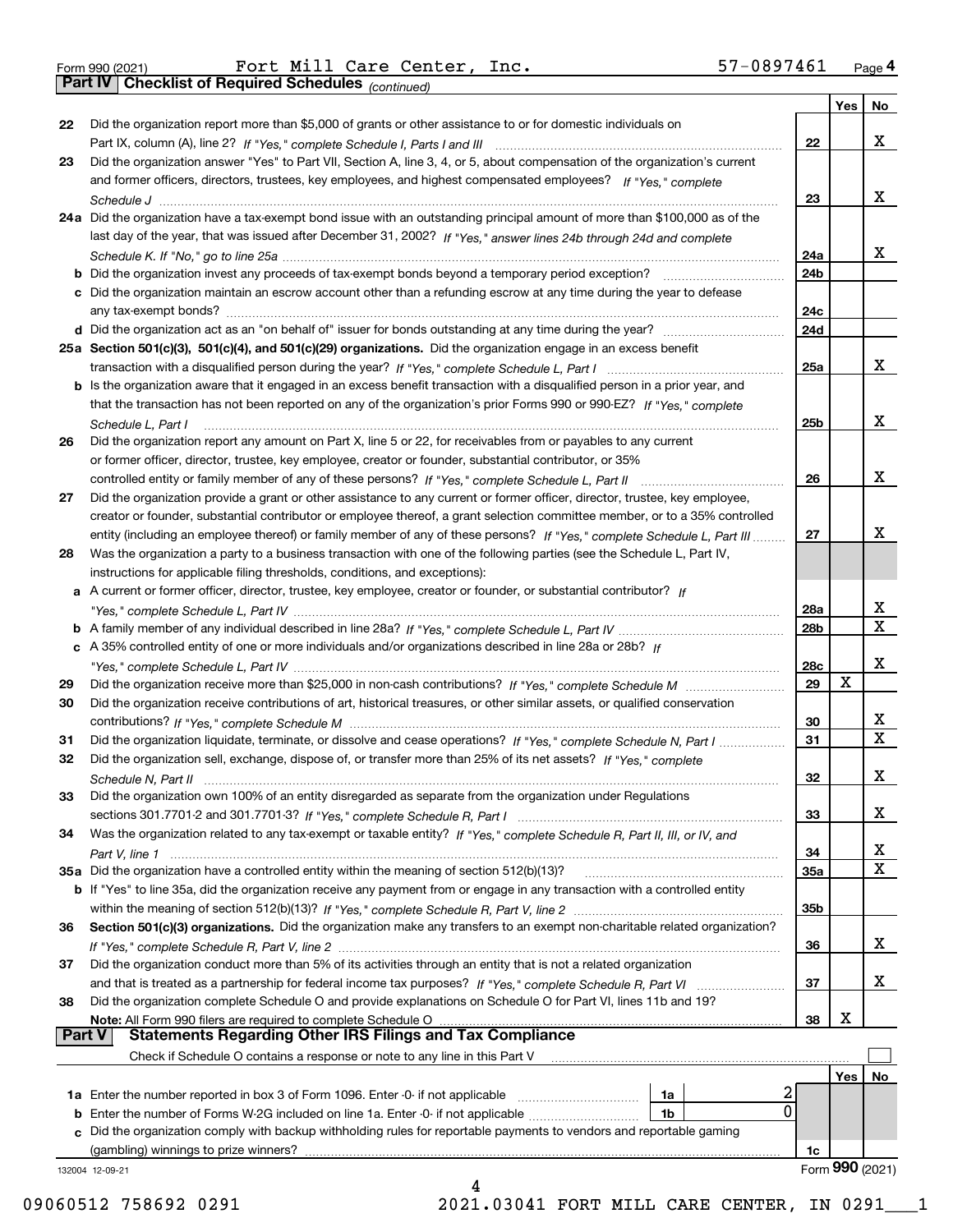|    |                                                                                                                                                 |                   |                | Yes<br>No |
|----|-------------------------------------------------------------------------------------------------------------------------------------------------|-------------------|----------------|-----------|
|    | 2a Enter the number of employees reported on Form W-3, Transmittal of Wage and Tax Statements,                                                  |                   |                |           |
|    | filed for the calendar year ending with or within the year covered by this return                                                               | $\mathbf 0$<br>2a |                |           |
|    |                                                                                                                                                 |                   | 2 <sub>b</sub> |           |
|    |                                                                                                                                                 |                   |                |           |
|    |                                                                                                                                                 |                   | 3a             | X         |
|    |                                                                                                                                                 |                   | 3 <sub>b</sub> |           |
|    | 4a At any time during the calendar year, did the organization have an interest in, or a signature or other authority over, a                    |                   |                |           |
|    |                                                                                                                                                 |                   | 4a             | х         |
|    | <b>b</b> If "Yes," enter the name of the foreign country $\blacktriangleright$                                                                  |                   |                |           |
|    | See instructions for filing requirements for FinCEN Form 114, Report of Foreign Bank and Financial Accounts (FBAR).                             |                   |                |           |
|    |                                                                                                                                                 |                   | 5a             | X         |
| b  |                                                                                                                                                 |                   | 5 <sub>b</sub> | X         |
|    |                                                                                                                                                 |                   | 5c             |           |
| с  |                                                                                                                                                 |                   |                |           |
|    | 6a Does the organization have annual gross receipts that are normally greater than \$100,000, and did the organization solicit                  |                   |                | X         |
|    |                                                                                                                                                 |                   | 6a             |           |
|    | <b>b</b> If "Yes," did the organization include with every solicitation an express statement that such contributions or gifts                   |                   |                |           |
|    | were not tax deductible?                                                                                                                        |                   | 6b             |           |
| 7  | Organizations that may receive deductible contributions under section 170(c).                                                                   |                   |                |           |
| а  | Did the organization receive a payment in excess of \$75 made partly as a contribution and partly for goods and services provided to the payor? |                   | 7a             | X         |
| b  | If "Yes," did the organization notify the donor of the value of the goods or services provided?                                                 |                   | 7b             |           |
| с  | Did the organization sell, exchange, or otherwise dispose of tangible personal property for which it was required                               |                   |                |           |
|    |                                                                                                                                                 |                   | 7c             | х         |
| d  |                                                                                                                                                 | 7d                |                |           |
| е  | Did the organization receive any funds, directly or indirectly, to pay premiums on a personal benefit contract?                                 |                   | 7е             | х         |
| f  | Did the organization, during the year, pay premiums, directly or indirectly, on a personal benefit contract?                                    |                   | 7f             | X         |
| g  | If the organization received a contribution of qualified intellectual property, did the organization file Form 8899 as required?                |                   | 7g             |           |
| h  | If the organization received a contribution of cars, boats, airplanes, or other vehicles, did the organization file a Form 1098-C?              |                   | 7h             |           |
| 8  | Sponsoring organizations maintaining donor advised funds. Did a donor advised fund maintained by the                                            |                   |                |           |
|    | sponsoring organization have excess business holdings at any time during the year?                                                              |                   | 8              |           |
| 9  | Sponsoring organizations maintaining donor advised funds.                                                                                       |                   |                |           |
| а  | Did the sponsoring organization make any taxable distributions under section 4966?                                                              |                   | 9а             |           |
| b  |                                                                                                                                                 |                   | 9b             |           |
| 10 | Section 501(c)(7) organizations. Enter:                                                                                                         |                   |                |           |
| а  |                                                                                                                                                 | 10a               |                |           |
|    | Gross receipts, included on Form 990, Part VIII, line 12, for public use of club facilities                                                     | 10b               |                |           |
| 11 | Section 501(c)(12) organizations. Enter:                                                                                                        |                   |                |           |
| а  |                                                                                                                                                 | 11a               |                |           |
| b  | Gross income from other sources. (Do not net amounts due or paid to other sources against                                                       |                   |                |           |
|    |                                                                                                                                                 | 11b               |                |           |
|    | 12a Section 4947(a)(1) non-exempt charitable trusts. Is the organization filing Form 990 in lieu of Form 1041?                                  |                   |                |           |
|    |                                                                                                                                                 |                   | 12a            |           |
|    | <b>b</b> If "Yes," enter the amount of tax-exempt interest received or accrued during the year                                                  | 12b               |                |           |
| 13 | Section 501(c)(29) qualified nonprofit health insurance issuers.                                                                                |                   |                |           |
| а  |                                                                                                                                                 |                   | 13a            |           |
|    | <b>Note:</b> See the instructions for additional information the organization must report on Schedule O.                                        |                   |                |           |
|    | <b>b</b> Enter the amount of reserves the organization is required to maintain by the states in which the                                       |                   |                |           |
|    |                                                                                                                                                 | 13b               |                |           |
|    |                                                                                                                                                 | 13c               |                |           |
|    | 14a Did the organization receive any payments for indoor tanning services during the tax year?                                                  |                   | 14a            | х         |
|    |                                                                                                                                                 |                   | 14b            |           |
| 15 | Is the organization subject to the section 4960 tax on payment(s) of more than \$1,000,000 in remuneration or                                   |                   |                |           |
|    |                                                                                                                                                 |                   | 15             | х         |
|    | If "Yes," see the instructions and file Form 4720, Schedule N.                                                                                  |                   |                |           |
|    | Is the organization an educational institution subject to the section 4968 excise tax on net investment income?                                 |                   | 16             | х         |
|    |                                                                                                                                                 |                   |                |           |
| 16 | If "Yes," complete Form 4720, Schedule O.                                                                                                       |                   |                |           |
| 17 | Section 501(c)(21) organizations. Did the trust, any disqualified person, or mine operator engage in any                                        |                   |                |           |
|    |                                                                                                                                                 |                   | 17             |           |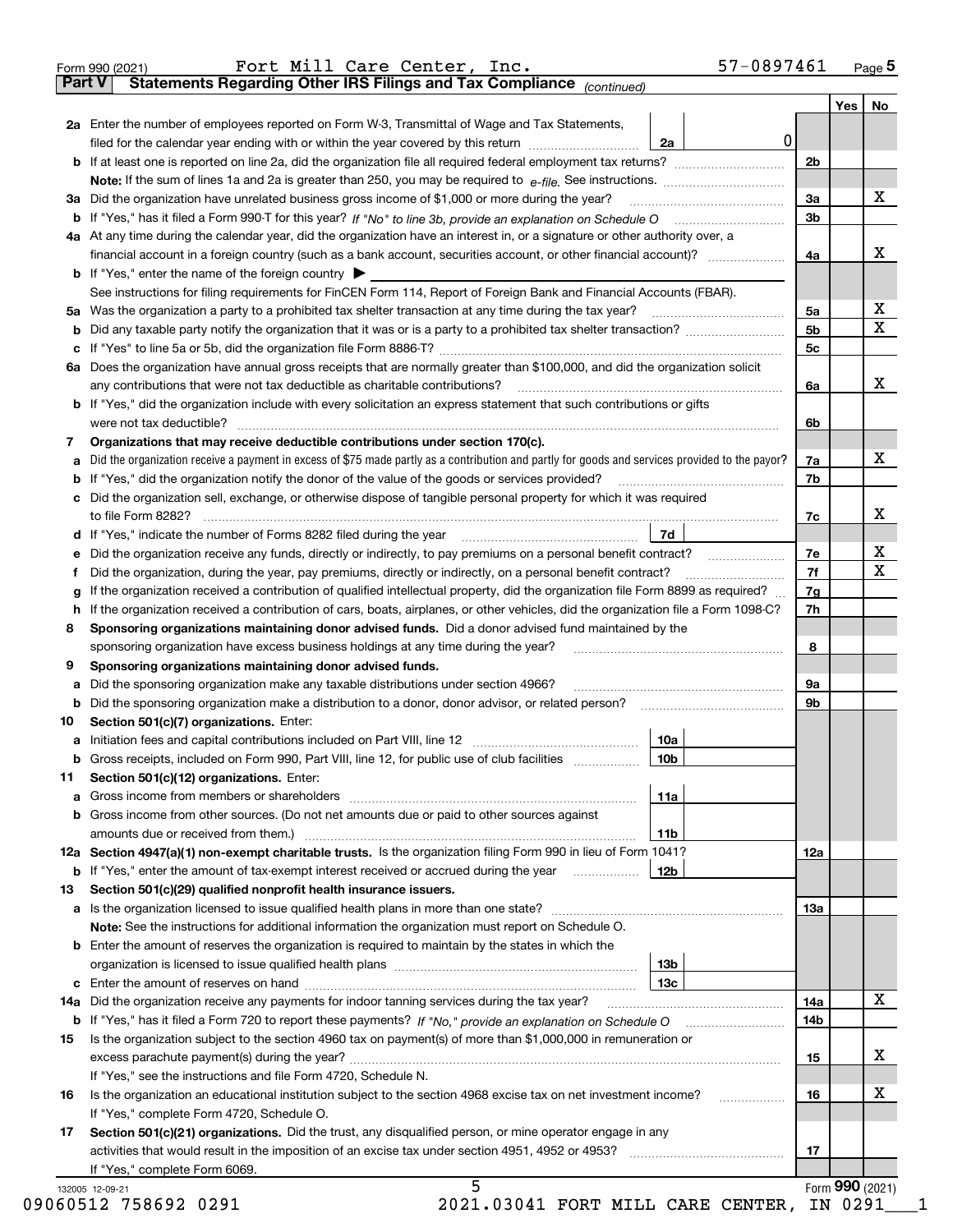|  | Form 990 (2021) |
|--|-----------------|
|  |                 |

Fort Mill Care Center, Inc. 57-0897461

*For each "Yes" response to lines 2 through 7b below, and for a "No" response to line 8a, 8b, or 10b below, describe the circumstances, processes, or changes on Schedule O. See instructions.* Form 990 (2021) **Form Page 6 (2021)** Page **6 Form 990 (2021)** Page **6 Page 6 Page 6 Page 6 Page 6 Page 6 Page 6 Page 6 Page 6 Page 6 Page 6 Page 6 Page 6 Page 6 Page 6 Page 6 Page 6 Page 6 Page 6 Page 6 Page 6 Page 7 Page** 

| 2<br>3<br>4<br>5<br>6<br>8<br>a<br>9<br>b | <b>1a</b> Enter the number of voting members of the governing body at the end of the tax year <i>manumum</i><br>If there are material differences in voting rights among members of the governing body, or if the governing<br>body delegated broad authority to an executive committee or similar committee, explain on Schedule O.<br>Did any officer, director, trustee, or key employee have a family relationship or a business relationship with any other<br>officer, director, trustee, or key employee?<br>Did the organization delegate control over management duties customarily performed by or under the direct supervision<br>Did the organization make any significant changes to its governing documents since the prior Form 990 was filed?<br>Did the organization have members or stockholders?<br>7a Did the organization have members, stockholders, or other persons who had the power to elect or appoint one or<br><b>b</b> Are any governance decisions of the organization reserved to (or subject to approval by) members, stockholders, or<br>persons other than the governing body?<br>Did the organization contemporaneously document the meetings held or written actions undertaken during the year by the following:<br>Is there any officer, director, trustee, or key employee listed in Part VII, Section A, who cannot be reached at the | 1a<br>1b | 13<br>13 | $\mathbf{2}$<br>3<br>4<br>5<br>6 |                 | X<br>X<br>$\mathbf X$<br>$\mathbf X$ |
|-------------------------------------------|--------------------------------------------------------------------------------------------------------------------------------------------------------------------------------------------------------------------------------------------------------------------------------------------------------------------------------------------------------------------------------------------------------------------------------------------------------------------------------------------------------------------------------------------------------------------------------------------------------------------------------------------------------------------------------------------------------------------------------------------------------------------------------------------------------------------------------------------------------------------------------------------------------------------------------------------------------------------------------------------------------------------------------------------------------------------------------------------------------------------------------------------------------------------------------------------------------------------------------------------------------------------------------------------------------------------------------------------------------------------------------|----------|----------|----------------------------------|-----------------|--------------------------------------|
|                                           |                                                                                                                                                                                                                                                                                                                                                                                                                                                                                                                                                                                                                                                                                                                                                                                                                                                                                                                                                                                                                                                                                                                                                                                                                                                                                                                                                                                |          |          |                                  |                 |                                      |
|                                           |                                                                                                                                                                                                                                                                                                                                                                                                                                                                                                                                                                                                                                                                                                                                                                                                                                                                                                                                                                                                                                                                                                                                                                                                                                                                                                                                                                                |          |          |                                  |                 |                                      |
|                                           |                                                                                                                                                                                                                                                                                                                                                                                                                                                                                                                                                                                                                                                                                                                                                                                                                                                                                                                                                                                                                                                                                                                                                                                                                                                                                                                                                                                |          |          |                                  |                 |                                      |
|                                           |                                                                                                                                                                                                                                                                                                                                                                                                                                                                                                                                                                                                                                                                                                                                                                                                                                                                                                                                                                                                                                                                                                                                                                                                                                                                                                                                                                                |          |          |                                  |                 |                                      |
|                                           |                                                                                                                                                                                                                                                                                                                                                                                                                                                                                                                                                                                                                                                                                                                                                                                                                                                                                                                                                                                                                                                                                                                                                                                                                                                                                                                                                                                |          |          |                                  |                 |                                      |
|                                           |                                                                                                                                                                                                                                                                                                                                                                                                                                                                                                                                                                                                                                                                                                                                                                                                                                                                                                                                                                                                                                                                                                                                                                                                                                                                                                                                                                                |          |          |                                  |                 |                                      |
|                                           |                                                                                                                                                                                                                                                                                                                                                                                                                                                                                                                                                                                                                                                                                                                                                                                                                                                                                                                                                                                                                                                                                                                                                                                                                                                                                                                                                                                |          |          |                                  |                 |                                      |
|                                           |                                                                                                                                                                                                                                                                                                                                                                                                                                                                                                                                                                                                                                                                                                                                                                                                                                                                                                                                                                                                                                                                                                                                                                                                                                                                                                                                                                                |          |          |                                  |                 |                                      |
|                                           |                                                                                                                                                                                                                                                                                                                                                                                                                                                                                                                                                                                                                                                                                                                                                                                                                                                                                                                                                                                                                                                                                                                                                                                                                                                                                                                                                                                |          |          |                                  |                 |                                      |
|                                           |                                                                                                                                                                                                                                                                                                                                                                                                                                                                                                                                                                                                                                                                                                                                                                                                                                                                                                                                                                                                                                                                                                                                                                                                                                                                                                                                                                                |          |          |                                  |                 |                                      |
|                                           |                                                                                                                                                                                                                                                                                                                                                                                                                                                                                                                                                                                                                                                                                                                                                                                                                                                                                                                                                                                                                                                                                                                                                                                                                                                                                                                                                                                |          |          |                                  |                 | $\mathbf{x}$                         |
|                                           |                                                                                                                                                                                                                                                                                                                                                                                                                                                                                                                                                                                                                                                                                                                                                                                                                                                                                                                                                                                                                                                                                                                                                                                                                                                                                                                                                                                |          |          |                                  |                 |                                      |
|                                           |                                                                                                                                                                                                                                                                                                                                                                                                                                                                                                                                                                                                                                                                                                                                                                                                                                                                                                                                                                                                                                                                                                                                                                                                                                                                                                                                                                                |          |          | 7a                               |                 | X                                    |
|                                           |                                                                                                                                                                                                                                                                                                                                                                                                                                                                                                                                                                                                                                                                                                                                                                                                                                                                                                                                                                                                                                                                                                                                                                                                                                                                                                                                                                                |          |          |                                  |                 |                                      |
|                                           |                                                                                                                                                                                                                                                                                                                                                                                                                                                                                                                                                                                                                                                                                                                                                                                                                                                                                                                                                                                                                                                                                                                                                                                                                                                                                                                                                                                |          |          | 7b                               |                 | Х                                    |
|                                           |                                                                                                                                                                                                                                                                                                                                                                                                                                                                                                                                                                                                                                                                                                                                                                                                                                                                                                                                                                                                                                                                                                                                                                                                                                                                                                                                                                                |          |          |                                  |                 |                                      |
|                                           |                                                                                                                                                                                                                                                                                                                                                                                                                                                                                                                                                                                                                                                                                                                                                                                                                                                                                                                                                                                                                                                                                                                                                                                                                                                                                                                                                                                |          |          | 8а                               | X               |                                      |
|                                           |                                                                                                                                                                                                                                                                                                                                                                                                                                                                                                                                                                                                                                                                                                                                                                                                                                                                                                                                                                                                                                                                                                                                                                                                                                                                                                                                                                                |          |          | 8b                               | $\mathbf X$     |                                      |
|                                           |                                                                                                                                                                                                                                                                                                                                                                                                                                                                                                                                                                                                                                                                                                                                                                                                                                                                                                                                                                                                                                                                                                                                                                                                                                                                                                                                                                                |          |          |                                  |                 |                                      |
|                                           |                                                                                                                                                                                                                                                                                                                                                                                                                                                                                                                                                                                                                                                                                                                                                                                                                                                                                                                                                                                                                                                                                                                                                                                                                                                                                                                                                                                |          |          | 9                                |                 | X                                    |
|                                           | <b>Section B. Policies</b> (This Section B requests information about policies not required by the Internal Revenue Code.)                                                                                                                                                                                                                                                                                                                                                                                                                                                                                                                                                                                                                                                                                                                                                                                                                                                                                                                                                                                                                                                                                                                                                                                                                                                     |          |          |                                  |                 |                                      |
|                                           |                                                                                                                                                                                                                                                                                                                                                                                                                                                                                                                                                                                                                                                                                                                                                                                                                                                                                                                                                                                                                                                                                                                                                                                                                                                                                                                                                                                |          |          |                                  | Yes             | <b>No</b>                            |
|                                           |                                                                                                                                                                                                                                                                                                                                                                                                                                                                                                                                                                                                                                                                                                                                                                                                                                                                                                                                                                                                                                                                                                                                                                                                                                                                                                                                                                                |          |          | <b>10a</b>                       |                 | X                                    |
|                                           | <b>b</b> If "Yes," did the organization have written policies and procedures governing the activities of such chapters, affiliates,                                                                                                                                                                                                                                                                                                                                                                                                                                                                                                                                                                                                                                                                                                                                                                                                                                                                                                                                                                                                                                                                                                                                                                                                                                            |          |          |                                  |                 |                                      |
|                                           |                                                                                                                                                                                                                                                                                                                                                                                                                                                                                                                                                                                                                                                                                                                                                                                                                                                                                                                                                                                                                                                                                                                                                                                                                                                                                                                                                                                |          |          | 10 <sub>b</sub>                  |                 |                                      |
|                                           | 11a Has the organization provided a complete copy of this Form 990 to all members of its governing body before filing the form?                                                                                                                                                                                                                                                                                                                                                                                                                                                                                                                                                                                                                                                                                                                                                                                                                                                                                                                                                                                                                                                                                                                                                                                                                                                |          |          | 11a                              | $\mathbf X$     |                                      |
|                                           | <b>b</b> Describe on Schedule O the process, if any, used by the organization to review this Form 990.                                                                                                                                                                                                                                                                                                                                                                                                                                                                                                                                                                                                                                                                                                                                                                                                                                                                                                                                                                                                                                                                                                                                                                                                                                                                         |          |          |                                  |                 |                                      |
|                                           |                                                                                                                                                                                                                                                                                                                                                                                                                                                                                                                                                                                                                                                                                                                                                                                                                                                                                                                                                                                                                                                                                                                                                                                                                                                                                                                                                                                |          |          | 12a                              | $\mathbf X$     |                                      |
|                                           |                                                                                                                                                                                                                                                                                                                                                                                                                                                                                                                                                                                                                                                                                                                                                                                                                                                                                                                                                                                                                                                                                                                                                                                                                                                                                                                                                                                |          |          | 12 <sub>b</sub>                  |                 | $\mathbf X$                          |
|                                           | c Did the organization regularly and consistently monitor and enforce compliance with the policy? If "Yes," describe                                                                                                                                                                                                                                                                                                                                                                                                                                                                                                                                                                                                                                                                                                                                                                                                                                                                                                                                                                                                                                                                                                                                                                                                                                                           |          |          |                                  |                 |                                      |
|                                           |                                                                                                                                                                                                                                                                                                                                                                                                                                                                                                                                                                                                                                                                                                                                                                                                                                                                                                                                                                                                                                                                                                                                                                                                                                                                                                                                                                                |          |          | 12c                              |                 | X                                    |
| 13                                        |                                                                                                                                                                                                                                                                                                                                                                                                                                                                                                                                                                                                                                                                                                                                                                                                                                                                                                                                                                                                                                                                                                                                                                                                                                                                                                                                                                                |          |          | 13                               | $\mathbf X$     |                                      |
| 14                                        | Did the organization have a written document retention and destruction policy? manufactured and the organization have a written document retention and destruction policy?                                                                                                                                                                                                                                                                                                                                                                                                                                                                                                                                                                                                                                                                                                                                                                                                                                                                                                                                                                                                                                                                                                                                                                                                     |          |          | 14                               |                 | X                                    |
| 15                                        | Did the process for determining compensation of the following persons include a review and approval by independent                                                                                                                                                                                                                                                                                                                                                                                                                                                                                                                                                                                                                                                                                                                                                                                                                                                                                                                                                                                                                                                                                                                                                                                                                                                             |          |          |                                  |                 |                                      |
|                                           | persons, comparability data, and contemporaneous substantiation of the deliberation and decision?                                                                                                                                                                                                                                                                                                                                                                                                                                                                                                                                                                                                                                                                                                                                                                                                                                                                                                                                                                                                                                                                                                                                                                                                                                                                              |          |          |                                  |                 |                                      |
|                                           |                                                                                                                                                                                                                                                                                                                                                                                                                                                                                                                                                                                                                                                                                                                                                                                                                                                                                                                                                                                                                                                                                                                                                                                                                                                                                                                                                                                |          |          | 15a                              |                 | Х                                    |
|                                           | <b>b</b> Other officers or key employees of the organization                                                                                                                                                                                                                                                                                                                                                                                                                                                                                                                                                                                                                                                                                                                                                                                                                                                                                                                                                                                                                                                                                                                                                                                                                                                                                                                   |          |          | 15 <sub>b</sub>                  |                 | $\mathbf X$                          |
|                                           | If "Yes" to line 15a or 15b, describe the process on Schedule O. See instructions.                                                                                                                                                                                                                                                                                                                                                                                                                                                                                                                                                                                                                                                                                                                                                                                                                                                                                                                                                                                                                                                                                                                                                                                                                                                                                             |          |          |                                  |                 |                                      |
|                                           | 16a Did the organization invest in, contribute assets to, or participate in a joint venture or similar arrangement with a                                                                                                                                                                                                                                                                                                                                                                                                                                                                                                                                                                                                                                                                                                                                                                                                                                                                                                                                                                                                                                                                                                                                                                                                                                                      |          |          |                                  |                 |                                      |
|                                           | taxable entity during the year?                                                                                                                                                                                                                                                                                                                                                                                                                                                                                                                                                                                                                                                                                                                                                                                                                                                                                                                                                                                                                                                                                                                                                                                                                                                                                                                                                |          |          | 16a                              |                 | х                                    |
|                                           | b If "Yes," did the organization follow a written policy or procedure requiring the organization to evaluate its participation                                                                                                                                                                                                                                                                                                                                                                                                                                                                                                                                                                                                                                                                                                                                                                                                                                                                                                                                                                                                                                                                                                                                                                                                                                                 |          |          |                                  |                 |                                      |
|                                           | in joint venture arrangements under applicable federal tax law, and take steps to safeguard the organization's                                                                                                                                                                                                                                                                                                                                                                                                                                                                                                                                                                                                                                                                                                                                                                                                                                                                                                                                                                                                                                                                                                                                                                                                                                                                 |          |          |                                  |                 |                                      |
|                                           | exempt status with respect to such arrangements?                                                                                                                                                                                                                                                                                                                                                                                                                                                                                                                                                                                                                                                                                                                                                                                                                                                                                                                                                                                                                                                                                                                                                                                                                                                                                                                               |          |          | <b>16b</b>                       |                 |                                      |
|                                           | <b>Section C. Disclosure</b>                                                                                                                                                                                                                                                                                                                                                                                                                                                                                                                                                                                                                                                                                                                                                                                                                                                                                                                                                                                                                                                                                                                                                                                                                                                                                                                                                   |          |          |                                  |                 |                                      |
| 17                                        | List the states with which a copy of this Form 990 is required to be filed $\blacktriangleright$ SC                                                                                                                                                                                                                                                                                                                                                                                                                                                                                                                                                                                                                                                                                                                                                                                                                                                                                                                                                                                                                                                                                                                                                                                                                                                                            |          |          |                                  |                 |                                      |
| 18                                        | Section 6104 requires an organization to make its Forms 1023 (1024 or 1024-A, if applicable), 990, and 990-T (section 501(c)(3)s only) available                                                                                                                                                                                                                                                                                                                                                                                                                                                                                                                                                                                                                                                                                                                                                                                                                                                                                                                                                                                                                                                                                                                                                                                                                               |          |          |                                  |                 |                                      |
|                                           | for public inspection. Indicate how you made these available. Check all that apply.                                                                                                                                                                                                                                                                                                                                                                                                                                                                                                                                                                                                                                                                                                                                                                                                                                                                                                                                                                                                                                                                                                                                                                                                                                                                                            |          |          |                                  |                 |                                      |
|                                           | $X$ Upon request<br>$ X $ Own website<br>$X$ Another's website                                                                                                                                                                                                                                                                                                                                                                                                                                                                                                                                                                                                                                                                                                                                                                                                                                                                                                                                                                                                                                                                                                                                                                                                                                                                                                                 |          |          |                                  |                 |                                      |
|                                           | Other (explain on Schedule O)                                                                                                                                                                                                                                                                                                                                                                                                                                                                                                                                                                                                                                                                                                                                                                                                                                                                                                                                                                                                                                                                                                                                                                                                                                                                                                                                                  |          |          |                                  |                 |                                      |
| 19                                        | Describe on Schedule O whether (and if so, how) the organization made its governing documents, conflict of interest policy, and financial                                                                                                                                                                                                                                                                                                                                                                                                                                                                                                                                                                                                                                                                                                                                                                                                                                                                                                                                                                                                                                                                                                                                                                                                                                      |          |          |                                  |                 |                                      |
|                                           | statements available to the public during the tax year.                                                                                                                                                                                                                                                                                                                                                                                                                                                                                                                                                                                                                                                                                                                                                                                                                                                                                                                                                                                                                                                                                                                                                                                                                                                                                                                        |          |          |                                  |                 |                                      |
| 20                                        | State the name, address, and telephone number of the person who possesses the organization's books and records<br>Sheilah Reuille - $803-448-9327$                                                                                                                                                                                                                                                                                                                                                                                                                                                                                                                                                                                                                                                                                                                                                                                                                                                                                                                                                                                                                                                                                                                                                                                                                             |          |          |                                  |                 |                                      |
|                                           | 29708<br>208 Chesterfield Canal, Fort Mill, SC                                                                                                                                                                                                                                                                                                                                                                                                                                                                                                                                                                                                                                                                                                                                                                                                                                                                                                                                                                                                                                                                                                                                                                                                                                                                                                                                 |          |          |                                  |                 |                                      |
| 132006 12-09-21                           |                                                                                                                                                                                                                                                                                                                                                                                                                                                                                                                                                                                                                                                                                                                                                                                                                                                                                                                                                                                                                                                                                                                                                                                                                                                                                                                                                                                |          |          |                                  | Form 990 (2021) |                                      |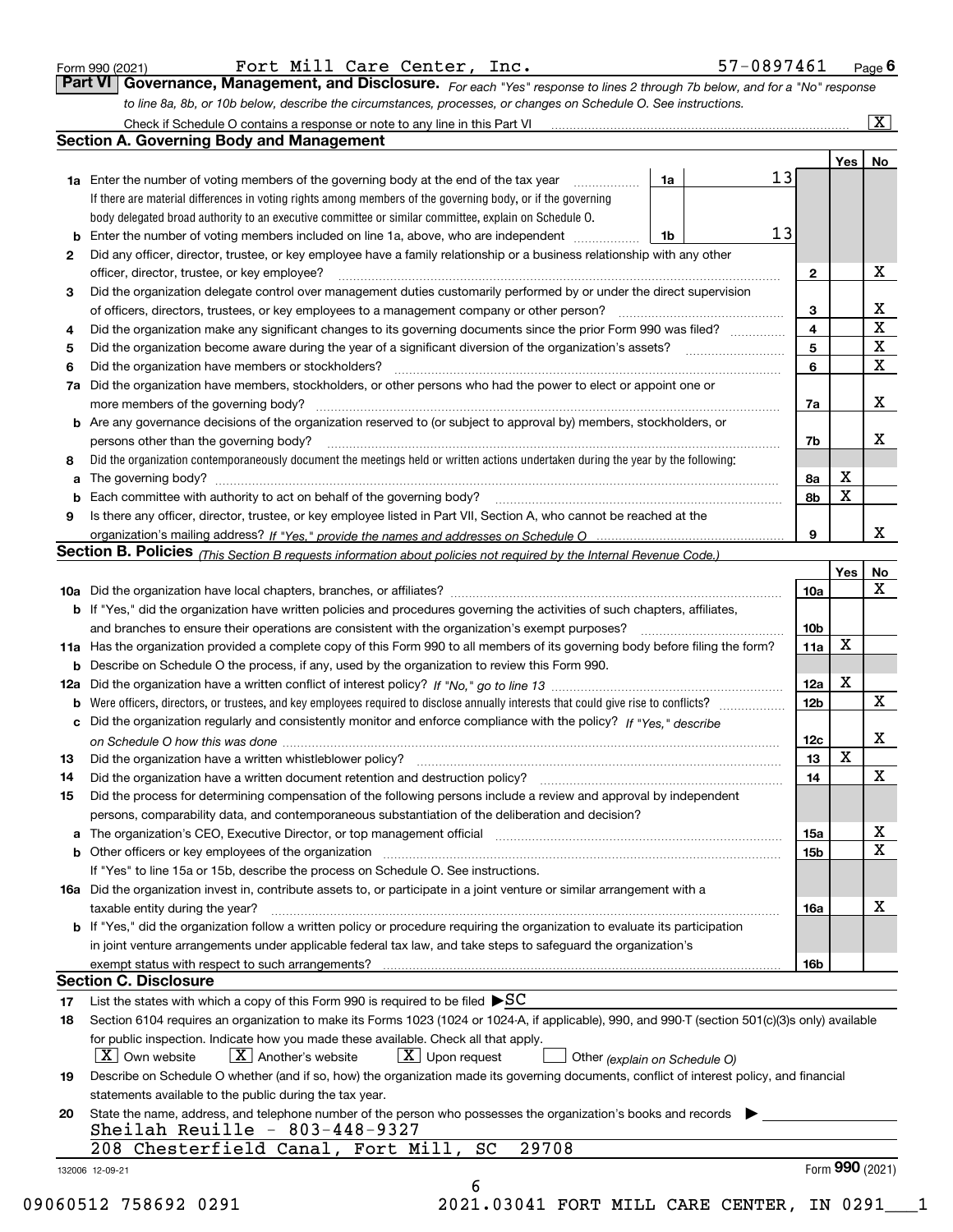|  | Form 990 (2021) |
|--|-----------------|

 $\mathcal{L}^{\text{max}}$ 

## **7Part VII Compensation of Officers, Directors, Trustees, Key Employees, Highest Compensated Employees, and Independent Contractors**

Check if Schedule O contains a response or note to any line in this Part VII

**Section A. Officers, Directors, Trustees, Key Employees, and Highest Compensated Employees**

**1a**  Complete this table for all persons required to be listed. Report compensation for the calendar year ending with or within the organization's tax year. **•** List all of the organization's current officers, directors, trustees (whether individuals or organizations), regardless of amount of compensation.

Enter -0- in columns (D), (E), and (F) if no compensation was paid.

 $\bullet$  List all of the organization's  $\sf current$  key employees, if any. See the instructions for definition of "key employee."

**•** List the organization's five current highest compensated employees (other than an officer, director, trustee, or key employee) who received reportable compensation (box 5 of Form W-2, Form 1099-MISC, and/or box 1 of Form 1099-NEC) of more than \$100,000 from the organization and any related organizations.

**•** List all of the organization's former officers, key employees, and highest compensated employees who received more than \$100,000 of reportable compensation from the organization and any related organizations.

**former directors or trustees**  ¥ List all of the organization's that received, in the capacity as a former director or trustee of the organization, more than \$10,000 of reportable compensation from the organization and any related organizations.

See the instructions for the order in which to list the persons above.

 $\boxed{\textbf{X}}$  Check this box if neither the organization nor any related organization compensated any current officer, director, or trustee.

| (A)                      | (B)                  | (C)                                     |                                                                  | (D)                     | (E)          | (F)                                       |           |                                 |                              |                          |
|--------------------------|----------------------|-----------------------------------------|------------------------------------------------------------------|-------------------------|--------------|-------------------------------------------|-----------|---------------------------------|------------------------------|--------------------------|
| Name and title           | Average              | Position<br>(do not check more than one |                                                                  |                         |              |                                           |           | Reportable                      | Reportable                   | Estimated                |
|                          | hours per            |                                         | box, unless person is both an<br>officer and a director/trustee) |                         | compensation | compensation                              | amount of |                                 |                              |                          |
|                          | week                 |                                         |                                                                  |                         |              |                                           |           | from                            | from related                 | other                    |
|                          | (list any            |                                         |                                                                  |                         |              |                                           |           | the                             | organizations                | compensation             |
|                          | hours for<br>related |                                         |                                                                  |                         |              |                                           |           | organization<br>(W-2/1099-MISC/ | (W-2/1099-MISC/<br>1099-NEC) | from the<br>organization |
|                          | organizations        |                                         |                                                                  |                         |              |                                           |           | 1099-NEC)                       |                              | and related              |
|                          | below                | ndividual trustee or director           | nstitutional trustee                                             |                         | Key employee |                                           |           |                                 |                              | organizations            |
|                          | line)                |                                         |                                                                  | Officer                 |              | Highest compensated<br>employee<br>Former |           |                                 |                              |                          |
| Sheilah Reuille<br>(1)   | 4.25                 |                                         |                                                                  |                         |              |                                           |           |                                 |                              |                          |
| Treasurer                |                      |                                         |                                                                  | $\mathbf x$             |              |                                           |           | $0$ .                           | 0.                           | $0_{.}$                  |
| Linda Piedt<br>(2)       | 6.00                 |                                         |                                                                  |                         |              |                                           |           |                                 |                              |                          |
| Secretary                |                      |                                         |                                                                  | $\mathbf X$             |              |                                           |           | $\mathbf 0$ .                   | 0.                           | $\mathbf 0$ .            |
| Candice Fairbanks<br>(3) | 8.75                 |                                         |                                                                  |                         |              |                                           |           |                                 |                              |                          |
| President                |                      |                                         |                                                                  | $\mathbf X$             |              |                                           |           | 0.                              | 0.                           | $0_{.}$                  |
| Jeane Cassidy<br>(4)     | 14.25                |                                         |                                                                  |                         |              |                                           |           |                                 |                              |                          |
| 2nd V. President         |                      |                                         |                                                                  | $\mathbf X$             |              |                                           |           | 0.                              | 0.                           | $0_{.}$                  |
| Kathryn O'Donnell<br>(5) | 9.00                 |                                         |                                                                  |                         |              |                                           |           |                                 |                              |                          |
| Executive Director       |                      | $\mathbf X$                             |                                                                  |                         |              |                                           |           | $\mathbf 0$ .                   | 0.                           | 0.                       |
| Anna Hickein<br>(6)      | 9.50                 |                                         |                                                                  |                         |              |                                           |           |                                 |                              |                          |
| 1st Vice President       |                      |                                         |                                                                  | $\overline{\textbf{X}}$ |              |                                           |           | $\mathbf 0$ .                   | 0.                           | 0.                       |
| Jan Arnold<br>(7)        | 1.75                 |                                         |                                                                  |                         |              |                                           |           |                                 |                              |                          |
| Director                 |                      | $\mathbf X$                             |                                                                  |                         |              |                                           |           | $\mathbf 0$ .                   | 0.                           | $0$ .                    |
| Diana Bernard<br>(8)     | 1.25                 |                                         |                                                                  |                         |              |                                           |           |                                 |                              |                          |
| Director                 |                      | $\mathbf X$                             |                                                                  |                         |              |                                           |           | 0.                              | 0.                           | 0.                       |
| (9) Eileen Misek         | 2.75                 |                                         |                                                                  |                         |              |                                           |           |                                 |                              |                          |
| Director                 |                      | $\mathbf X$                             |                                                                  |                         |              |                                           |           | $0$ .                           | 0.                           | 0.                       |
| (10) Susan Mitchell      | 0.50                 |                                         |                                                                  |                         |              |                                           |           |                                 |                              |                          |
| Director                 |                      | $\mathbf X$                             |                                                                  |                         |              |                                           |           | $0$ .                           | 0.                           | $0$ .                    |
| (11) Connie Howard       | 0.25                 |                                         |                                                                  |                         |              |                                           |           |                                 |                              |                          |
| Director                 |                      | $\mathbf X$                             |                                                                  |                         |              |                                           |           | 0.                              | 0.                           | $\mathbf 0$ .            |
| (12) Jean Nicholson      | 0.50                 |                                         |                                                                  |                         |              |                                           |           |                                 |                              |                          |
| Director                 |                      | $\mathbf X$                             |                                                                  |                         |              |                                           |           | 0.                              | 0.                           | 0.                       |
| (13) Mark Nestel         | 0.25                 |                                         |                                                                  |                         |              |                                           |           |                                 |                              |                          |
| Director                 |                      | $\mathbf X$                             |                                                                  |                         |              |                                           |           | 0.                              | 0.                           | $0_{.}$                  |
|                          |                      |                                         |                                                                  |                         |              |                                           |           |                                 |                              |                          |
|                          |                      |                                         |                                                                  |                         |              |                                           |           |                                 |                              |                          |
|                          |                      |                                         |                                                                  |                         |              |                                           |           |                                 |                              |                          |
|                          |                      |                                         |                                                                  |                         |              |                                           |           |                                 |                              |                          |
|                          |                      |                                         |                                                                  |                         |              |                                           |           |                                 |                              |                          |
|                          |                      |                                         |                                                                  |                         |              |                                           |           |                                 |                              |                          |
|                          |                      |                                         |                                                                  |                         |              |                                           |           |                                 |                              |                          |

7

132007 12-09-21

Form (2021) **990**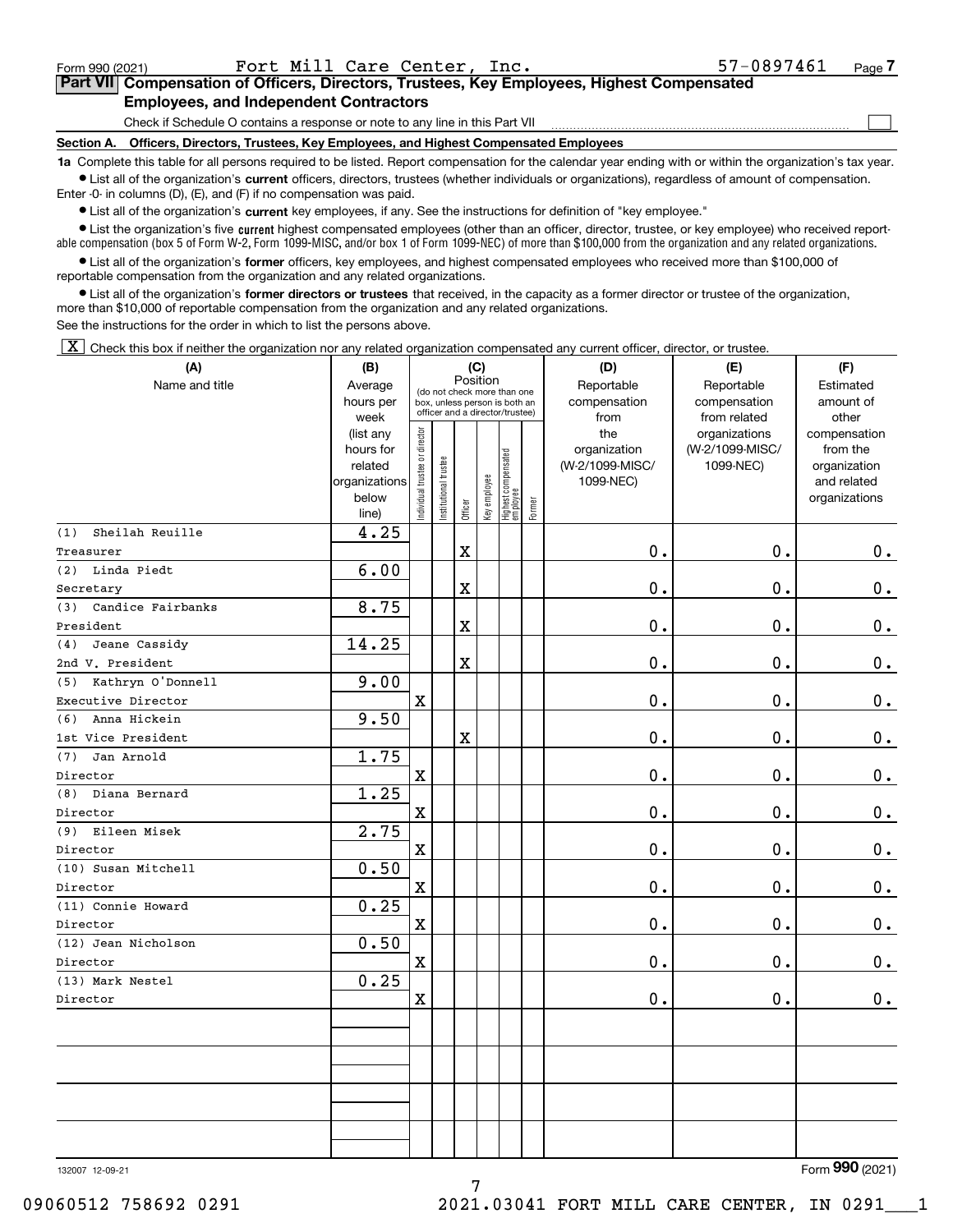|                 | Fort Mill Care Center, Inc.<br>Form 990 (2021)                                                                                       |                      |                                |                       |          |              |                                                              |        |                         | 57-0897461      |    |                              | Page 8 |
|-----------------|--------------------------------------------------------------------------------------------------------------------------------------|----------------------|--------------------------------|-----------------------|----------|--------------|--------------------------------------------------------------|--------|-------------------------|-----------------|----|------------------------------|--------|
| <b>Part VII</b> | Section A. Officers, Directors, Trustees, Key Employees, and Highest Compensated Employees (continued)                               |                      |                                |                       |          |              |                                                              |        |                         |                 |    |                              |        |
|                 | (A)                                                                                                                                  | (B)                  |                                |                       |          | (C)          |                                                              |        | (D)                     | (E)             |    | (F)                          |        |
|                 | Name and title                                                                                                                       | Average              |                                |                       | Position |              |                                                              |        | Reportable              | Reportable      |    | Estimated                    |        |
|                 |                                                                                                                                      | hours per            |                                |                       |          |              | (do not check more than one<br>box, unless person is both an |        | compensation            | compensation    |    | amount of                    |        |
|                 |                                                                                                                                      | week                 |                                |                       |          |              | officer and a director/trustee)                              |        | from                    | from related    |    | other                        |        |
|                 |                                                                                                                                      | (list any            |                                |                       |          |              |                                                              |        | the                     | organizations   |    | compensation                 |        |
|                 |                                                                                                                                      | hours for<br>related |                                |                       |          |              |                                                              |        | organization            | (W-2/1099-MISC/ |    | from the                     |        |
|                 |                                                                                                                                      | organizations        |                                |                       |          |              |                                                              |        | (W-2/1099-MISC/         | 1099-NEC)       |    | organization                 |        |
|                 |                                                                                                                                      | below                |                                |                       |          |              |                                                              |        | 1099-NEC)               |                 |    | and related<br>organizations |        |
|                 |                                                                                                                                      | line)                | Individual trustee or director | Institutional trustee | Officer  | Key employee | Highest compensated<br>  employee                            | Former |                         |                 |    |                              |        |
|                 |                                                                                                                                      |                      |                                |                       |          |              |                                                              |        |                         |                 |    |                              |        |
|                 |                                                                                                                                      |                      |                                |                       |          |              |                                                              |        |                         |                 |    |                              |        |
|                 |                                                                                                                                      |                      |                                |                       |          |              |                                                              |        |                         |                 |    |                              |        |
|                 |                                                                                                                                      |                      |                                |                       |          |              |                                                              |        |                         |                 |    |                              |        |
|                 |                                                                                                                                      |                      |                                |                       |          |              |                                                              |        |                         |                 |    |                              |        |
|                 |                                                                                                                                      |                      |                                |                       |          |              |                                                              |        |                         |                 |    |                              |        |
|                 |                                                                                                                                      |                      |                                |                       |          |              |                                                              |        |                         |                 |    |                              |        |
|                 |                                                                                                                                      |                      |                                |                       |          |              |                                                              |        |                         |                 |    |                              |        |
|                 |                                                                                                                                      |                      |                                |                       |          |              |                                                              |        |                         |                 |    |                              |        |
|                 |                                                                                                                                      |                      |                                |                       |          |              |                                                              |        |                         |                 |    |                              |        |
|                 |                                                                                                                                      |                      |                                |                       |          |              |                                                              |        |                         |                 |    |                              |        |
|                 |                                                                                                                                      |                      |                                |                       |          |              |                                                              |        |                         |                 |    |                              |        |
|                 |                                                                                                                                      |                      |                                |                       |          |              |                                                              |        |                         |                 |    |                              |        |
|                 |                                                                                                                                      |                      |                                |                       |          |              |                                                              |        |                         |                 |    |                              |        |
|                 |                                                                                                                                      |                      |                                |                       |          |              |                                                              |        |                         |                 |    |                              |        |
|                 |                                                                                                                                      |                      |                                |                       |          |              |                                                              |        |                         |                 |    |                              |        |
|                 |                                                                                                                                      |                      |                                |                       |          |              |                                                              |        |                         |                 |    |                              |        |
|                 |                                                                                                                                      |                      |                                |                       |          |              |                                                              |        |                         |                 |    |                              |        |
|                 |                                                                                                                                      |                      |                                |                       |          |              |                                                              |        | $0$ .                   |                 | 0. |                              | $0$ .  |
|                 | c Total from continuation sheets to Part VII, Section A                                                                              |                      |                                |                       |          |              |                                                              |        | 0.                      |                 | 0. |                              | 0.     |
|                 |                                                                                                                                      |                      |                                |                       |          |              |                                                              |        | 0.                      |                 | 0. |                              | $0$ .  |
| $\mathbf{2}$    | Total number of individuals (including but not limited to those listed above) who received more than \$100,000 of reportable         |                      |                                |                       |          |              |                                                              |        |                         |                 |    |                              |        |
|                 | compensation from the organization                                                                                                   |                      |                                |                       |          |              |                                                              |        |                         |                 |    |                              | 0      |
|                 |                                                                                                                                      |                      |                                |                       |          |              |                                                              |        |                         |                 |    | Yes                          | No     |
| 3               | Did the organization list any former officer, director, trustee, key employee, or highest compensated employee on                    |                      |                                |                       |          |              |                                                              |        |                         |                 |    |                              |        |
|                 | line 1a? If "Yes," complete Schedule J for such individual manumanamental contents and the numerous manumaname                       |                      |                                |                       |          |              |                                                              |        |                         |                 |    | 3                            | х      |
|                 | For any individual listed on line 1a, is the sum of reportable compensation and other compensation from the organization             |                      |                                |                       |          |              |                                                              |        |                         |                 |    |                              |        |
|                 |                                                                                                                                      |                      |                                |                       |          |              |                                                              |        |                         |                 |    | 4                            | X      |
| 5               | Did any person listed on line 1a receive or accrue compensation from any unrelated organization or individual for services           |                      |                                |                       |          |              |                                                              |        |                         |                 |    |                              |        |
|                 |                                                                                                                                      |                      |                                |                       |          |              |                                                              |        |                         |                 |    | 5                            | х      |
|                 | <b>Section B. Independent Contractors</b>                                                                                            |                      |                                |                       |          |              |                                                              |        |                         |                 |    |                              |        |
| 1               | Complete this table for your five highest compensated independent contractors that received more than \$100,000 of compensation from |                      |                                |                       |          |              |                                                              |        |                         |                 |    |                              |        |
|                 | the organization. Report compensation for the calendar year ending with or within the organization's tax year.                       |                      |                                |                       |          |              |                                                              |        |                         |                 |    |                              |        |
|                 | (A)                                                                                                                                  |                      |                                |                       |          |              |                                                              |        | (B)                     |                 |    | (C)                          |        |
|                 | Name and business address                                                                                                            |                      |                                | <b>NONE</b>           |          |              |                                                              |        | Description of services |                 |    | Compensation                 |        |
|                 |                                                                                                                                      |                      |                                |                       |          |              |                                                              |        |                         |                 |    |                              |        |
|                 |                                                                                                                                      |                      |                                |                       |          |              |                                                              |        |                         |                 |    |                              |        |
|                 |                                                                                                                                      |                      |                                |                       |          |              |                                                              |        |                         |                 |    |                              |        |
|                 |                                                                                                                                      |                      |                                |                       |          |              |                                                              |        |                         |                 |    |                              |        |
|                 |                                                                                                                                      |                      |                                |                       |          |              |                                                              |        |                         |                 |    |                              |        |
|                 |                                                                                                                                      |                      |                                |                       |          |              |                                                              |        |                         |                 |    |                              |        |
|                 |                                                                                                                                      |                      |                                |                       |          |              |                                                              |        |                         |                 |    |                              |        |
|                 |                                                                                                                                      |                      |                                |                       |          |              |                                                              |        |                         |                 |    |                              |        |
|                 |                                                                                                                                      |                      |                                |                       |          |              |                                                              |        |                         |                 |    |                              |        |
|                 |                                                                                                                                      |                      |                                |                       |          |              |                                                              |        |                         |                 |    |                              |        |
| 2               | Total number of independent contractors (including but not limited to those listed above) who received more than                     |                      |                                |                       |          |              |                                                              |        |                         |                 |    |                              |        |
|                 | \$100,000 of compensation from the organization                                                                                      |                      |                                |                       |          | 0            |                                                              |        |                         |                 |    |                              |        |
|                 |                                                                                                                                      |                      |                                |                       |          |              |                                                              |        |                         |                 |    | Form 990 (2021)              |        |

132008 12-09-21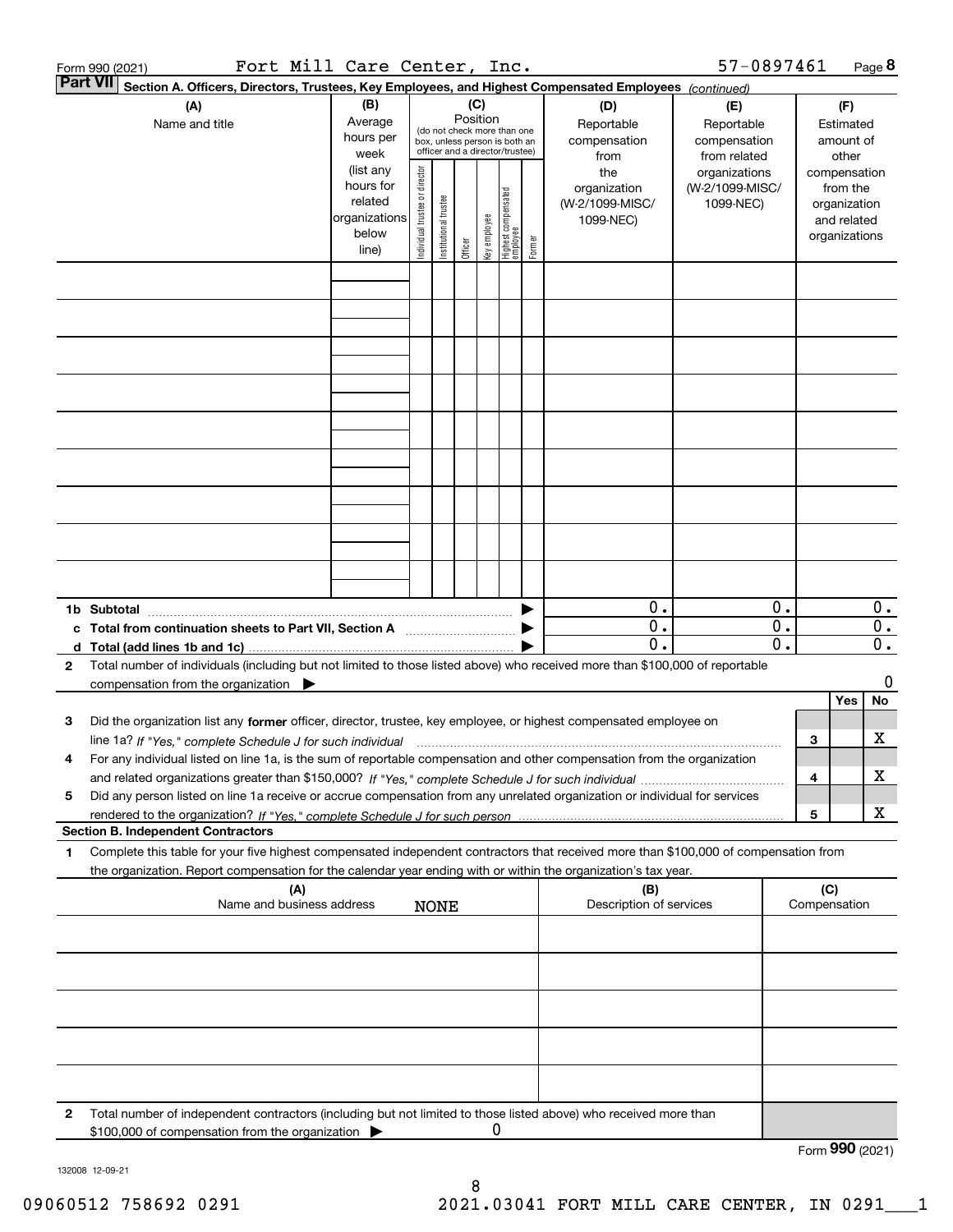|                                                           |                  |   | Form 990 (2021)                                                                                                       |                        | Fort Mill Care Center, Inc. |               |                                       | 57-0897461                    | Page 9                                                   |
|-----------------------------------------------------------|------------------|---|-----------------------------------------------------------------------------------------------------------------------|------------------------|-----------------------------|---------------|---------------------------------------|-------------------------------|----------------------------------------------------------|
|                                                           | <b>Part VIII</b> |   | <b>Statement of Revenue</b>                                                                                           |                        |                             |               |                                       |                               |                                                          |
|                                                           |                  |   | Check if Schedule O contains a response or note to any line in this Part VIII                                         |                        |                             | (A)           | (B)                                   | $\overline{(C)}$              | (D)                                                      |
|                                                           |                  |   |                                                                                                                       |                        |                             | Total revenue | Related or exempt<br>function revenue | Unrelated<br>business revenue | Revenue excluded<br>from tax under<br>sections 512 - 514 |
|                                                           |                  |   | <b>1 a</b> Federated campaigns                                                                                        | 1a                     |                             |               |                                       |                               |                                                          |
|                                                           |                  |   | <b>b</b> Membership dues                                                                                              | 1 <sub>b</sub>         |                             |               |                                       |                               |                                                          |
|                                                           |                  | с | Fundraising events                                                                                                    | 1 <sub>c</sub>         |                             |               |                                       |                               |                                                          |
|                                                           |                  | d | Related organizations                                                                                                 | 1 <sub>d</sub>         |                             |               |                                       |                               |                                                          |
|                                                           |                  | е | Government grants (contributions)                                                                                     | 1e                     |                             |               |                                       |                               |                                                          |
|                                                           |                  |   | f All other contributions, gifts, grants, and                                                                         |                        |                             |               |                                       |                               |                                                          |
|                                                           |                  |   | similar amounts not included above                                                                                    | 1f<br>1g  \$           | 683,599.<br>341, 341.       |               |                                       |                               |                                                          |
| Contributions, Gifts, Grants<br>and Other Similar Amounts |                  | g | Noncash contributions included in lines 1a-1f                                                                         |                        |                             | 683,599.      |                                       |                               |                                                          |
|                                                           |                  |   |                                                                                                                       |                        | <b>Business Code</b>        |               |                                       |                               |                                                          |
|                                                           | 2a               |   |                                                                                                                       |                        |                             |               |                                       |                               |                                                          |
| Program Service<br>Revenue                                |                  | b |                                                                                                                       |                        |                             |               |                                       |                               |                                                          |
|                                                           |                  | с |                                                                                                                       |                        |                             |               |                                       |                               |                                                          |
|                                                           |                  | d | <u> 1989 - Johann Barbara, martin amerikan basar dan berasal dalam basar dalam basar dalam basar dalam basar dala</u> |                        |                             |               |                                       |                               |                                                          |
|                                                           |                  | е |                                                                                                                       |                        |                             |               |                                       |                               |                                                          |
|                                                           |                  | f | All other program service revenue                                                                                     |                        |                             |               |                                       |                               |                                                          |
|                                                           |                  | a |                                                                                                                       |                        | $\blacktriangleright$       |               |                                       |                               |                                                          |
|                                                           | 3                |   | Investment income (including dividends, interest, and                                                                 |                        |                             | 237.          | 237.                                  |                               |                                                          |
|                                                           | 4                |   | Income from investment of tax-exempt bond proceeds                                                                    |                        | ▶                           |               |                                       |                               |                                                          |
|                                                           | 5                |   |                                                                                                                       |                        |                             |               |                                       |                               |                                                          |
|                                                           |                  |   |                                                                                                                       | (i) Real               | (ii) Personal               |               |                                       |                               |                                                          |
|                                                           | 6а               |   | Gross rents<br>6a<br>.                                                                                                |                        |                             |               |                                       |                               |                                                          |
|                                                           |                  | b | 6b<br>Less: rental expenses                                                                                           |                        |                             |               |                                       |                               |                                                          |
|                                                           |                  | с | Rental income or (loss)<br>6с                                                                                         |                        |                             |               |                                       |                               |                                                          |
|                                                           |                  | d | Net rental income or (loss)                                                                                           |                        |                             |               |                                       |                               |                                                          |
|                                                           |                  |   | <b>7 a</b> Gross amount from sales of                                                                                 | (i) Securities         | (ii) Other                  |               |                                       |                               |                                                          |
|                                                           |                  |   | assets other than inventory<br>7a                                                                                     |                        |                             |               |                                       |                               |                                                          |
|                                                           |                  |   | <b>b</b> Less: cost or other basis                                                                                    |                        |                             |               |                                       |                               |                                                          |
| venue                                                     |                  |   | and sales expenses<br>7b                                                                                              |                        |                             |               |                                       |                               |                                                          |
|                                                           |                  |   | 7c<br>c Gain or (loss)                                                                                                |                        |                             |               |                                       |                               |                                                          |
| Other Re                                                  |                  |   |                                                                                                                       |                        |                             |               |                                       |                               |                                                          |
|                                                           |                  |   | 8 a Gross income from fundraising events (not                                                                         |                        |                             |               |                                       |                               |                                                          |
|                                                           |                  |   | contributions reported on line 1c). See                                                                               |                        |                             |               |                                       |                               |                                                          |
|                                                           |                  |   |                                                                                                                       | 8a                     |                             |               |                                       |                               |                                                          |
|                                                           |                  | b | Less: direct expenses                                                                                                 | 8b                     |                             |               |                                       |                               |                                                          |
|                                                           |                  | c | Net income or (loss) from fundraising events                                                                          |                        |                             |               |                                       |                               |                                                          |
|                                                           |                  |   | 9 a Gross income from gaming activities. See                                                                          |                        |                             |               |                                       |                               |                                                          |
|                                                           |                  |   |                                                                                                                       | 9a                     |                             |               |                                       |                               |                                                          |
|                                                           |                  | b |                                                                                                                       | 9b                     |                             |               |                                       |                               |                                                          |
|                                                           |                  | c | Net income or (loss) from gaming activities                                                                           |                        |                             |               |                                       |                               |                                                          |
|                                                           |                  |   | 10 a Gross sales of inventory, less returns                                                                           |                        |                             |               |                                       |                               |                                                          |
|                                                           |                  |   | <b>b</b> Less: cost of goods sold                                                                                     | 10a<br>10 <sub>b</sub> |                             |               |                                       |                               |                                                          |
|                                                           |                  |   | c Net income or (loss) from sales of inventory                                                                        |                        |                             |               |                                       |                               |                                                          |
|                                                           |                  |   |                                                                                                                       |                        | <b>Business Code</b>        |               |                                       |                               |                                                          |
|                                                           | 11 a             |   |                                                                                                                       |                        |                             |               |                                       |                               |                                                          |
| evenue                                                    |                  | b |                                                                                                                       |                        |                             |               |                                       |                               |                                                          |
|                                                           |                  | с |                                                                                                                       |                        |                             |               |                                       |                               |                                                          |
| Miscellaneous                                             |                  | d | All other revenue <i>communically contained</i>                                                                       |                        |                             |               |                                       |                               |                                                          |
|                                                           |                  |   |                                                                                                                       |                        | ▶                           |               |                                       |                               |                                                          |
|                                                           | 12               |   |                                                                                                                       |                        |                             | 683,836.      | 237.                                  | 0.                            | 0.                                                       |
| 132009 12-09-21                                           |                  |   |                                                                                                                       |                        |                             |               |                                       |                               | Form 990 (2021)                                          |

132009 12-09-21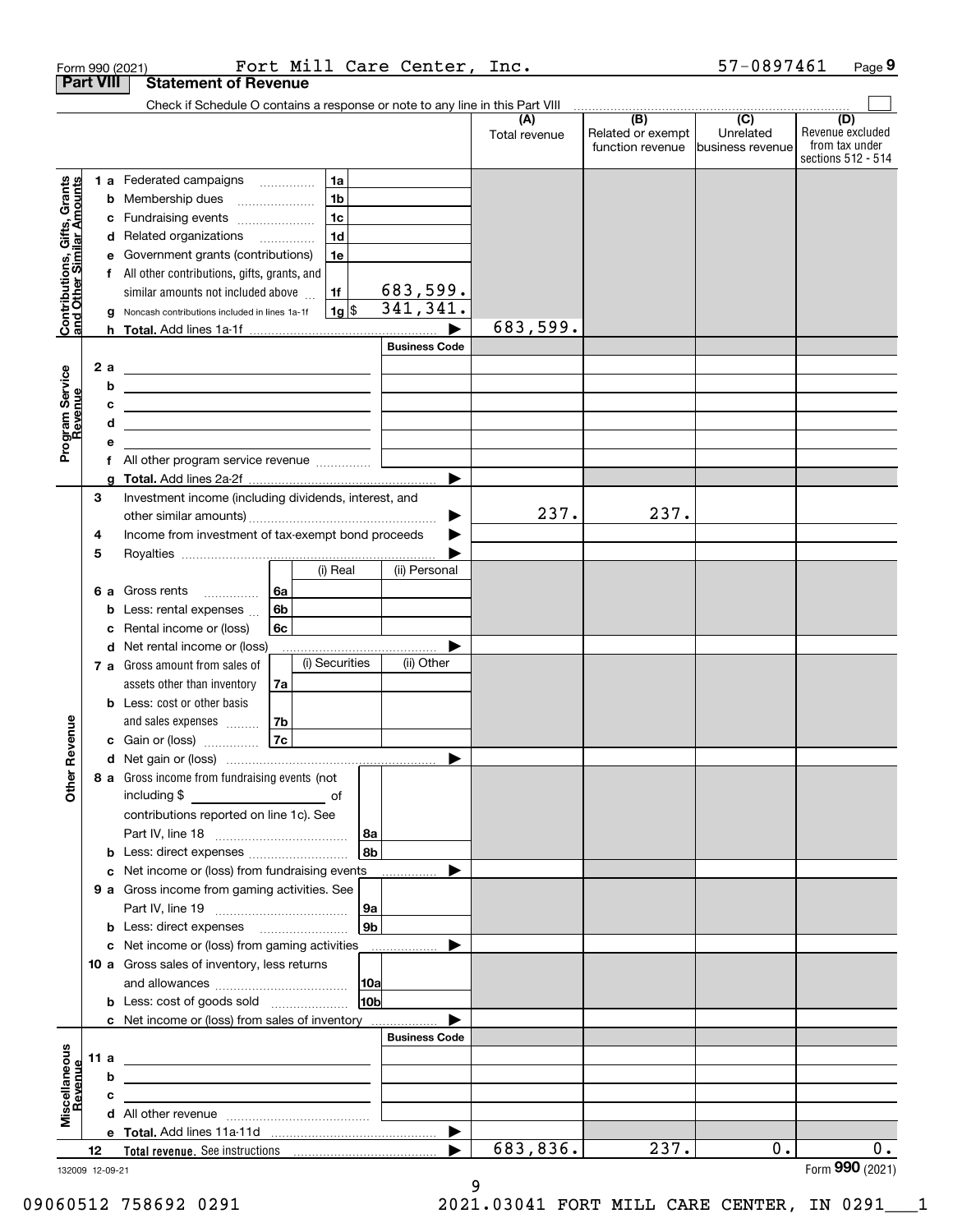Form 990 (2021) Page **Part IX Statement of Functional Expenses** Fort Mill Care Center, Inc. 57-0897461

*Section 501(c)(3) and 501(c)(4) organizations must complete all columns. All other organizations must complete column (A).*

|          | Do not include amounts reported on lines 6b,<br>7b, 8b, 9b, and 10b of Part VIII.                          | (A)<br>Total expenses | $\overline{(B)}$<br>Program service<br>expenses | $\overline{(C)}$<br>Management and<br>general expenses | (D)<br>Fundraising<br>expenses |  |  |  |  |  |
|----------|------------------------------------------------------------------------------------------------------------|-----------------------|-------------------------------------------------|--------------------------------------------------------|--------------------------------|--|--|--|--|--|
| 1.       | Grants and other assistance to domestic organizations                                                      |                       |                                                 |                                                        |                                |  |  |  |  |  |
|          | and domestic governments. See Part IV, line 21                                                             |                       |                                                 |                                                        |                                |  |  |  |  |  |
| 2        | Grants and other assistance to domestic                                                                    |                       |                                                 |                                                        |                                |  |  |  |  |  |
|          | individuals. See Part IV, line 22                                                                          |                       |                                                 |                                                        |                                |  |  |  |  |  |
| 3        | Grants and other assistance to foreign                                                                     |                       |                                                 |                                                        |                                |  |  |  |  |  |
|          | organizations, foreign governments, and foreign                                                            |                       |                                                 |                                                        |                                |  |  |  |  |  |
|          | individuals. See Part IV, lines 15 and 16                                                                  |                       |                                                 |                                                        |                                |  |  |  |  |  |
| 4        | Benefits paid to or for members                                                                            |                       |                                                 |                                                        |                                |  |  |  |  |  |
| 5        | Compensation of current officers, directors,                                                               |                       |                                                 |                                                        |                                |  |  |  |  |  |
|          | trustees, and key employees                                                                                |                       |                                                 |                                                        |                                |  |  |  |  |  |
| 6        | Compensation not included above to disqualified                                                            |                       |                                                 |                                                        |                                |  |  |  |  |  |
|          | persons (as defined under section 4958(f)(1)) and                                                          |                       |                                                 |                                                        |                                |  |  |  |  |  |
|          | persons described in section 4958(c)(3)(B)                                                                 |                       |                                                 |                                                        |                                |  |  |  |  |  |
| 7        |                                                                                                            |                       |                                                 |                                                        |                                |  |  |  |  |  |
| 8        | Pension plan accruals and contributions (include                                                           |                       |                                                 |                                                        |                                |  |  |  |  |  |
|          | section 401(k) and 403(b) employer contributions)                                                          |                       |                                                 |                                                        |                                |  |  |  |  |  |
| 9        |                                                                                                            |                       |                                                 |                                                        |                                |  |  |  |  |  |
| 10       |                                                                                                            |                       |                                                 |                                                        |                                |  |  |  |  |  |
| 11       | Fees for services (nonemployees):                                                                          |                       |                                                 |                                                        |                                |  |  |  |  |  |
| a        |                                                                                                            |                       |                                                 |                                                        |                                |  |  |  |  |  |
| b        |                                                                                                            |                       |                                                 |                                                        |                                |  |  |  |  |  |
| c        |                                                                                                            | 575.                  |                                                 | 575.                                                   |                                |  |  |  |  |  |
| d        |                                                                                                            |                       |                                                 |                                                        |                                |  |  |  |  |  |
| е        | Professional fundraising services. See Part IV, line 17                                                    |                       |                                                 |                                                        |                                |  |  |  |  |  |
| f        | Investment management fees                                                                                 |                       |                                                 |                                                        |                                |  |  |  |  |  |
| g        | Other. (If line 11g amount exceeds 10% of line 25,                                                         |                       |                                                 |                                                        |                                |  |  |  |  |  |
|          | column (A), amount, list line 11g expenses on Sch 0.)                                                      |                       |                                                 |                                                        |                                |  |  |  |  |  |
| 12       |                                                                                                            | 2,129.                |                                                 | 2,129.                                                 |                                |  |  |  |  |  |
| 13       |                                                                                                            |                       |                                                 |                                                        |                                |  |  |  |  |  |
| 14       |                                                                                                            |                       |                                                 |                                                        |                                |  |  |  |  |  |
| 15       |                                                                                                            |                       |                                                 |                                                        |                                |  |  |  |  |  |
| 16       |                                                                                                            |                       |                                                 |                                                        |                                |  |  |  |  |  |
| 17<br>18 | Travel<br>Payments of travel or entertainment expenses                                                     |                       |                                                 |                                                        |                                |  |  |  |  |  |
|          | for any federal, state, or local public officials                                                          |                       |                                                 |                                                        |                                |  |  |  |  |  |
| 19       | Conferences, conventions, and meetings                                                                     |                       |                                                 |                                                        |                                |  |  |  |  |  |
| 20       | Interest                                                                                                   |                       |                                                 |                                                        |                                |  |  |  |  |  |
| 21       |                                                                                                            |                       |                                                 |                                                        |                                |  |  |  |  |  |
| 22       | Depreciation, depletion, and amortization                                                                  | 16, 263.              |                                                 | 16, 263.                                               |                                |  |  |  |  |  |
| 23       | Insurance                                                                                                  | 4,544.                |                                                 | 4,544.                                                 |                                |  |  |  |  |  |
| 24       | Other expenses. Itemize expenses not covered                                                               |                       |                                                 |                                                        |                                |  |  |  |  |  |
|          | above. (List miscellaneous expenses on line 24e. If<br>line 24e amount exceeds 10% of line 25, column (A), |                       |                                                 |                                                        |                                |  |  |  |  |  |
|          | amount, list line 24e expenses on Schedule O.)                                                             |                       |                                                 |                                                        |                                |  |  |  |  |  |
| a        | Food                                                                                                       | 313,951.              | 313,951.                                        |                                                        |                                |  |  |  |  |  |
| b        | Utilities                                                                                                  | 159,635.              | 153,308.                                        | 6,327.                                                 |                                |  |  |  |  |  |
| c.       | Prescriptions/Dental                                                                                       | 58,737.               | 58,737.                                         |                                                        |                                |  |  |  |  |  |
| d        | Repairs & Maintenance                                                                                      | 4,404.                |                                                 | 4,404.                                                 |                                |  |  |  |  |  |
|          | e All other expenses                                                                                       | 5,386.                | 1,195.                                          | $\overline{4,191.}$                                    |                                |  |  |  |  |  |
| 25       | Total functional expenses. Add lines 1 through 24e                                                         | 565,624.              | 527, 191.                                       | 38,433.                                                | $\overline{0}$ .               |  |  |  |  |  |
| 26       | Joint costs. Complete this line only if the organization                                                   |                       |                                                 |                                                        |                                |  |  |  |  |  |
|          | reported in column (B) joint costs from a combined                                                         |                       |                                                 |                                                        |                                |  |  |  |  |  |
|          | educational campaign and fundraising solicitation.                                                         |                       |                                                 |                                                        |                                |  |  |  |  |  |
|          | Check here $\blacktriangleright$<br>if following SOP 98-2 (ASC 958-720)                                    |                       |                                                 |                                                        |                                |  |  |  |  |  |

132010 12-09-21

10 09060512 758692 0291 2021.03041 FORT MILL CARE CENTER, IN 0291\_\_\_1

Form (2021) **990**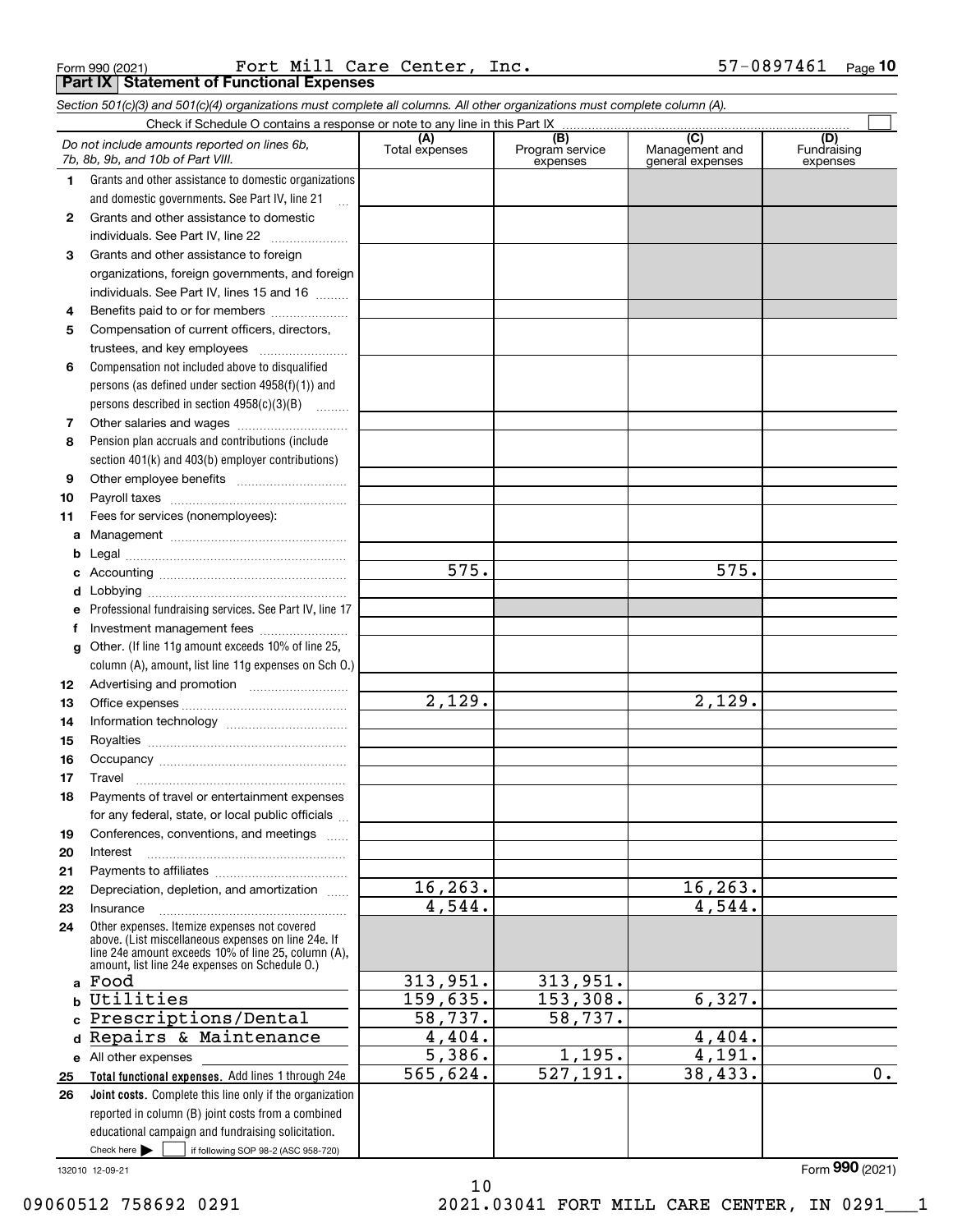**33**

Total liabilities and net assets/fund balances

**Net Assets or Fund Balances**

ğ

Assets or Fund Balances

**33**

**(A) (B) 123** Pledges and grants receivable, net  $\ldots$  **multimes contained and grants receivable**, net **multimes contained and grants receivable**, net **multimes contained and grants receivable 45**Loans and other receivables from any current or former officer, director, **678910a**Land, buildings, and equipment: cost or other **1112131415161718192021222324252627282930313212345678910c11121314151617181920212223242526b** Less: accumulated depreciation  $\ldots$  **10b** basis. Complete Part VI of Schedule D will aller **Total assets.**  Add lines 1 through 15 (must equal line 33) **Total liabilities.**  Add lines 17 through 25 **Organizations that follow FASB ASC 958, check here** | X **and complete lines 27, 28, 32, and 33. 2728Organizations that do not follow FASB ASC 958, check here** | **and complete lines 29 through 33. 29303132**Check if Schedule O contains a response or note to any line in this Part X Beginning of year | | End of year Cash - non-interest-bearing ~~~~~~~~~~~~~~~~~~~~~~~~~ Savings and temporary cash investments ~~~~~~~~~~~~~~~~~~Accounts receivable, net ~~~~~~~~~~~~~~~~~~~~~~~~~~ trustee, key employee, creator or founder, substantial contributor, or 35% controlled entity or family member of any of these persons ~~~~~~~~~ Loans and other receivables from other disqualified persons (as defined under section  $4958(f)(1)$ , and persons described in section  $4958(c)(3)(B)$ Notes and loans receivable, net ~~~~~~~~~~~~~~~~~~~~~~~ Inventories for sale or use ~~~~~~~~~~~~~~~~~~~~~~~~~~Prepaid expenses and deferred charges ~~~~~~~~~~~~~~~~~~ Investments - publicly traded securities ~~~~~~~~~~~~~~~~~~~ Investments - other securities. See Part IV, line 11 ~~~~~~~~~~~~~~ Investments - program-related. See Part IV, line 11 ~~~~~~~~~~~~~Intangible assets …………………………………………………………………………………… Other assets. See Part IV, line 11 ~~~~~~~~~~~~~~~~~~~~~~ Accounts payable and accrued expenses ~~~~~~~~~~~~~~~~~~ Grants payable ~~~~~~~~~~~~~~~~~~~~~~~~~~~~~~~ Deferred revenue ~~~~~~~~~~~~~~~~~~~~~~~~~~~~~~ Tax-exempt bond liabilities …………………………………………………………… Escrow or custodial account liability. Complete Part IV of Schedule D Loans and other payables to any current or former officer, director, trustee, key employee, creator or founder, substantial contributor, or 35% controlled entity or family member of any of these persons ~~~~~~~~~Secured mortgages and notes payable to unrelated third parties **Fig. 1.1.1.1.1.1.1.1.1.1.** Unsecured notes and loans payable to unrelated third parties  $\ldots$ Other liabilities (including federal income tax, payables to related third parties, and other liabilities not included on lines 17-24). Complete Part X of Schedule D ~~~~~~~~~~~~~~~~~~~~~~~~~~~~~~~ Net assets without donor restrictions ~~~~~~~~~~~~~~~~~~~~ Net assets with donor restrictions ~~~~~~~~~~~~~~~~~~~~~~ Capital stock or trust principal, or current funds ~~~~~~~~~~~~~~~Paid-in or capital surplus, or land, building, or equipment fund www.commun.com Retained earnings, endowment, accumulated income, or other funds www.com Total net assets or fund balances ~~~~~~~~~~~~~~~~~~~~~~  $\mathcal{L}^{\text{max}}$  $169,929.$  1 140,732. 559,710. 96,137. 475,479.  $|10c|$  463,573. 893,350. 16 968,636.  $247,942.$   $2 \mid 364,331.$ 0.l<u>26</u> l 0.  $883, 268$ . |  $27$  | 965, 455.  $10,082. |28| 3,181.$  $\overline{893}, 350. |32|$  968,636.

 $893,350.$  33 968,636.

Form (2021) **990**

# **Part X** Balance Sheet

**Assets**

**Liabilities**

iabilities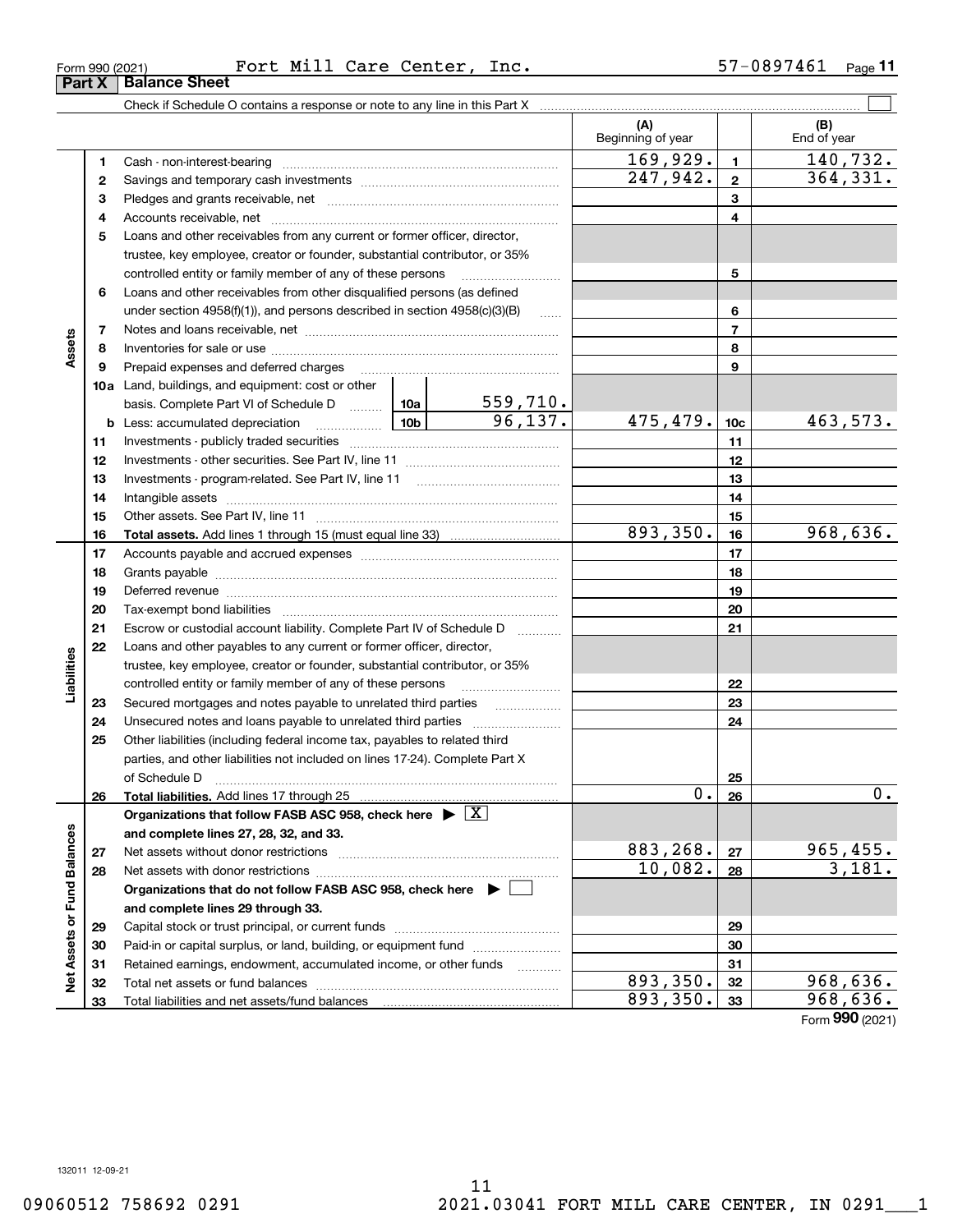|    | Fort Mill Care Center, Inc.<br>Form 990 (2021)                                                                                                                                                                                 | 57-0897461     |                |     | Page 12                 |
|----|--------------------------------------------------------------------------------------------------------------------------------------------------------------------------------------------------------------------------------|----------------|----------------|-----|-------------------------|
|    | Part XI<br><b>Reconciliation of Net Assets</b>                                                                                                                                                                                 |                |                |     |                         |
|    |                                                                                                                                                                                                                                |                |                |     | $\overline{\mathbf{x}}$ |
|    |                                                                                                                                                                                                                                |                |                |     |                         |
| 1  |                                                                                                                                                                                                                                | $\mathbf{1}$   | 683,836.       |     |                         |
| 2  |                                                                                                                                                                                                                                | $\overline{2}$ | 565,624.       |     |                         |
| 3  | Revenue less expenses. Subtract line 2 from line 1                                                                                                                                                                             | $\mathbf{3}$   | 118, 212.      |     |                         |
| 4  |                                                                                                                                                                                                                                | $\overline{4}$ | 893,350.       |     |                         |
| 5  | Net unrealized gains (losses) on investments [11] matter contracts and the state of the state of the state of the state of the state of the state of the state of the state of the state of the state of the state of the stat | 5              |                |     |                         |
| 6  |                                                                                                                                                                                                                                | 6              |                |     |                         |
| 7  | Investment expenses www.communication.com/www.communication.com/www.communication.com/www.com                                                                                                                                  | $\overline{7}$ |                |     |                         |
| 8  | Prior period adjustments www.communication.communication.com/news/communication.com/news/communication.com/new                                                                                                                 | 8              |                |     |                         |
| 9  | Other changes in net assets or fund balances (explain on Schedule O)                                                                                                                                                           | 9              | $-42,926.$     |     |                         |
| 10 | Net assets or fund balances at end of year. Combine lines 3 through 9 (must equal Part X, line 32,                                                                                                                             |                |                |     |                         |
|    |                                                                                                                                                                                                                                | 10             | 968,636.       |     |                         |
|    | Part XII Financial Statements and Reporting                                                                                                                                                                                    |                |                |     |                         |
|    |                                                                                                                                                                                                                                |                |                |     |                         |
|    |                                                                                                                                                                                                                                |                |                | Yes | <b>No</b>               |
| 1  | Accounting method used to prepare the Form 990: $X \subset X$ Cash<br>Accrual<br>Other                                                                                                                                         |                |                |     |                         |
|    | If the organization changed its method of accounting from a prior year or checked "Other," explain on Schedule O.                                                                                                              |                |                |     |                         |
|    | 2a Were the organization's financial statements compiled or reviewed by an independent accountant?                                                                                                                             |                | 2a             |     | X                       |
|    | If "Yes," check a box below to indicate whether the financial statements for the year were compiled or reviewed on a                                                                                                           |                |                |     |                         |
|    | separate basis, consolidated basis, or both:                                                                                                                                                                                   |                |                |     |                         |
|    | Both consolidated and separate basis<br>Separate basis<br>Consolidated basis                                                                                                                                                   |                |                |     |                         |
|    | <b>b</b> Were the organization's financial statements audited by an independent accountant?                                                                                                                                    |                | 2 <sub>b</sub> |     | Χ                       |
|    | If "Yes," check a box below to indicate whether the financial statements for the year were audited on a separate basis,                                                                                                        |                |                |     |                         |
|    | consolidated basis, or both:                                                                                                                                                                                                   |                |                |     |                         |
|    | <b>Consolidated basis</b><br>Both consolidated and separate basis<br>Separate basis                                                                                                                                            |                |                |     |                         |
|    | c If "Yes" to line 2a or 2b, does the organization have a committee that assumes responsibility for oversight of the audit,                                                                                                    |                |                |     |                         |
|    |                                                                                                                                                                                                                                |                | 2c             |     |                         |
|    | If the organization changed either its oversight process or selection process during the tax year, explain on Schedule O.                                                                                                      |                |                |     |                         |
|    | 3a As a result of a federal award, was the organization required to undergo an audit or audits as set forth in the Single Audit                                                                                                |                |                |     |                         |
|    |                                                                                                                                                                                                                                |                | 3a             |     | x                       |
|    | <b>b</b> If "Yes," did the organization undergo the required audit or audits? If the organization did not undergo the required audit                                                                                           |                |                |     |                         |
|    |                                                                                                                                                                                                                                |                | 3b             |     |                         |

Form (2021) **990**

132012 12-09-21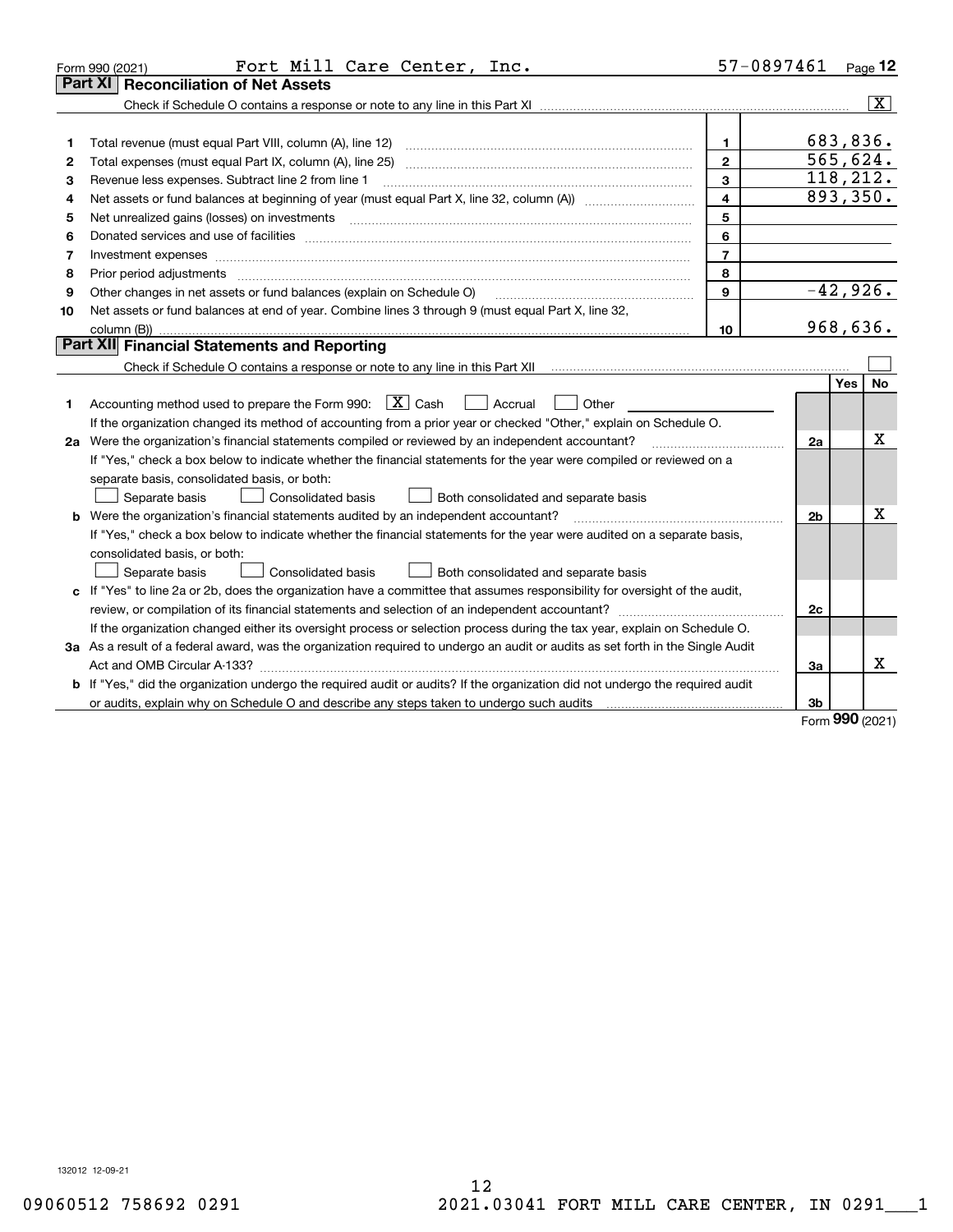| <b>SCHEDULE A</b> |  |
|-------------------|--|
|-------------------|--|

Department of the Treasury Internal Revenue Service

| (Form 990) |  |
|------------|--|
|------------|--|

## **Public Charity Status and Public Support**

**Complete if the organization is a section 501(c)(3) organization or a section 4947(a)(1) nonexempt charitable trust.**

**| Attach to Form 990 or Form 990-EZ.** 

**| Go to www.irs.gov/Form990 for instructions and the latest information.**

| OMB No 1545-0047                    |
|-------------------------------------|
| 202                                 |
| <b>Open to Public</b><br>Inspection |

| Name of the organization                                                                                                 | <b>Employer identification number</b> |
|--------------------------------------------------------------------------------------------------------------------------|---------------------------------------|
| Fort Mill Care Center, Inc.                                                                                              | 57-0897461                            |
| <b>Reason for Public Charity Status.</b> (All organizations must complete this part.) See instructions.<br><b>Part I</b> |                                       |

|    |                                                                                                           |                                                                                                                                              |          | Fort Mill Care Center, Inc.                            |                             |                                 |                            |  | 57-0897461                 |  |
|----|-----------------------------------------------------------------------------------------------------------|----------------------------------------------------------------------------------------------------------------------------------------------|----------|--------------------------------------------------------|-----------------------------|---------------------------------|----------------------------|--|----------------------------|--|
|    | Part I                                                                                                    | Reason for Public Charity Status. (All organizations must complete this part.) See instructions.                                             |          |                                                        |                             |                                 |                            |  |                            |  |
|    | The organization is not a private foundation because it is: (For lines 1 through 12, check only one box.) |                                                                                                                                              |          |                                                        |                             |                                 |                            |  |                            |  |
| 1  | A church, convention of churches, or association of churches described in section $170(b)(1)(A)(i)$ .     |                                                                                                                                              |          |                                                        |                             |                                 |                            |  |                            |  |
| 2  |                                                                                                           | A school described in section 170(b)(1)(A)(ii). (Attach Schedule E (Form 990).)                                                              |          |                                                        |                             |                                 |                            |  |                            |  |
| з  |                                                                                                           | A hospital or a cooperative hospital service organization described in section 170(b)(1)(A)(iii).                                            |          |                                                        |                             |                                 |                            |  |                            |  |
|    |                                                                                                           | A medical research organization operated in conjunction with a hospital described in section 170(b)(1)(A)(iii). Enter the hospital's name,   |          |                                                        |                             |                                 |                            |  |                            |  |
|    |                                                                                                           | city, and state:                                                                                                                             |          |                                                        |                             |                                 |                            |  |                            |  |
|    |                                                                                                           | An organization operated for the benefit of a college or university owned or operated by a governmental unit described in                    |          |                                                        |                             |                                 |                            |  |                            |  |
| 5  |                                                                                                           |                                                                                                                                              |          |                                                        |                             |                                 |                            |  |                            |  |
|    |                                                                                                           | section 170(b)(1)(A)(iv). (Complete Part II.)                                                                                                |          |                                                        |                             |                                 |                            |  |                            |  |
| 6  |                                                                                                           | A federal, state, or local government or governmental unit described in section 170(b)(1)(A)(v).                                             |          |                                                        |                             |                                 |                            |  |                            |  |
|    | $7 \times$                                                                                                | An organization that normally receives a substantial part of its support from a governmental unit or from the general public described in    |          |                                                        |                             |                                 |                            |  |                            |  |
|    |                                                                                                           | section 170(b)(1)(A)(vi). (Complete Part II.)                                                                                                |          |                                                        |                             |                                 |                            |  |                            |  |
| 8  |                                                                                                           | A community trust described in section 170(b)(1)(A)(vi). (Complete Part II.)                                                                 |          |                                                        |                             |                                 |                            |  |                            |  |
| 9  |                                                                                                           | An agricultural research organization described in section 170(b)(1)(A)(ix) operated in conjunction with a land-grant college                |          |                                                        |                             |                                 |                            |  |                            |  |
|    |                                                                                                           | or university or a non-land-grant college of agriculture (see instructions). Enter the name, city, and state of the college or               |          |                                                        |                             |                                 |                            |  |                            |  |
|    |                                                                                                           | university:                                                                                                                                  |          |                                                        |                             |                                 |                            |  |                            |  |
| 10 |                                                                                                           | An organization that normally receives (1) more than 33 1/3% of its support from contributions, membership fees, and gross receipts from     |          |                                                        |                             |                                 |                            |  |                            |  |
|    |                                                                                                           | activities related to its exempt functions, subject to certain exceptions; and (2) no more than 33 1/3% of its support from gross investment |          |                                                        |                             |                                 |                            |  |                            |  |
|    |                                                                                                           | income and unrelated business taxable income (less section 511 tax) from businesses acquired by the organization after June 30, 1975.        |          |                                                        |                             |                                 |                            |  |                            |  |
|    |                                                                                                           | See section 509(a)(2). (Complete Part III.)                                                                                                  |          |                                                        |                             |                                 |                            |  |                            |  |
| 11 |                                                                                                           | An organization organized and operated exclusively to test for public safety. See section 509(a)(4).                                         |          |                                                        |                             |                                 |                            |  |                            |  |
| 12 |                                                                                                           | An organization organized and operated exclusively for the benefit of, to perform the functions of, or to carry out the purposes of one or   |          |                                                        |                             |                                 |                            |  |                            |  |
|    |                                                                                                           | more publicly supported organizations described in section 509(a)(1) or section 509(a)(2). See section 509(a)(3). Check the box on           |          |                                                        |                             |                                 |                            |  |                            |  |
|    |                                                                                                           | lines 12a through 12d that describes the type of supporting organization and complete lines 12e, 12f, and 12g.                               |          |                                                        |                             |                                 |                            |  |                            |  |
| а  |                                                                                                           | Type I. A supporting organization operated, supervised, or controlled by its supported organization(s), typically by giving                  |          |                                                        |                             |                                 |                            |  |                            |  |
|    |                                                                                                           | the supported organization(s) the power to regularly appoint or elect a majority of the directors or trustees of the supporting              |          |                                                        |                             |                                 |                            |  |                            |  |
|    |                                                                                                           | organization. You must complete Part IV, Sections A and B.                                                                                   |          |                                                        |                             |                                 |                            |  |                            |  |
| b  |                                                                                                           | Type II. A supporting organization supervised or controlled in connection with its supported organization(s), by having                      |          |                                                        |                             |                                 |                            |  |                            |  |
|    |                                                                                                           | control or management of the supporting organization vested in the same persons that control or manage the supported                         |          |                                                        |                             |                                 |                            |  |                            |  |
|    |                                                                                                           | organization(s). You must complete Part IV, Sections A and C.                                                                                |          |                                                        |                             |                                 |                            |  |                            |  |
| с  |                                                                                                           | <b>Type III functionally integrated.</b> A supporting organization operated in connection with, and functionally integrated with,            |          |                                                        |                             |                                 |                            |  |                            |  |
|    |                                                                                                           | its supported organization(s) (see instructions). You must complete Part IV, Sections A, D, and E.                                           |          |                                                        |                             |                                 |                            |  |                            |  |
| d  |                                                                                                           | Type III non-functionally integrated. A supporting organization operated in connection with its supported organization(s)                    |          |                                                        |                             |                                 |                            |  |                            |  |
|    |                                                                                                           | that is not functionally integrated. The organization generally must satisfy a distribution requirement and an attentiveness                 |          |                                                        |                             |                                 |                            |  |                            |  |
|    |                                                                                                           | requirement (see instructions). You must complete Part IV, Sections A and D, and Part V.                                                     |          |                                                        |                             |                                 |                            |  |                            |  |
| е  |                                                                                                           | Check this box if the organization received a written determination from the IRS that it is a Type I, Type II, Type III                      |          |                                                        |                             |                                 |                            |  |                            |  |
|    |                                                                                                           | functionally integrated, or Type III non-functionally integrated supporting organization.                                                    |          |                                                        |                             |                                 |                            |  |                            |  |
|    |                                                                                                           | Enter the number of supported organizations                                                                                                  |          |                                                        |                             |                                 |                            |  |                            |  |
|    |                                                                                                           | Provide the following information about the supported organization(s).                                                                       |          |                                                        |                             |                                 |                            |  |                            |  |
|    |                                                                                                           | (i) Name of supported                                                                                                                        | (ii) EIN | (iii) Type of organization<br>(described on lines 1-10 | in your governing document? | (iv) Is the organization listed | (v) Amount of monetary     |  | (vi) Amount of other       |  |
|    |                                                                                                           | organization                                                                                                                                 |          | above (see instructions))                              | Yes                         | No                              | support (see instructions) |  | support (see instructions) |  |
|    |                                                                                                           |                                                                                                                                              |          |                                                        |                             |                                 |                            |  |                            |  |
|    |                                                                                                           |                                                                                                                                              |          |                                                        |                             |                                 |                            |  |                            |  |
|    |                                                                                                           |                                                                                                                                              |          |                                                        |                             |                                 |                            |  |                            |  |
|    |                                                                                                           |                                                                                                                                              |          |                                                        |                             |                                 |                            |  |                            |  |
|    |                                                                                                           |                                                                                                                                              |          |                                                        |                             |                                 |                            |  |                            |  |
|    |                                                                                                           |                                                                                                                                              |          |                                                        |                             |                                 |                            |  |                            |  |
|    |                                                                                                           |                                                                                                                                              |          |                                                        |                             |                                 |                            |  |                            |  |
|    |                                                                                                           |                                                                                                                                              |          |                                                        |                             |                                 |                            |  |                            |  |
|    |                                                                                                           |                                                                                                                                              |          |                                                        |                             |                                 |                            |  |                            |  |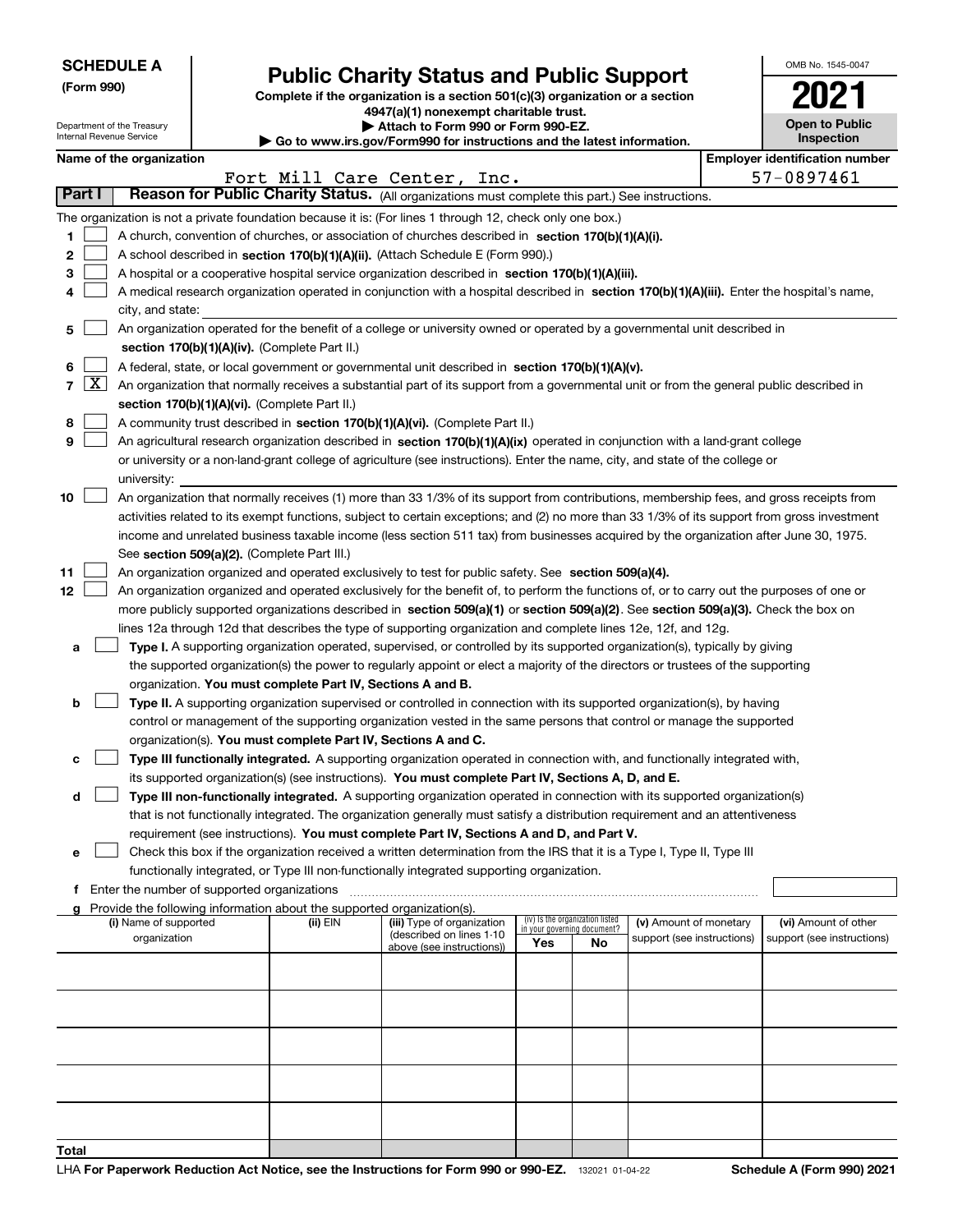Schedule A (Form 990) 2021 Page Fort Mill Care Center, Inc. 57-0897461

(Complete only if you checked the box on line 5, 7, or 8 of Part I or if the organization failed to qualify under Part III. If the organization fails to qualify under the tests listed below, please complete Part III.) **Part II Support Schedule for Organizations Described in Sections 170(b)(1)(A)(iv) and 170(b)(1)(A)(vi)**

|     | <b>Section A. Public Support</b>                                                                                                                                                                                               |          |                        |            |                         |          |                                          |
|-----|--------------------------------------------------------------------------------------------------------------------------------------------------------------------------------------------------------------------------------|----------|------------------------|------------|-------------------------|----------|------------------------------------------|
|     | Calendar year (or fiscal year beginning in) $\blacktriangleright$                                                                                                                                                              | (a) 2017 | $(b)$ 2018             | $(c)$ 2019 | $(d)$ 2020              | (e) 2021 | (f) Total                                |
|     | 1 Gifts, grants, contributions, and                                                                                                                                                                                            |          |                        |            |                         |          |                                          |
|     | membership fees received. (Do not                                                                                                                                                                                              |          |                        |            |                         |          |                                          |
|     | include any "unusual grants.")                                                                                                                                                                                                 | 228,687. | 268,683.               | 453, 190.  | 758,554.                | 683,599. | 2392713.                                 |
|     | 2 Tax revenues levied for the organ-                                                                                                                                                                                           |          |                        |            |                         |          |                                          |
|     | ization's benefit and either paid to                                                                                                                                                                                           |          |                        |            |                         |          |                                          |
|     | or expended on its behalf                                                                                                                                                                                                      |          |                        |            |                         |          |                                          |
|     | 3 The value of services or facilities                                                                                                                                                                                          |          |                        |            |                         |          |                                          |
|     | furnished by a governmental unit to                                                                                                                                                                                            |          |                        |            |                         |          |                                          |
|     | the organization without charge                                                                                                                                                                                                |          |                        |            |                         |          |                                          |
|     | 4 Total. Add lines 1 through 3                                                                                                                                                                                                 | 228,687. | 268,683.               | 453, 190.  | 758,554.                | 683,599. | 2392713.                                 |
| 5.  | The portion of total contributions                                                                                                                                                                                             |          |                        |            |                         |          |                                          |
|     | by each person (other than a                                                                                                                                                                                                   |          |                        |            |                         |          |                                          |
|     | governmental unit or publicly                                                                                                                                                                                                  |          |                        |            |                         |          |                                          |
|     | supported organization) included                                                                                                                                                                                               |          |                        |            |                         |          |                                          |
|     | on line 1 that exceeds 2% of the                                                                                                                                                                                               |          |                        |            |                         |          |                                          |
|     | amount shown on line 11,                                                                                                                                                                                                       |          |                        |            |                         |          |                                          |
|     | column (f)                                                                                                                                                                                                                     |          |                        |            |                         |          |                                          |
|     | 6 Public support. Subtract line 5 from line 4.                                                                                                                                                                                 |          |                        |            |                         |          | 2392713.                                 |
|     | <b>Section B. Total Support</b>                                                                                                                                                                                                |          |                        |            |                         |          |                                          |
|     | Calendar year (or fiscal year beginning in)                                                                                                                                                                                    | (a) 2017 | $(b)$ 2018             | $(c)$ 2019 | $(d)$ 2020              | (e) 2021 | (f) Total                                |
|     | <b>7</b> Amounts from line 4                                                                                                                                                                                                   | 228,687. | $\overline{268,683}$ . | 453,190.   | $\overline{758, 554}$ . | 683,599. | 2392713.                                 |
| 8   | Gross income from interest,                                                                                                                                                                                                    |          |                        |            |                         |          |                                          |
|     | dividends, payments received on                                                                                                                                                                                                |          |                        |            |                         |          |                                          |
|     | securities loans, rents, royalties,                                                                                                                                                                                            |          |                        |            |                         |          |                                          |
|     | and income from similar sources                                                                                                                                                                                                |          |                        |            | 99.                     | 237.     | 336.                                     |
| 9   | Net income from unrelated business                                                                                                                                                                                             |          |                        |            |                         |          |                                          |
|     | activities, whether or not the                                                                                                                                                                                                 |          |                        |            |                         |          |                                          |
|     | business is regularly carried on                                                                                                                                                                                               |          |                        |            |                         |          |                                          |
|     | <b>10</b> Other income. Do not include gain                                                                                                                                                                                    |          |                        |            |                         |          |                                          |
|     | or loss from the sale of capital                                                                                                                                                                                               |          |                        |            |                         |          |                                          |
|     | assets (Explain in Part VI.)                                                                                                                                                                                                   |          | $-153.$                |            |                         |          | $-153.$                                  |
|     | 11 Total support. Add lines 7 through 10                                                                                                                                                                                       |          |                        |            |                         |          | 2392896.                                 |
|     | <b>12</b> Gross receipts from related activities, etc. (see instructions)                                                                                                                                                      |          |                        |            |                         | 12       |                                          |
|     | 13 First 5 years. If the Form 990 is for the organization's first, second, third, fourth, or fifth tax year as a section 501(c)(3)                                                                                             |          |                        |            |                         |          |                                          |
|     | organization, check this box and stop here manufactured and according to the state of the state of the state of the state of the state of the state of the state of the state of the state of the state of the state of the st |          |                        |            |                         |          |                                          |
|     | <b>Section C. Computation of Public Support Percentage</b>                                                                                                                                                                     |          |                        |            |                         |          |                                          |
|     |                                                                                                                                                                                                                                |          |                        |            |                         | 14       | 99.99<br>$\frac{9}{6}$                   |
|     |                                                                                                                                                                                                                                |          |                        |            |                         | 15       | 99.19<br>$\frac{9}{6}$                   |
|     | 16a 33 1/3% support test - 2021. If the organization did not check the box on line 13, and line 14 is 33 1/3% or more, check this box and                                                                                      |          |                        |            |                         |          |                                          |
|     | stop here. The organization qualifies as a publicly supported organization                                                                                                                                                     |          |                        |            |                         |          | $\blacktriangleright$ $\boxed{\text{X}}$ |
|     | b 33 1/3% support test - 2020. If the organization did not check a box on line 13 or 16a, and line 15 is 33 1/3% or more, check this box                                                                                       |          |                        |            |                         |          |                                          |
|     | and stop here. The organization qualifies as a publicly supported organization                                                                                                                                                 |          |                        |            |                         |          |                                          |
|     | 17a 10% -facts-and-circumstances test - 2021. If the organization did not check a box on line 13, 16a, or 16b, and line 14 is 10% or more,                                                                                     |          |                        |            |                         |          |                                          |
|     | and if the organization meets the facts-and-circumstances test, check this box and stop here. Explain in Part VI how the organization                                                                                          |          |                        |            |                         |          |                                          |
|     | meets the facts-and-circumstances test. The organization qualifies as a publicly supported organization                                                                                                                        |          |                        |            |                         |          |                                          |
|     | <b>b 10% -facts-and-circumstances test - 2020.</b> If the organization did not check a box on line 13, 16a, 16b, or 17a, and line 15 is 10% or                                                                                 |          |                        |            |                         |          |                                          |
|     | more, and if the organization meets the facts-and-circumstances test, check this box and stop here. Explain in Part VI how the                                                                                                 |          |                        |            |                         |          |                                          |
|     | organization meets the facts-and-circumstances test. The organization qualifies as a publicly supported organization                                                                                                           |          |                        |            |                         |          |                                          |
| 18. | Private foundation. If the organization did not check a box on line 13, 16a, 16b, 17a, or 17b, check this box and see instructions                                                                                             |          |                        |            |                         |          |                                          |
|     |                                                                                                                                                                                                                                |          |                        |            |                         |          | Schedule A (Form 990) 2021               |

**Schedule A (Form 990) 2021**

132022 01-04-22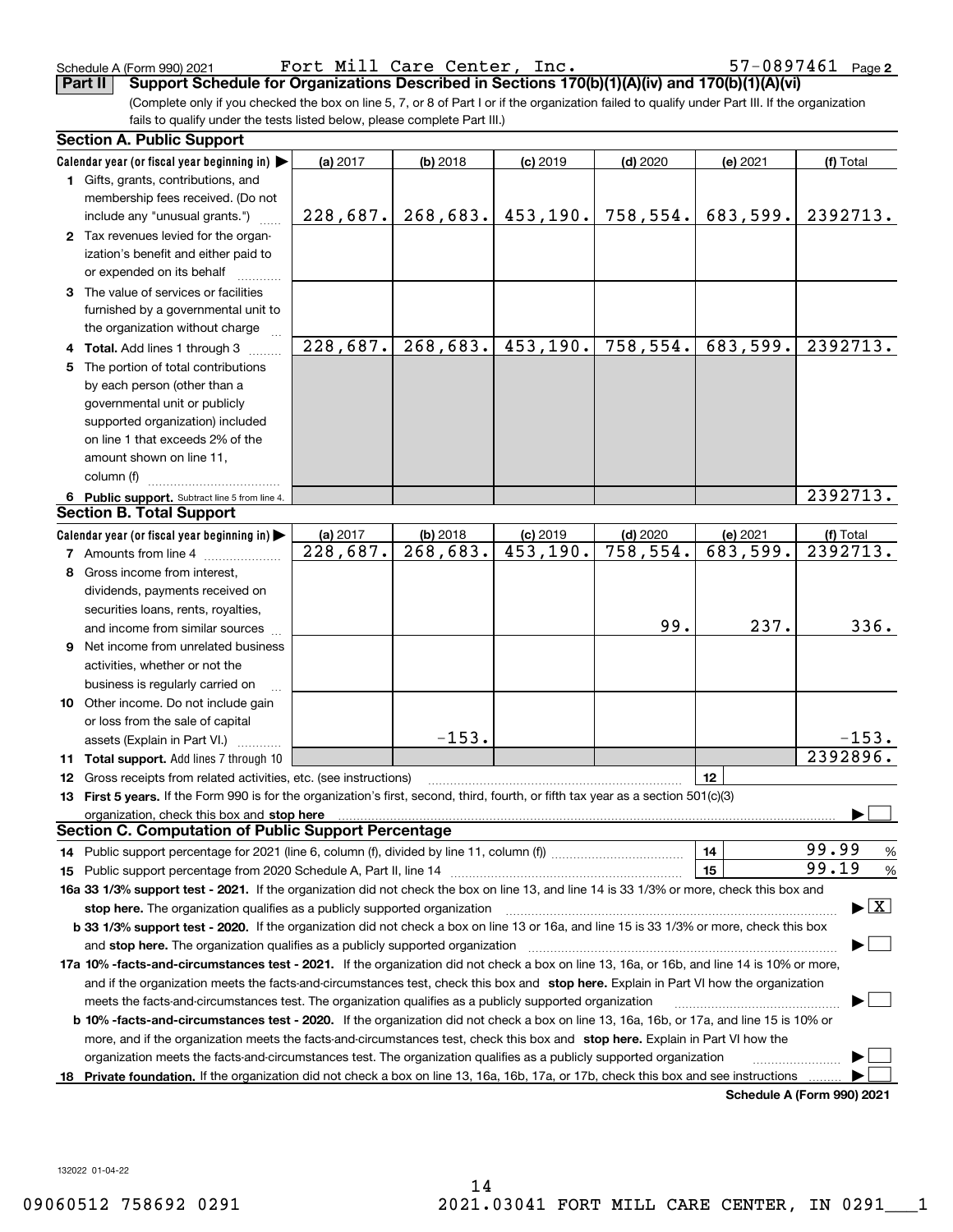| Schedule A (Form 990) 2021 |  |  | Fort Mill Care Center, Inc.                                                         |  |
|----------------------------|--|--|-------------------------------------------------------------------------------------|--|
|                            |  |  | <b>Part III   Support Schedule for Organizations Described in Section 509(a)(2)</b> |  |

Schedule A (Form 990) 2021  $\qquad \qquad {\tt Fort\ Mill\ Care\ Center\,},\ \ {\tt Inc\,.} \qquad \qquad 57–0897461\ \ \texttt{Page}\$ 

(Complete only if you checked the box on line 10 of Part I or if the organization failed to qualify under Part II. If the organization fails to qualify under the tests listed below, please complete Part II.)

| <b>Section A. Public Support</b>                                                                                                                                                                                              |          |          |            |            |          |                            |
|-------------------------------------------------------------------------------------------------------------------------------------------------------------------------------------------------------------------------------|----------|----------|------------|------------|----------|----------------------------|
| Calendar year (or fiscal year beginning in) $\blacktriangleright$                                                                                                                                                             | (a) 2017 | (b) 2018 | $(c)$ 2019 | $(d)$ 2020 | (e) 2021 | (f) Total                  |
| 1 Gifts, grants, contributions, and                                                                                                                                                                                           |          |          |            |            |          |                            |
| membership fees received. (Do not                                                                                                                                                                                             |          |          |            |            |          |                            |
| include any "unusual grants.")                                                                                                                                                                                                |          |          |            |            |          |                            |
| 2 Gross receipts from admissions,<br>merchandise sold or services per-<br>formed, or facilities furnished in<br>any activity that is related to the<br>organization's tax-exempt purpose                                      |          |          |            |            |          |                            |
| 3 Gross receipts from activities that<br>are not an unrelated trade or bus-                                                                                                                                                   |          |          |            |            |          |                            |
| iness under section 513                                                                                                                                                                                                       |          |          |            |            |          |                            |
| 4 Tax revenues levied for the organ-<br>ization's benefit and either paid to                                                                                                                                                  |          |          |            |            |          |                            |
| or expended on its behalf<br>.                                                                                                                                                                                                |          |          |            |            |          |                            |
| 5 The value of services or facilities<br>furnished by a governmental unit to<br>the organization without charge                                                                                                               |          |          |            |            |          |                            |
| <b>6 Total.</b> Add lines 1 through 5                                                                                                                                                                                         |          |          |            |            |          |                            |
| 7a Amounts included on lines 1, 2, and<br>3 received from disqualified persons                                                                                                                                                |          |          |            |            |          |                            |
| <b>b</b> Amounts included on lines 2 and 3 received<br>from other than disqualified persons that<br>exceed the greater of \$5,000 or 1% of the<br>amount on line 13 for the year                                              |          |          |            |            |          |                            |
| c Add lines 7a and 7b                                                                                                                                                                                                         |          |          |            |            |          |                            |
| 8 Public support. (Subtract line 7c from line 6.)<br><b>Section B. Total Support</b>                                                                                                                                          |          |          |            |            |          |                            |
| Calendar year (or fiscal year beginning in)                                                                                                                                                                                   | (a) 2017 | (b) 2018 | $(c)$ 2019 | $(d)$ 2020 | (e) 2021 | (f) Total                  |
| 9 Amounts from line 6                                                                                                                                                                                                         |          |          |            |            |          |                            |
| <b>10a</b> Gross income from interest,<br>dividends, payments received on<br>securities loans, rents, royalties,<br>and income from similar sources                                                                           |          |          |            |            |          |                            |
| <b>b</b> Unrelated business taxable income<br>(less section 511 taxes) from businesses<br>acquired after June 30, 1975                                                                                                        |          |          |            |            |          |                            |
| c Add lines 10a and 10b                                                                                                                                                                                                       |          |          |            |            |          |                            |
| 11 Net income from unrelated business<br>activities not included on line 10b,<br>whether or not the business is<br>regularly carried on                                                                                       |          |          |            |            |          |                            |
| <b>12</b> Other income. Do not include gain<br>or loss from the sale of capital<br>assets (Explain in Part VI.)                                                                                                               |          |          |            |            |          |                            |
| <b>13</b> Total support. (Add lines 9, 10c, 11, and 12.)                                                                                                                                                                      |          |          |            |            |          |                            |
| 14 First 5 years. If the Form 990 is for the organization's first, second, third, fourth, or fifth tax year as a section 501(c)(3) organization,                                                                              |          |          |            |            |          |                            |
| check this box and stop here measurements and the control of the state of the control of the state of the control of the control of the control of the control of the control of the control of the control of the control of |          |          |            |            |          |                            |
| <b>Section C. Computation of Public Support Percentage</b>                                                                                                                                                                    |          |          |            |            |          |                            |
| 15 Public support percentage for 2021 (line 8, column (f), divided by line 13, column (f))                                                                                                                                    |          |          |            |            | 15       | %                          |
| 16 Public support percentage from 2020 Schedule A, Part III, line 15                                                                                                                                                          |          |          |            |            | 16       | %                          |
| <b>Section D. Computation of Investment Income Percentage</b>                                                                                                                                                                 |          |          |            |            |          |                            |
| 17 Investment income percentage for 2021 (line 10c, column (f), divided by line 13, column (f))<br>18 Investment income percentage from 2020 Schedule A, Part III, line 17                                                    |          |          |            |            | 17<br>18 | %<br>%                     |
| 19a 33 1/3% support tests - 2021. If the organization did not check the box on line 14, and line 15 is more than 33 1/3%, and line 17 is not                                                                                  |          |          |            |            |          |                            |
| more than 33 1/3%, check this box and stop here. The organization qualifies as a publicly supported organization                                                                                                              |          |          |            |            |          | ▶                          |
| <b>b 33 1/3% support tests - 2020.</b> If the organization did not check a box on line 14 or line 19a, and line 16 is more than 33 1/3%, and                                                                                  |          |          |            |            |          |                            |
| line 18 is not more than 33 1/3%, check this box and stop here. The organization qualifies as a publicly supported organization <i>machi</i> on                                                                               |          |          |            |            |          |                            |
| 20 Private foundation. If the organization did not check a box on line 14, 19a, or 19b, check this box and see instructions                                                                                                   |          |          |            |            |          |                            |
| 132023 01-04-22                                                                                                                                                                                                               |          |          |            |            |          | Schedule A (Form 990) 2021 |
|                                                                                                                                                                                                                               |          | 15       |            |            |          |                            |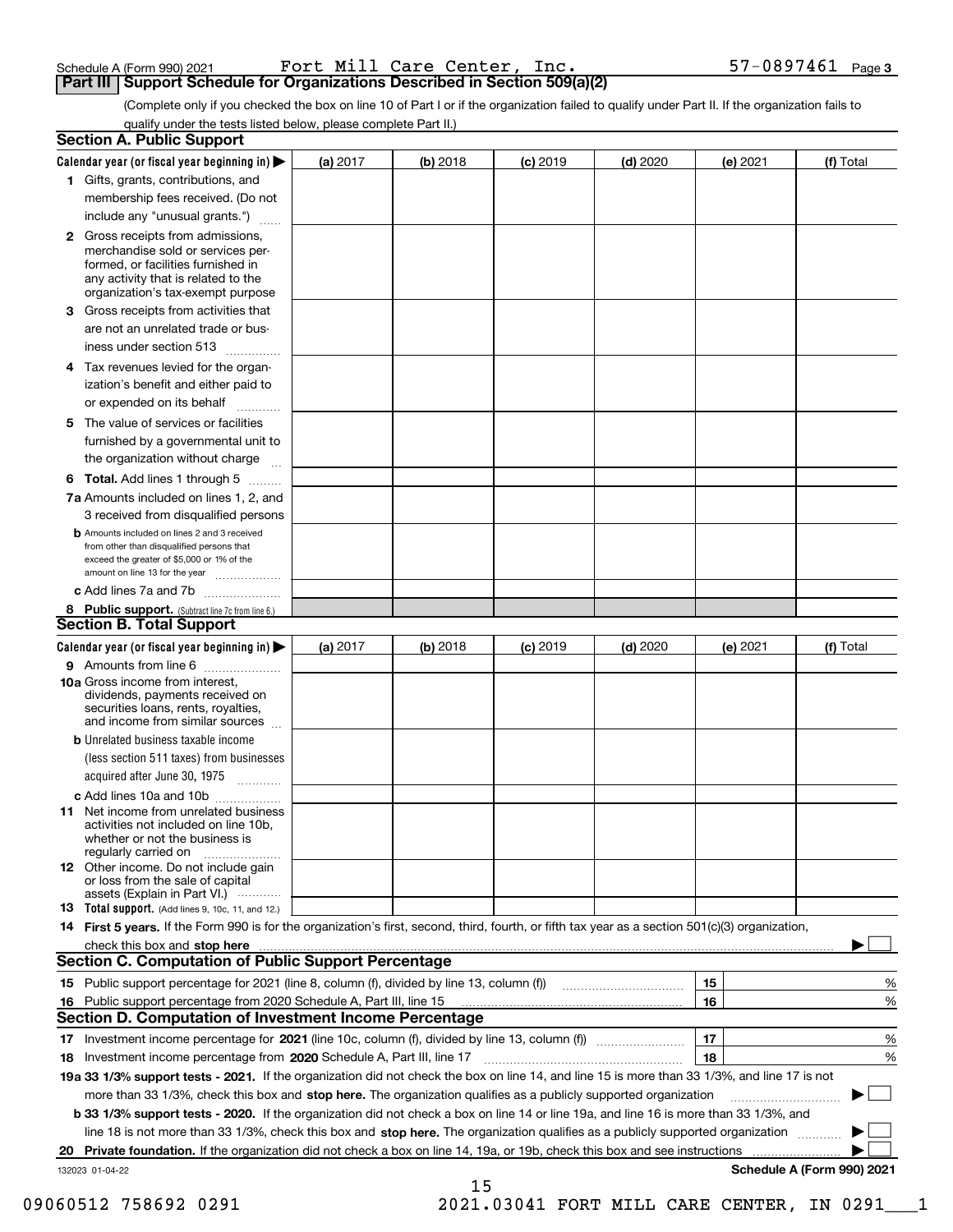Schedule A (Form 990) 2021  $\qquad \qquad {\tt Fort\ Mill\ Care\ Center\,},\ \ {\tt Inc\,.} \qquad \qquad 57–0897461\ \ \texttt{Page}\$ 

**1**

**2**

**3a**

**3b**

**3c**

**4a**

**4b**

**4c**

**5a**

**5b5c**

**6**

**7**

**8**

**9a**

**9b**

**9c**

**10a**

**10b**

**Schedule A (Form 990) 2021**

**YesNo**

## **Part IV Supporting Organizations**

(Complete only if you checked a box in line 12 on Part I. If you checked box 12a, Part I, complete Sections A and B. If you checked box 12b, Part I, complete Sections A and C. If you checked box 12c, Part I, complete Sections A, D, and E. If you checked box 12d, Part I, complete Sections A and D, and complete Part V.)

### **Section A. All Supporting Organizations**

- **1** Are all of the organization's supported organizations listed by name in the organization's governing documents? If "No," describe in **Part VI** how the supported organizations are designated. If designated by *class or purpose, describe the designation. If historic and continuing relationship, explain.*
- **2** Did the organization have any supported organization that does not have an IRS determination of status under section 509(a)(1) or (2)? If "Yes," explain in Part VI how the organization determined that the supported *organization was described in section 509(a)(1) or (2).*
- **3a** Did the organization have a supported organization described in section 501(c)(4), (5), or (6)? If "Yes," answer *lines 3b and 3c below.*
- **b** Did the organization confirm that each supported organization qualified under section 501(c)(4), (5), or (6) and satisfied the public support tests under section 509(a)(2)? If "Yes," describe in **Part VI** when and how the *organization made the determination.*
- **c**Did the organization ensure that all support to such organizations was used exclusively for section 170(c)(2)(B) purposes? If "Yes," explain in **Part VI** what controls the organization put in place to ensure such use.
- **4a***If* Was any supported organization not organized in the United States ("foreign supported organization")? *"Yes," and if you checked box 12a or 12b in Part I, answer lines 4b and 4c below.*
- **b** Did the organization have ultimate control and discretion in deciding whether to make grants to the foreign supported organization? If "Yes," describe in **Part VI** how the organization had such control and discretion *despite being controlled or supervised by or in connection with its supported organizations.*
- **c** Did the organization support any foreign supported organization that does not have an IRS determination under sections 501(c)(3) and 509(a)(1) or (2)? If "Yes," explain in **Part VI** what controls the organization used *to ensure that all support to the foreign supported organization was used exclusively for section 170(c)(2)(B) purposes.*
- **5a** Did the organization add, substitute, or remove any supported organizations during the tax year? If "Yes," answer lines 5b and 5c below (if applicable). Also, provide detail in **Part VI,** including (i) the names and EIN *numbers of the supported organizations added, substituted, or removed; (ii) the reasons for each such action; (iii) the authority under the organization's organizing document authorizing such action; and (iv) how the action was accomplished (such as by amendment to the organizing document).*
- **b** Type I or Type II only. Was any added or substituted supported organization part of a class already designated in the organization's organizing document?
- **cSubstitutions only.**  Was the substitution the result of an event beyond the organization's control?
- **6** Did the organization provide support (whether in the form of grants or the provision of services or facilities) to **Part VI.** *If "Yes," provide detail in* support or benefit one or more of the filing organization's supported organizations? anyone other than (i) its supported organizations, (ii) individuals that are part of the charitable class benefited by one or more of its supported organizations, or (iii) other supporting organizations that also
- **7**Did the organization provide a grant, loan, compensation, or other similar payment to a substantial contributor *If "Yes," complete Part I of Schedule L (Form 990).* regard to a substantial contributor? (as defined in section 4958(c)(3)(C)), a family member of a substantial contributor, or a 35% controlled entity with
- **8** Did the organization make a loan to a disqualified person (as defined in section 4958) not described on line 7? *If "Yes," complete Part I of Schedule L (Form 990).*
- **9a** Was the organization controlled directly or indirectly at any time during the tax year by one or more in section 509(a)(1) or (2))? If "Yes," *provide detail in* <code>Part VI.</code> disqualified persons, as defined in section 4946 (other than foundation managers and organizations described
- **b** Did one or more disqualified persons (as defined on line 9a) hold a controlling interest in any entity in which the supporting organization had an interest? If "Yes," provide detail in P**art VI**.
- **c**Did a disqualified person (as defined on line 9a) have an ownership interest in, or derive any personal benefit from, assets in which the supporting organization also had an interest? If "Yes," provide detail in P**art VI.**
- **10a** Was the organization subject to the excess business holdings rules of section 4943 because of section supporting organizations)? If "Yes," answer line 10b below. 4943(f) (regarding certain Type II supporting organizations, and all Type III non-functionally integrated
- **b** Did the organization have any excess business holdings in the tax year? (Use Schedule C, Form 4720, to *determine whether the organization had excess business holdings.)*

16

132024 01-04-21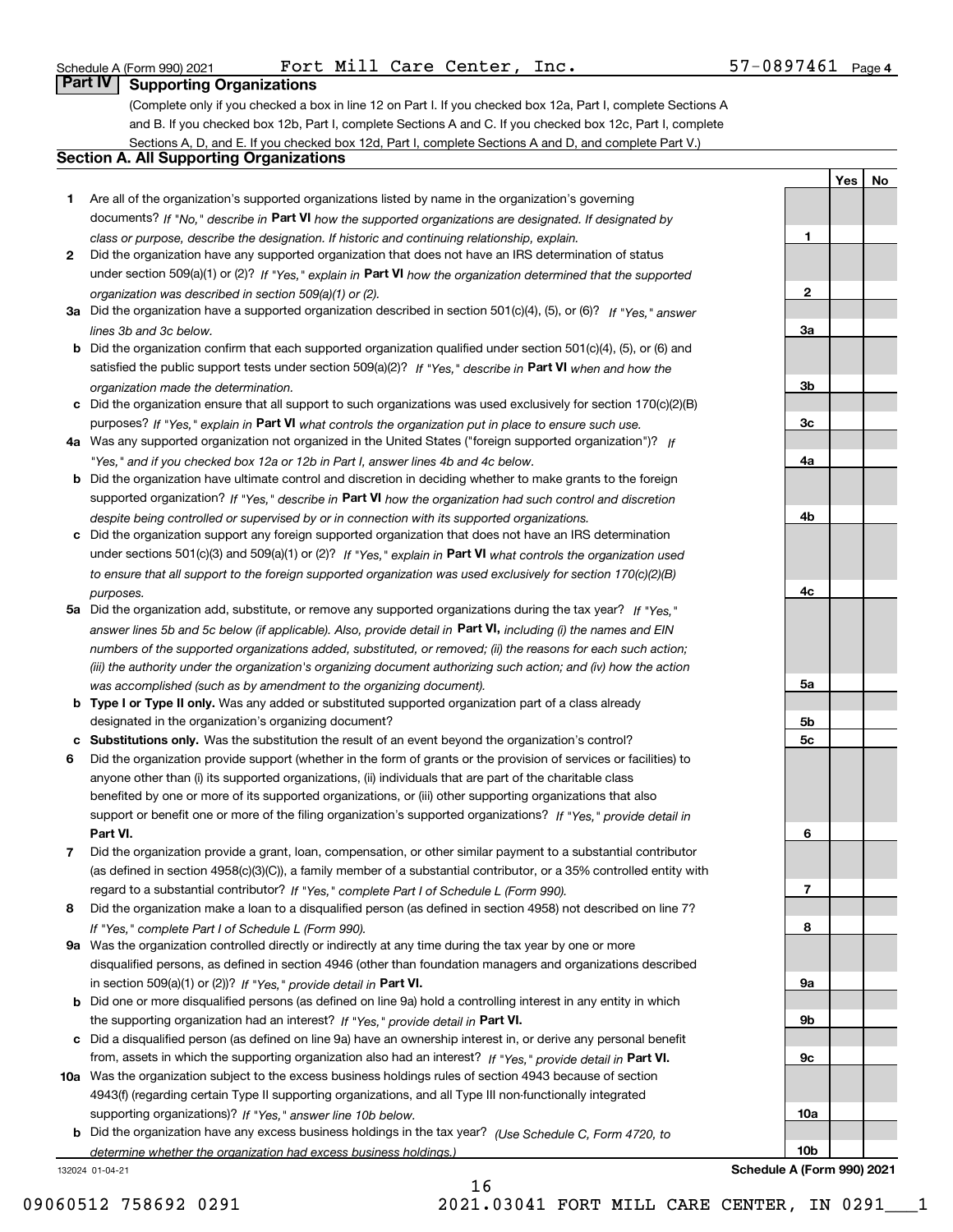Schedule A (Form 990) 2021  $\qquad \qquad {\tt Fort\ Mill\ Care\ Center\,},\ \ {\tt Inc\,.} \qquad \qquad 57–0897461\ \ \texttt{Page}\$ 

|              | Part IV<br><b>Supporting Organizations (continued)</b>                                  |                                                                                                                                                                                                                                                                                                                                                                                                                                                                                                                                                                                                                                                                                                                                                                          |                 |     |    |
|--------------|-----------------------------------------------------------------------------------------|--------------------------------------------------------------------------------------------------------------------------------------------------------------------------------------------------------------------------------------------------------------------------------------------------------------------------------------------------------------------------------------------------------------------------------------------------------------------------------------------------------------------------------------------------------------------------------------------------------------------------------------------------------------------------------------------------------------------------------------------------------------------------|-----------------|-----|----|
|              |                                                                                         |                                                                                                                                                                                                                                                                                                                                                                                                                                                                                                                                                                                                                                                                                                                                                                          |                 | Yes | No |
| 11           | Has the organization accepted a gift or contribution from any of the following persons? |                                                                                                                                                                                                                                                                                                                                                                                                                                                                                                                                                                                                                                                                                                                                                                          |                 |     |    |
|              |                                                                                         | a A person who directly or indirectly controls, either alone or together with persons described on lines 11b and                                                                                                                                                                                                                                                                                                                                                                                                                                                                                                                                                                                                                                                         |                 |     |    |
|              | 11c below, the governing body of a supported organization?                              |                                                                                                                                                                                                                                                                                                                                                                                                                                                                                                                                                                                                                                                                                                                                                                          | 11a             |     |    |
|              | <b>b</b> A family member of a person described on line 11a above?                       |                                                                                                                                                                                                                                                                                                                                                                                                                                                                                                                                                                                                                                                                                                                                                                          | 11 <sub>b</sub> |     |    |
|              |                                                                                         | c A 35% controlled entity of a person described on line 11a or 11b above? If "Yes" to line 11a, 11b, or 11c, provide                                                                                                                                                                                                                                                                                                                                                                                                                                                                                                                                                                                                                                                     |                 |     |    |
|              | detail in Part VI.                                                                      |                                                                                                                                                                                                                                                                                                                                                                                                                                                                                                                                                                                                                                                                                                                                                                          | 11c             |     |    |
|              | <b>Section B. Type I Supporting Organizations</b>                                       |                                                                                                                                                                                                                                                                                                                                                                                                                                                                                                                                                                                                                                                                                                                                                                          |                 |     |    |
|              |                                                                                         |                                                                                                                                                                                                                                                                                                                                                                                                                                                                                                                                                                                                                                                                                                                                                                          |                 | Yes | No |
| 1            |                                                                                         | Did the governing body, members of the governing body, officers acting in their official capacity, or membership of one or<br>more supported organizations have the power to regularly appoint or elect at least a majority of the organization's officers,<br>directors, or trustees at all times during the tax year? If "No," describe in Part VI how the supported organization(s)<br>effectively operated, supervised, or controlled the organization's activities. If the organization had more than one supported<br>organization, describe how the powers to appoint and/or remove officers, directors, or trustees were allocated among the<br>supported organizations and what conditions or restrictions, if any, applied to such powers during the tax year. | 1               |     |    |
| $\mathbf{2}$ |                                                                                         | Did the organization operate for the benefit of any supported organization other than the supported                                                                                                                                                                                                                                                                                                                                                                                                                                                                                                                                                                                                                                                                      |                 |     |    |
|              |                                                                                         | organization(s) that operated, supervised, or controlled the supporting organization? If "Yes," explain in                                                                                                                                                                                                                                                                                                                                                                                                                                                                                                                                                                                                                                                               |                 |     |    |
|              |                                                                                         | Part VI how providing such benefit carried out the purposes of the supported organization(s) that operated,                                                                                                                                                                                                                                                                                                                                                                                                                                                                                                                                                                                                                                                              |                 |     |    |
|              | supervised, or controlled the supporting organization.                                  |                                                                                                                                                                                                                                                                                                                                                                                                                                                                                                                                                                                                                                                                                                                                                                          | $\mathbf{2}$    |     |    |
|              | <b>Section C. Type II Supporting Organizations</b>                                      |                                                                                                                                                                                                                                                                                                                                                                                                                                                                                                                                                                                                                                                                                                                                                                          |                 |     |    |
|              |                                                                                         |                                                                                                                                                                                                                                                                                                                                                                                                                                                                                                                                                                                                                                                                                                                                                                          |                 | Yes | No |
| 1            |                                                                                         | Were a majority of the organization's directors or trustees during the tax year also a majority of the directors                                                                                                                                                                                                                                                                                                                                                                                                                                                                                                                                                                                                                                                         |                 |     |    |
|              |                                                                                         | or trustees of each of the organization's supported organization(s)? If "No," describe in Part VI how control                                                                                                                                                                                                                                                                                                                                                                                                                                                                                                                                                                                                                                                            |                 |     |    |
|              |                                                                                         | or management of the supporting organization was vested in the same persons that controlled or managed                                                                                                                                                                                                                                                                                                                                                                                                                                                                                                                                                                                                                                                                   |                 |     |    |
|              | the supported organization(s).                                                          |                                                                                                                                                                                                                                                                                                                                                                                                                                                                                                                                                                                                                                                                                                                                                                          | 1               |     |    |
|              | <b>Section D. All Type III Supporting Organizations</b>                                 |                                                                                                                                                                                                                                                                                                                                                                                                                                                                                                                                                                                                                                                                                                                                                                          |                 |     |    |
|              |                                                                                         |                                                                                                                                                                                                                                                                                                                                                                                                                                                                                                                                                                                                                                                                                                                                                                          |                 | Yes | No |
| 1            |                                                                                         | Did the organization provide to each of its supported organizations, by the last day of the fifth month of the                                                                                                                                                                                                                                                                                                                                                                                                                                                                                                                                                                                                                                                           |                 |     |    |
|              |                                                                                         | organization's tax year, (i) a written notice describing the type and amount of support provided during the prior tax                                                                                                                                                                                                                                                                                                                                                                                                                                                                                                                                                                                                                                                    |                 |     |    |
|              |                                                                                         | year, (ii) a copy of the Form 990 that was most recently filed as of the date of notification, and (iii) copies of the                                                                                                                                                                                                                                                                                                                                                                                                                                                                                                                                                                                                                                                   |                 |     |    |
|              |                                                                                         | organization's governing documents in effect on the date of notification, to the extent not previously provided?                                                                                                                                                                                                                                                                                                                                                                                                                                                                                                                                                                                                                                                         | 1               |     |    |
| $\mathbf{2}$ |                                                                                         | Were any of the organization's officers, directors, or trustees either (i) appointed or elected by the supported                                                                                                                                                                                                                                                                                                                                                                                                                                                                                                                                                                                                                                                         |                 |     |    |
|              |                                                                                         | organization(s) or (ii) serving on the governing body of a supported organization? If "No, " explain in Part VI how                                                                                                                                                                                                                                                                                                                                                                                                                                                                                                                                                                                                                                                      |                 |     |    |
|              |                                                                                         | the organization maintained a close and continuous working relationship with the supported organization(s).                                                                                                                                                                                                                                                                                                                                                                                                                                                                                                                                                                                                                                                              | $\mathbf{2}$    |     |    |

**3** By reason of the relationship described on line 2, above, did the organization's supported organizations have a income or assets at all times during the tax year? If "Yes," describe in **Part VI** the role the organization's significant voice in the organization's investment policies and in directing the use of the organization's

*supported organizations played in this regard.* **Section E. Type III Functionally Integrated Supporting Organizations**

| * Check the box next to the method that the organization used to satisfy the Integral Part Test during the year (see instructions). |  |
|-------------------------------------------------------------------------------------------------------------------------------------|--|
|                                                                                                                                     |  |

**alinupy** The organization satisfied the Activities Test. Complete line 2 below.

|  |  |  |  | <b>b</b> $\Box$ The organization is the parent of each of its supported organizations. Complete line 3 below. |  |
|--|--|--|--|---------------------------------------------------------------------------------------------------------------|--|
|--|--|--|--|---------------------------------------------------------------------------------------------------------------|--|

|  |  | The organization supported a governmental entity. Describe in Part VI how you supported a governmental entity (see instructions). |
|--|--|-----------------------------------------------------------------------------------------------------------------------------------|
|--|--|-----------------------------------------------------------------------------------------------------------------------------------|

**2Answer lines 2a and 2b below. Yes No** Activities Test.

- **a** Did substantially all of the organization's activities during the tax year directly further the exempt purposes of the supported organization(s) to which the organization was responsive? If "Yes," then in **Part VI identify those supported organizations and explain**  *how these activities directly furthered their exempt purposes, how the organization was responsive to those supported organizations, and how the organization determined that these activities constituted substantially all of its activities.*
- **b** Did the activities described on line 2a, above, constitute activities that, but for the organization's involvement, **Part VI**  *the reasons for the organization's position that its supported organization(s) would have engaged in* one or more of the organization's supported organization(s) would have been engaged in? If "Yes," e*xplain in these activities but for the organization's involvement.*
- **3** Parent of Supported Organizations. Answer lines 3a and 3b below.

**a** Did the organization have the power to regularly appoint or elect a majority of the officers, directors, or trustees of each of the supported organizations? If "Yes" or "No" provide details in **Part VI.** 

132025 01-04-22 **b** Did the organization exercise a substantial degree of direction over the policies, programs, and activities of each of its supported organizations? If "Yes," describe in Part VI the role played by the organization in this regard.

**3bSchedule A (Form 990) 2021**

**3**

**2a**

**2b**

**3a**

09060512 758692 0291 2021.03041 FORT MILL CARE CENTER, IN 0291 1

17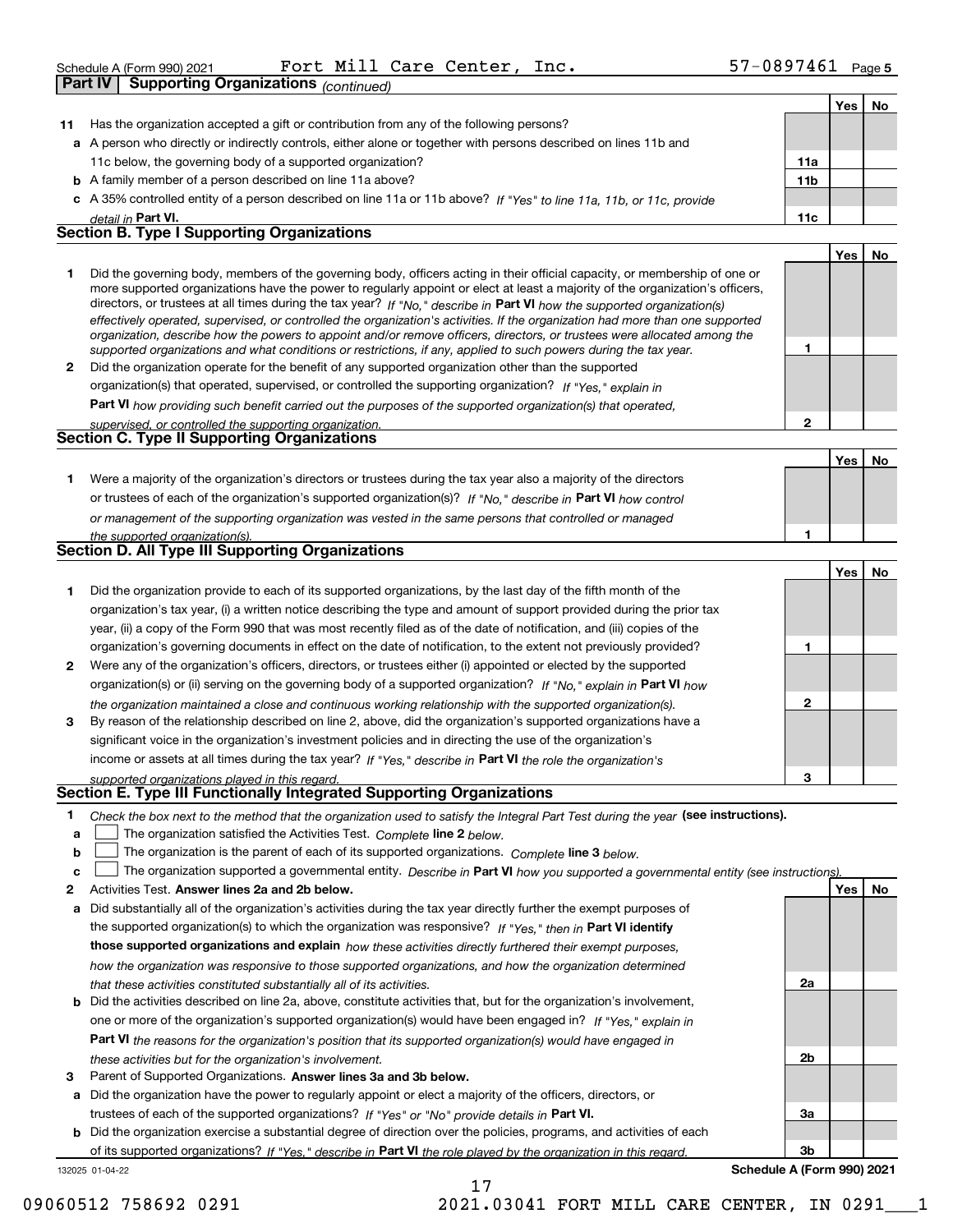Schedule A (Form 990) 2021 Page Fort Mill Care Center, Inc. 57-0897461

|              | Part V<br>Type III Non-Functionally Integrated 509(a)(3) Supporting Organizations                                                              |                |                |                                |  |
|--------------|------------------------------------------------------------------------------------------------------------------------------------------------|----------------|----------------|--------------------------------|--|
| 1            | Check here if the organization satisfied the Integral Part Test as a qualifying trust on Nov. 20, 1970 (explain in Part VI). See instructions. |                |                |                                |  |
|              | All other Type III non-functionally integrated supporting organizations must complete Sections A through E.                                    |                |                |                                |  |
|              | Section A - Adjusted Net Income                                                                                                                |                | (A) Prior Year | (B) Current Year<br>(optional) |  |
| $\mathbf 1$  | Net short-term capital gain                                                                                                                    | 1              |                |                                |  |
| $\mathbf{2}$ | Recoveries of prior-year distributions                                                                                                         | $\mathbf 2$    |                |                                |  |
| 3            | Other gross income (see instructions)                                                                                                          | 3              |                |                                |  |
| 4            | Add lines 1 through 3.                                                                                                                         | 4              |                |                                |  |
| 5            | Depreciation and depletion                                                                                                                     | 5              |                |                                |  |
| 6            | Portion of operating expenses paid or incurred for production or                                                                               |                |                |                                |  |
|              | collection of gross income or for management, conservation, or                                                                                 |                |                |                                |  |
|              | maintenance of property held for production of income (see instructions)                                                                       | 6              |                |                                |  |
| 7            | Other expenses (see instructions)                                                                                                              | $\overline{7}$ |                |                                |  |
| 8            | Adjusted Net Income (subtract lines 5, 6, and 7 from line 4)                                                                                   | 8              |                |                                |  |
|              | <b>Section B - Minimum Asset Amount</b>                                                                                                        |                | (A) Prior Year | (B) Current Year<br>(optional) |  |
| 1            | Aggregate fair market value of all non-exempt-use assets (see                                                                                  |                |                |                                |  |
|              | instructions for short tax year or assets held for part of year):                                                                              |                |                |                                |  |
|              | a Average monthly value of securities                                                                                                          | 1a             |                |                                |  |
|              | <b>b</b> Average monthly cash balances                                                                                                         | 1b             |                |                                |  |
|              | <b>c</b> Fair market value of other non-exempt-use assets                                                                                      | 1c             |                |                                |  |
|              | <b>d</b> Total (add lines 1a, 1b, and 1c)                                                                                                      | 1d             |                |                                |  |
|              | e Discount claimed for blockage or other factors                                                                                               |                |                |                                |  |
|              | (explain in detail in Part VI):                                                                                                                |                |                |                                |  |
| $\mathbf{2}$ | Acquisition indebtedness applicable to non-exempt-use assets                                                                                   | 2              |                |                                |  |
| 3            | Subtract line 2 from line 1d.                                                                                                                  | 3              |                |                                |  |
| 4            | Cash deemed held for exempt use. Enter 0.015 of line 3 (for greater amount,                                                                    |                |                |                                |  |
|              | see instructions).                                                                                                                             | 4              |                |                                |  |
| 5            | Net value of non-exempt-use assets (subtract line 4 from line 3)                                                                               | 5              |                |                                |  |
| 6            | Multiply line 5 by 0.035.                                                                                                                      | 6              |                |                                |  |
| 7            | Recoveries of prior-year distributions                                                                                                         | $\overline{7}$ |                |                                |  |
| 8            | Minimum Asset Amount (add line 7 to line 6)                                                                                                    | 8              |                |                                |  |
|              | <b>Section C - Distributable Amount</b>                                                                                                        |                |                | <b>Current Year</b>            |  |
| 1            | Adjusted net income for prior year (from Section A, line 8, column A)                                                                          | 1              |                |                                |  |
| $\mathbf{2}$ | Enter 0.85 of line 1.                                                                                                                          | $\overline{2}$ |                |                                |  |
| 3            | Minimum asset amount for prior year (from Section B, line 8, column A)                                                                         | 3              |                |                                |  |
| 4            | Enter greater of line 2 or line 3.                                                                                                             | 4              |                |                                |  |
| 5            | Income tax imposed in prior year                                                                                                               | 5              |                |                                |  |
| 6            | <b>Distributable Amount.</b> Subtract line 5 from line 4, unless subject to                                                                    |                |                |                                |  |
|              | emergency temporary reduction (see instructions).                                                                                              | 6              |                |                                |  |
|              |                                                                                                                                                |                |                |                                |  |

**7** Check here if the current year is the organization's first as a non-functionally integrated Type III supporting organization (see instructions).

**Schedule A (Form 990) 2021**

132026 01-04-22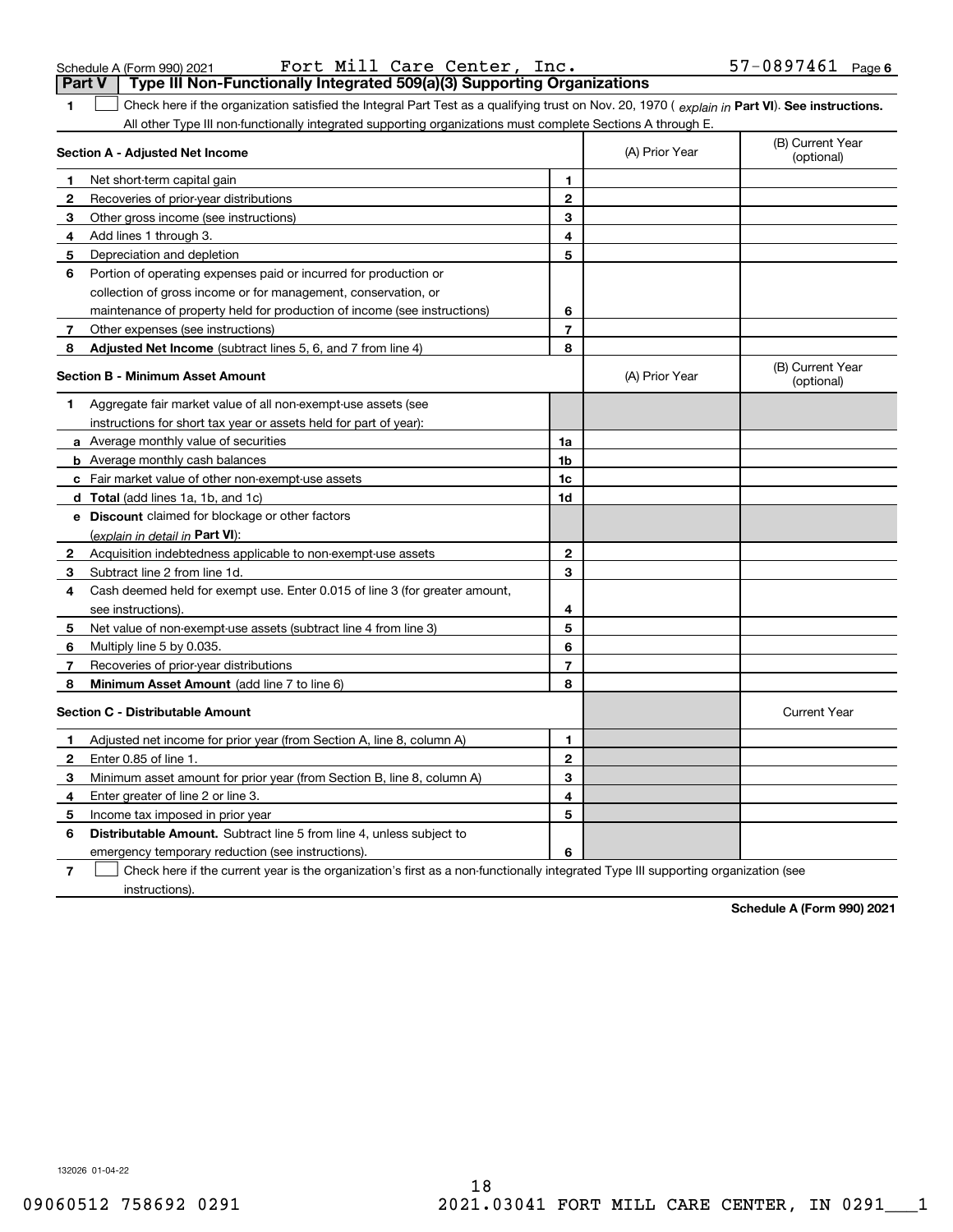| 09060512 758692 0291 |  |
|----------------------|--|

| 1  | Amounts paid to supported organizations to accomplish exempt purposes                      | 1                                  |                                               |                                                  |
|----|--------------------------------------------------------------------------------------------|------------------------------------|-----------------------------------------------|--------------------------------------------------|
| 2  | Amounts paid to perform activity that directly furthers exempt purposes of supported       |                                    |                                               |                                                  |
|    | organizations, in excess of income from activity                                           | 2                                  |                                               |                                                  |
| 3  | Administrative expenses paid to accomplish exempt purposes of supported organizations      |                                    | 3                                             |                                                  |
| 4  | Amounts paid to acquire exempt-use assets                                                  |                                    | 4                                             |                                                  |
| 5  | Qualified set-aside amounts (prior IRS approval required - provide details in Part VI)     |                                    | 5                                             |                                                  |
| 6  | Other distributions (describe in Part VI). See instructions.                               |                                    | 6                                             |                                                  |
| 7  | <b>Total annual distributions.</b> Add lines 1 through 6.                                  |                                    | $\overline{7}$                                |                                                  |
| 8  | Distributions to attentive supported organizations to which the organization is responsive |                                    |                                               |                                                  |
|    | (provide details in Part VI). See instructions.                                            |                                    | 8                                             |                                                  |
| 9  | Distributable amount for 2021 from Section C, line 6                                       |                                    | 9                                             |                                                  |
| 10 | Line 8 amount divided by line 9 amount                                                     |                                    | 10                                            |                                                  |
|    | <b>Section E - Distribution Allocations</b> (see instructions)                             | (i)<br><b>Excess Distributions</b> | (ii)<br><b>Underdistributions</b><br>Pre-2021 | (iii)<br><b>Distributable</b><br>Amount for 2021 |
| 1  | Distributable amount for 2021 from Section C, line 6                                       |                                    |                                               |                                                  |
| 2  | Underdistributions, if any, for years prior to 2021 (reason-                               |                                    |                                               |                                                  |
|    | able cause required - explain in Part VI). See instructions.                               |                                    |                                               |                                                  |
| 3  | Excess distributions carryover, if any, to 2021                                            |                                    |                                               |                                                  |
|    | a From 2016                                                                                |                                    |                                               |                                                  |
|    | <b>b</b> From 2017                                                                         |                                    |                                               |                                                  |
|    | c From 2018                                                                                |                                    |                                               |                                                  |
|    | d From 2019                                                                                |                                    |                                               |                                                  |
|    | e From 2020                                                                                |                                    |                                               |                                                  |
|    | f Total of lines 3a through 3e                                                             |                                    |                                               |                                                  |
|    | g Applied to underdistributions of prior years                                             |                                    |                                               |                                                  |
|    | <b>h</b> Applied to 2021 distributable amount                                              |                                    |                                               |                                                  |
|    | Carryover from 2016 not applied (see instructions)                                         |                                    |                                               |                                                  |
|    | Remainder. Subtract lines 3g, 3h, and 3i from line 3f.                                     |                                    |                                               |                                                  |
| 4  | Distributions for 2021 from Section D,                                                     |                                    |                                               |                                                  |
|    | line $7:$                                                                                  |                                    |                                               |                                                  |
|    | a Applied to underdistributions of prior years                                             |                                    |                                               |                                                  |
|    | <b>b</b> Applied to 2021 distributable amount                                              |                                    |                                               |                                                  |
|    | <b>c</b> Remainder. Subtract lines 4a and 4b from line 4.                                  |                                    |                                               |                                                  |
| 5  | Remaining underdistributions for years prior to 2021, if                                   |                                    |                                               |                                                  |
|    | any. Subtract lines 3g and 4a from line 2. For result greater                              |                                    |                                               |                                                  |
|    | than zero, explain in Part VI. See instructions.                                           |                                    |                                               |                                                  |
| 6  | Remaining underdistributions for 2021. Subtract lines 3h                                   |                                    |                                               |                                                  |
|    | and 4b from line 1. For result greater than zero, explain in                               |                                    |                                               |                                                  |
|    | Part VI. See instructions.                                                                 |                                    |                                               |                                                  |
| 7  | Excess distributions carryover to 2022. Add lines 3j                                       |                                    |                                               |                                                  |
|    | and 4c.                                                                                    |                                    |                                               |                                                  |
| 8  | Breakdown of line 7:                                                                       |                                    |                                               |                                                  |
|    | a Excess from 2017                                                                         |                                    |                                               |                                                  |
|    | <b>b</b> Excess from 2018                                                                  |                                    |                                               |                                                  |
|    | c Excess from 2019                                                                         |                                    |                                               |                                                  |
|    | d Excess from 2020                                                                         |                                    |                                               |                                                  |
|    | e Excess from 2021                                                                         |                                    |                                               |                                                  |
|    |                                                                                            |                                    |                                               | Schedule A (Form 990) 2021                       |

**Part V Type III Non-Functionally Integrated 509(a)(3) Supporting Organizations** *(continued)* 

**Section D - Distributions Current Year**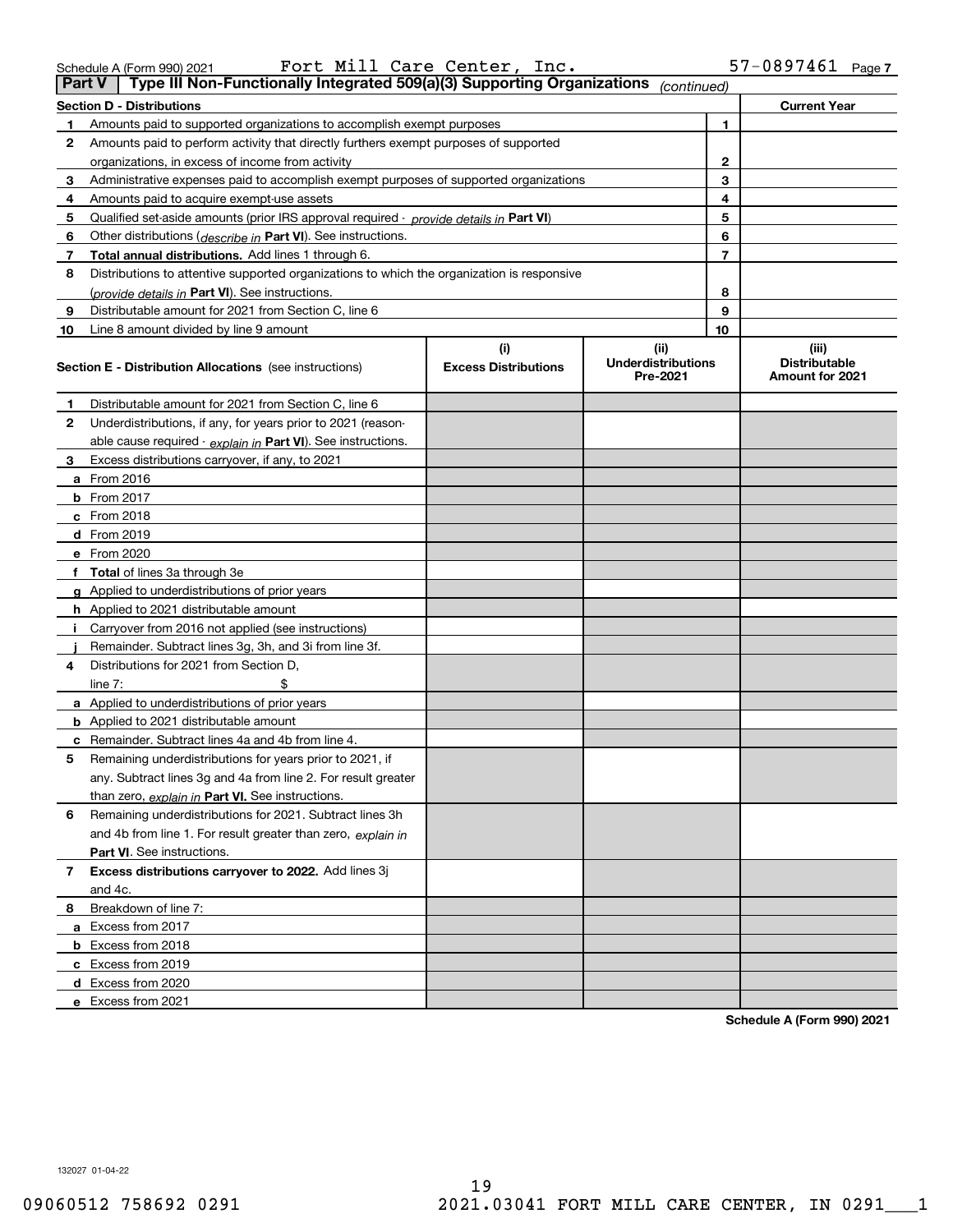| Schedule A (Form 990) 2021 |  |  |
|----------------------------|--|--|
|----------------------------|--|--|

| (See instructions.) |                 |        |                                                                                                                                                                                                                                                                                                                                                                           |
|---------------------|-----------------|--------|---------------------------------------------------------------------------------------------------------------------------------------------------------------------------------------------------------------------------------------------------------------------------------------------------------------------------------------------------------------------------|
|                     |                 |        |                                                                                                                                                                                                                                                                                                                                                                           |
|                     |                 |        |                                                                                                                                                                                                                                                                                                                                                                           |
|                     |                 |        |                                                                                                                                                                                                                                                                                                                                                                           |
|                     |                 |        |                                                                                                                                                                                                                                                                                                                                                                           |
|                     |                 |        |                                                                                                                                                                                                                                                                                                                                                                           |
|                     |                 |        |                                                                                                                                                                                                                                                                                                                                                                           |
|                     |                 |        |                                                                                                                                                                                                                                                                                                                                                                           |
|                     |                 |        |                                                                                                                                                                                                                                                                                                                                                                           |
|                     |                 |        |                                                                                                                                                                                                                                                                                                                                                                           |
|                     |                 |        |                                                                                                                                                                                                                                                                                                                                                                           |
|                     |                 |        |                                                                                                                                                                                                                                                                                                                                                                           |
|                     |                 |        |                                                                                                                                                                                                                                                                                                                                                                           |
|                     |                 |        |                                                                                                                                                                                                                                                                                                                                                                           |
|                     |                 |        |                                                                                                                                                                                                                                                                                                                                                                           |
|                     |                 |        |                                                                                                                                                                                                                                                                                                                                                                           |
|                     |                 |        |                                                                                                                                                                                                                                                                                                                                                                           |
|                     |                 |        |                                                                                                                                                                                                                                                                                                                                                                           |
|                     |                 |        |                                                                                                                                                                                                                                                                                                                                                                           |
|                     |                 |        |                                                                                                                                                                                                                                                                                                                                                                           |
|                     |                 |        |                                                                                                                                                                                                                                                                                                                                                                           |
|                     |                 |        |                                                                                                                                                                                                                                                                                                                                                                           |
|                     |                 |        |                                                                                                                                                                                                                                                                                                                                                                           |
|                     |                 |        |                                                                                                                                                                                                                                                                                                                                                                           |
|                     |                 |        |                                                                                                                                                                                                                                                                                                                                                                           |
|                     |                 |        |                                                                                                                                                                                                                                                                                                                                                                           |
|                     |                 |        |                                                                                                                                                                                                                                                                                                                                                                           |
|                     |                 |        |                                                                                                                                                                                                                                                                                                                                                                           |
|                     |                 |        |                                                                                                                                                                                                                                                                                                                                                                           |
|                     |                 |        |                                                                                                                                                                                                                                                                                                                                                                           |
|                     |                 |        |                                                                                                                                                                                                                                                                                                                                                                           |
|                     |                 |        |                                                                                                                                                                                                                                                                                                                                                                           |
|                     |                 |        |                                                                                                                                                                                                                                                                                                                                                                           |
|                     |                 |        |                                                                                                                                                                                                                                                                                                                                                                           |
|                     |                 | $20\,$ | Schedule A (Form 990) 2021                                                                                                                                                                                                                                                                                                                                                |
|                     | 132028 01-04-22 |        | <b>Supplemental Information.</b> Provide the explanations required by Part II, line 10; Part II, line 17a or 17b; Part III, line 12;<br>Part IV, Section A, lines 1, 2, 3b, 3c, 4b, 4c, 5a, 6, 9a, 9b, 9c, 11a, 11b, and 11c; Part IV,<br>Section D, lines 5, 6, and 8; and Part V, Section E, lines 2, 5, and 6. Also complete this part for any additional information. |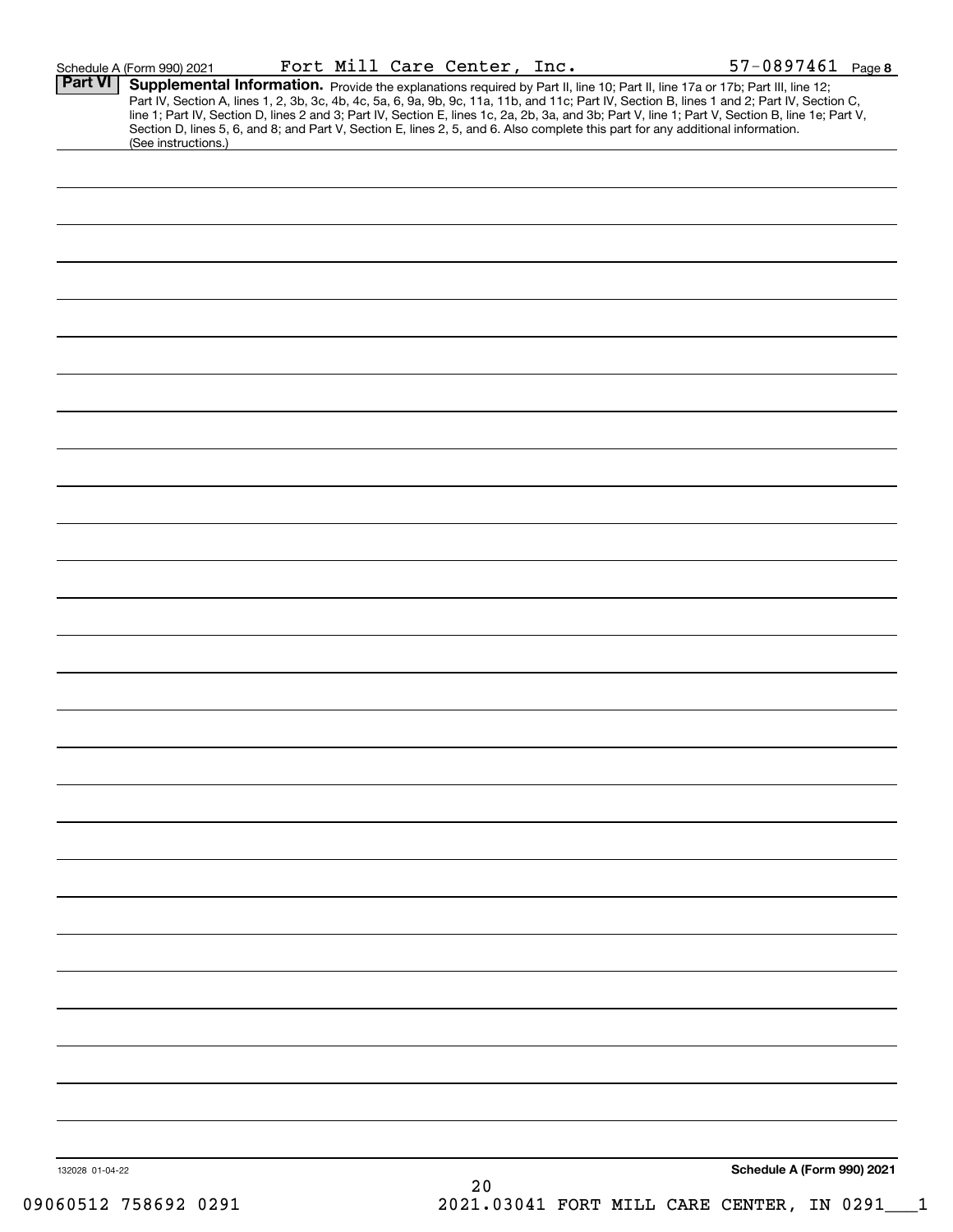Department of the Treasury Internal Revenue Service

Name of the organization

## **Schedule B Schedule of Contributors**

**(Form 990) | Attach to Form 990 or Form 990-PF. | Go to www.irs.gov/Form990 for the latest information.** OMB No. 1545-0047

**2021**

**Employer identification number**

|                                | Fort Mill Care Center, Inc.                                                                                                                                                                                               | 57-0897461 |  |  |  |  |  |
|--------------------------------|---------------------------------------------------------------------------------------------------------------------------------------------------------------------------------------------------------------------------|------------|--|--|--|--|--|
| Organization type (check one): |                                                                                                                                                                                                                           |            |  |  |  |  |  |
| Filers of:                     | Section:                                                                                                                                                                                                                  |            |  |  |  |  |  |
| Form 990 or 990-EZ             | $\lfloor x \rfloor$ 501(c)( 3) (enter number) organization                                                                                                                                                                |            |  |  |  |  |  |
|                                | 4947(a)(1) nonexempt charitable trust not treated as a private foundation                                                                                                                                                 |            |  |  |  |  |  |
|                                | 527 political organization                                                                                                                                                                                                |            |  |  |  |  |  |
| Form 990-PF                    | 501(c)(3) exempt private foundation                                                                                                                                                                                       |            |  |  |  |  |  |
|                                | 4947(a)(1) nonexempt charitable trust treated as a private foundation                                                                                                                                                     |            |  |  |  |  |  |
|                                | 501(c)(3) taxable private foundation                                                                                                                                                                                      |            |  |  |  |  |  |
|                                | Check if your organization is covered by the General Rule or a Special Rule.<br>Note: Only a section 501(c)(7), (8), or (10) organization can check boxes for both the General Rule and a Special Rule. See instructions. |            |  |  |  |  |  |
| <b>General Rule</b>            |                                                                                                                                                                                                                           |            |  |  |  |  |  |
|                                | For an organization filing Form 990, 990-EZ, or 990-PF that received, during the year, contributions totaling \$5,000 or more (in money or                                                                                |            |  |  |  |  |  |

### **Special Rules**

contributor, during the year, total contributions of the greater of (1**)** \$5,000; or (2) 2% of the amount on (i) Form 990, Part VIII, line 1h;  $\boxed{\textbf{X}}$  For an organization described in section 501(c)(3) filing Form 990 or 990-EZ that met the 33 1/3% support test of the regulations under sections 509(a)(1) and 170(b)(1)(A)(vi), that checked Schedule A (Form 990), Part II, line 13, 16a, or 16b, and that received from any one or (ii) Form 990-EZ, line 1. Complete Parts I and II.

property) from any one contributor. Complete Parts I and II. See instructions for determining a contributor's total contributions.

For an organization described in section 501(c)(7), (8), or (10) filing Form 990 or 990-EZ that received from any one contributor, during the year, total contributions of more than \$1,000 exclusively for religious, charitable, scientific, literary, or educational purposes, or for the prevention of cruelty to children or animals. Complete Parts I (entering "N/A" in column (b) instead of the contributor name and address), II, and III.  $\mathcal{L}^{\text{max}}$ 

purpose. Don't complete any of the parts unless the **General Rule** applies to this organization because it received *nonexclusively* year, contributions <sub>exclusively</sub> for religious, charitable, etc., purposes, but no such contributions totaled more than \$1,000. If this box is checked, enter here the total contributions that were received during the year for an  $\;$ exclusively religious, charitable, etc., For an organization described in section 501(c)(7), (8), or (10) filing Form 990 or 990-EZ that received from any one contributor, during the religious, charitable, etc., contributions totaling \$5,000 or more during the year  $\Box$ — $\Box$  =  $\Box$  $\mathcal{L}^{\text{max}}$ 

Caution: An organization that isn't covered by the General Rule and/or the Special Rules doesn't file Schedule B (Form 990), but it **must** answer "No" on Part IV, line 2, of its Form 990; or check the box on line H of its Form 990-EZ or on its Form 990-PF, Part I, line 2, to certify that it doesn't meet the filing requirements of Schedule B (Form 990).

LHA For Paperwork Reduction Act Notice, see the instructions for Form 990, 990-EZ, or 990-PF. **In the act and Schedule B** (Form 990) (2021)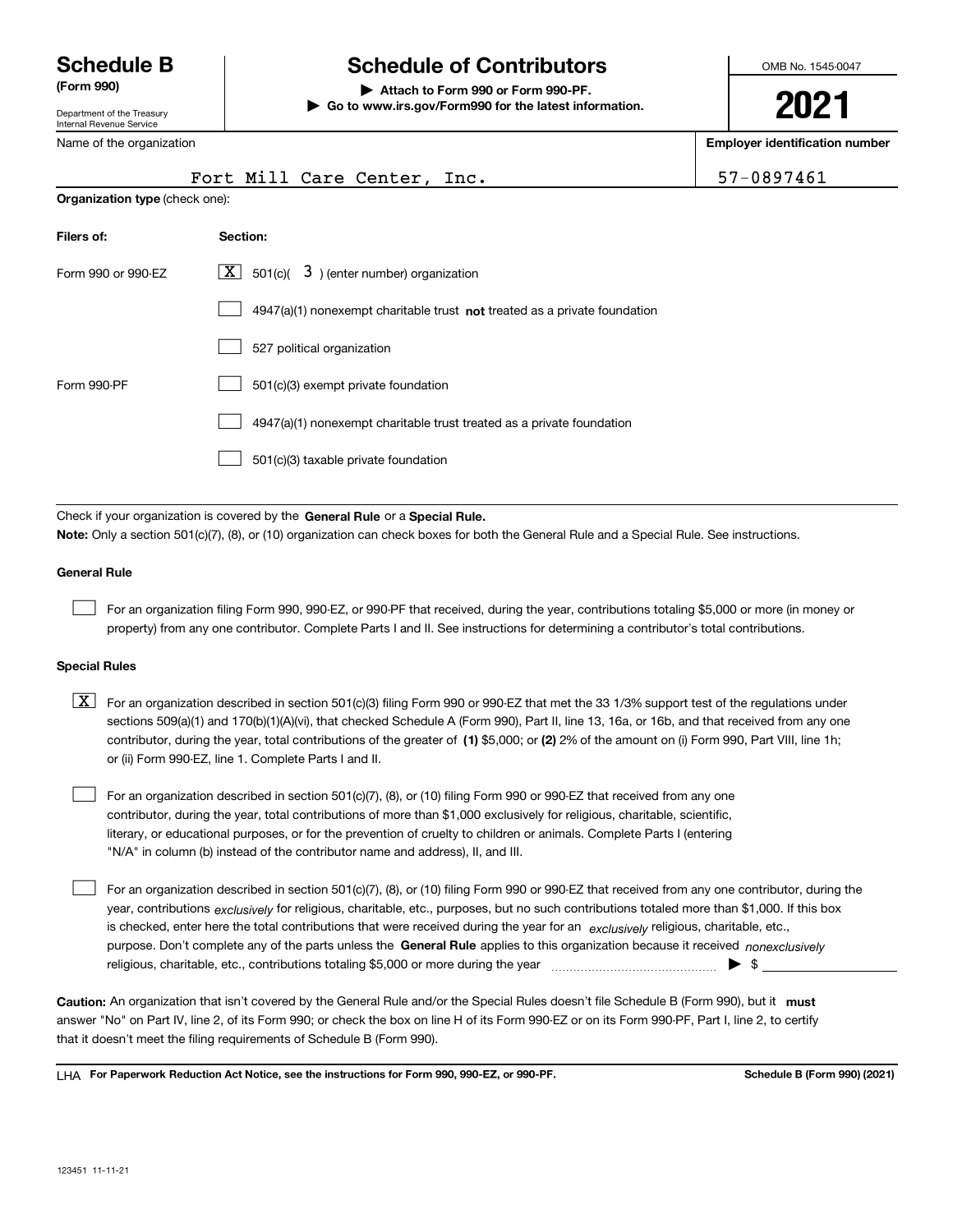## Fort Mill Care Center, Inc. 57-0897461

|                 | Schedule B (Form 990) (2021)                                                                          |                                   | Page 2                                                                                                             |
|-----------------|-------------------------------------------------------------------------------------------------------|-----------------------------------|--------------------------------------------------------------------------------------------------------------------|
|                 | Name of organization                                                                                  |                                   | <b>Employer identification number</b>                                                                              |
|                 | Fort Mill Care Center, Inc.                                                                           |                                   | 57-0897461                                                                                                         |
| Part I          | <b>Contributors</b> (see instructions). Use duplicate copies of Part I if additional space is needed. |                                   |                                                                                                                    |
| (a)<br>No.      | (b)<br>Name, address, and ZIP + 4                                                                     | (c)<br><b>Total contributions</b> | (d)<br>Type of contribution                                                                                        |
| 1               | St. Phillip Neri<br>292 E. Munn Road<br>Fort Mill, SC 29715                                           | 23,584.<br>\$                     | $\overline{\mathbf{X}}$<br>Person<br>Payroll<br><b>Noncash</b><br>(Complete Part II for<br>noncash contributions.) |
| (a)<br>No.      | (b)<br>Name, address, and ZIP + 4                                                                     | (c)<br><b>Total contributions</b> | (d)<br>Type of contribution                                                                                        |
|                 |                                                                                                       | \$                                | Person<br>Payroll<br>Noncash<br>(Complete Part II for<br>noncash contributions.)                                   |
| (a)<br>No.      | (b)<br>Name, address, and ZIP + 4                                                                     | (c)<br><b>Total contributions</b> | (d)<br>Type of contribution                                                                                        |
|                 |                                                                                                       | \$                                | Person<br>Payroll<br>Noncash<br>(Complete Part II for<br>noncash contributions.)                                   |
| (a)<br>No.      | (b)<br>Name, address, and ZIP + 4                                                                     | (c)<br><b>Total contributions</b> | (d)<br>Type of contribution                                                                                        |
|                 |                                                                                                       | \$                                | Person<br>Payroll<br>Noncash<br>(Complete Part II for<br>noncash contributions.)                                   |
| (a)<br>No.      | (b)<br>Name, address, and ZIP + 4                                                                     | (c)<br><b>Total contributions</b> | (d)<br>Type of contribution                                                                                        |
|                 |                                                                                                       | \$                                | Person<br>Payroll<br>Noncash<br>(Complete Part II for<br>noncash contributions.)                                   |
| (a)<br>No.      | (b)<br>Name, address, and ZIP + 4                                                                     | (c)<br><b>Total contributions</b> | (d)<br>Type of contribution                                                                                        |
| 123452 11-11-21 |                                                                                                       | \$                                | Person<br>Payroll<br>Noncash<br>(Complete Part II for<br>noncash contributions.)<br>Schedule B (Form 990) (2021)   |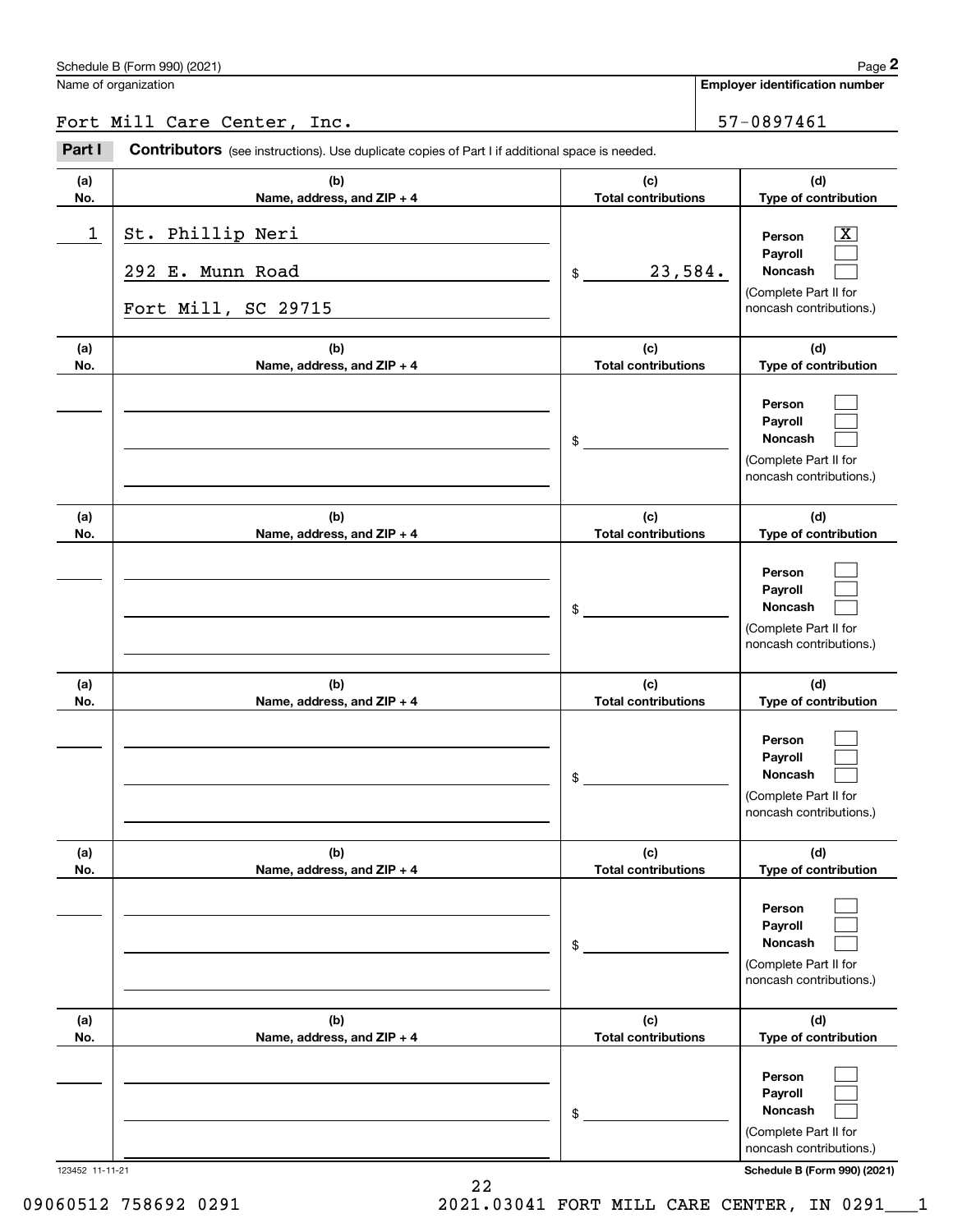**Employer identification number**

Fort Mill Care Center, Inc. 57-0897461

(see instructions). Use duplicate copies of Part II if additional space is needed.<br> **Part II Noncash Property** (see instructions). Use duplicate copies of Part II if additional space is needed.<br> **Part II Noncash Proper** 

| (a)<br>No.<br>from<br>Part I | (b)<br>Description of noncash property given | (c)<br>FMV (or estimate)<br>(See instructions.) | (d)<br>Date received         |
|------------------------------|----------------------------------------------|-------------------------------------------------|------------------------------|
|                              |                                              |                                                 |                              |
|                              |                                              | $$^{\circ}$                                     |                              |
|                              |                                              |                                                 |                              |
| (a)<br>No.                   | (b)                                          | (c)<br>FMV (or estimate)                        | (d)                          |
| from<br>Part I               | Description of noncash property given        | (See instructions.)                             | Date received                |
|                              |                                              |                                                 |                              |
|                              |                                              | $$^{\circ}$                                     |                              |
|                              |                                              |                                                 |                              |
| (a)<br>No.                   | (b)                                          | (c)<br>FMV (or estimate)                        | (d)                          |
| from<br>Part I               | Description of noncash property given        | (See instructions.)                             | Date received                |
|                              |                                              |                                                 |                              |
|                              |                                              | \$                                              |                              |
|                              |                                              |                                                 |                              |
| (a)<br>No.                   | (b)                                          | (c)<br>FMV (or estimate)                        | (d)                          |
| from<br>Part I               | Description of noncash property given        | (See instructions.)                             | Date received                |
|                              |                                              |                                                 |                              |
|                              |                                              |                                                 |                              |
|                              |                                              | \$                                              |                              |
| (a)<br>No.                   | (b)                                          | (c)<br>FMV (or estimate)                        | (d)                          |
| from<br>Part I               | Description of noncash property given        | (See instructions.)                             | Date received                |
|                              |                                              |                                                 |                              |
|                              |                                              |                                                 |                              |
|                              |                                              | \$                                              |                              |
| (a)<br>No.                   | (b)                                          | (c)                                             | (d)                          |
| from<br>Part I               | Description of noncash property given        | FMV (or estimate)<br>(See instructions.)        | Date received                |
|                              |                                              |                                                 |                              |
|                              |                                              |                                                 |                              |
| 123453 11-11-21              |                                              | \$                                              | Schedule B (Form 990) (2021) |
|                              |                                              |                                                 |                              |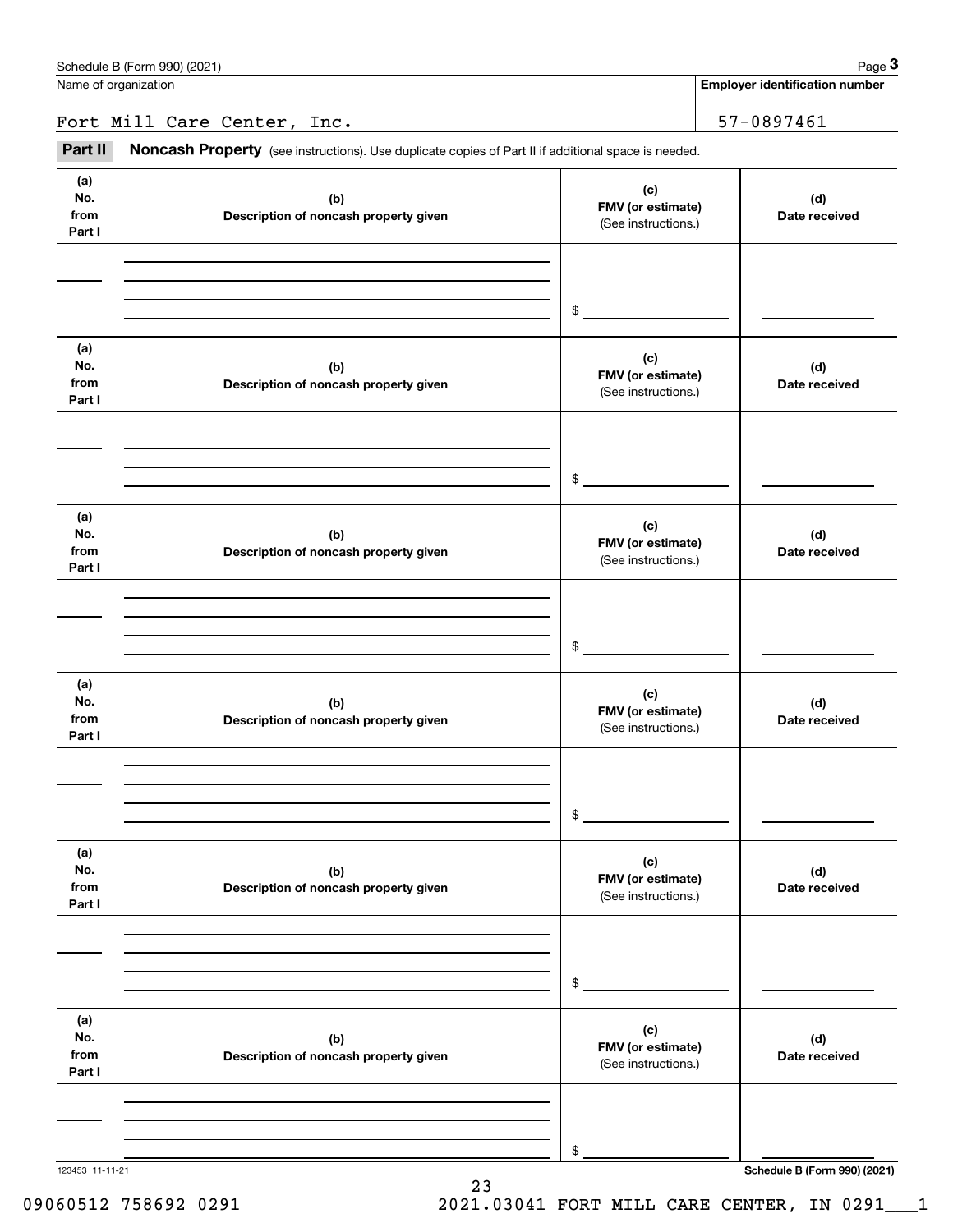|                 | Schedule B (Form 990) (2021)                                                                                                                                                                                                                                                 |                      |  | Page 4                                   |  |  |  |
|-----------------|------------------------------------------------------------------------------------------------------------------------------------------------------------------------------------------------------------------------------------------------------------------------------|----------------------|--|------------------------------------------|--|--|--|
|                 | Name of organization                                                                                                                                                                                                                                                         |                      |  | <b>Employer identification number</b>    |  |  |  |
|                 | Fort Mill Care Center, Inc.                                                                                                                                                                                                                                                  |                      |  | 57-0897461                               |  |  |  |
| Part III        | Exclusively religious, charitable, etc., contributions to organizations described in section 501(c)(7), (8), or (10) that total more than \$1,000 for the year<br>from any one contributor. Complete columns (a) through (e) and the following line entry. For organizations |                      |  |                                          |  |  |  |
|                 | completing Part III, enter the total of exclusively religious, charitable, etc., contributions of \$1,000 or less for the year. (Enter this info. once.) \\$                                                                                                                 |                      |  |                                          |  |  |  |
| $(a)$ No.       | Use duplicate copies of Part III if additional space is needed.                                                                                                                                                                                                              |                      |  |                                          |  |  |  |
| from<br>Part I  | (b) Purpose of gift                                                                                                                                                                                                                                                          | (c) Use of gift      |  | (d) Description of how gift is held      |  |  |  |
|                 |                                                                                                                                                                                                                                                                              |                      |  |                                          |  |  |  |
|                 |                                                                                                                                                                                                                                                                              |                      |  |                                          |  |  |  |
|                 |                                                                                                                                                                                                                                                                              |                      |  |                                          |  |  |  |
|                 |                                                                                                                                                                                                                                                                              | (e) Transfer of gift |  |                                          |  |  |  |
|                 | Transferee's name, address, and ZIP + 4                                                                                                                                                                                                                                      |                      |  | Relationship of transferor to transferee |  |  |  |
|                 |                                                                                                                                                                                                                                                                              |                      |  |                                          |  |  |  |
|                 |                                                                                                                                                                                                                                                                              |                      |  |                                          |  |  |  |
|                 |                                                                                                                                                                                                                                                                              |                      |  |                                          |  |  |  |
| (a) No.<br>from | (b) Purpose of gift                                                                                                                                                                                                                                                          | (c) Use of gift      |  | (d) Description of how gift is held      |  |  |  |
| Part I          |                                                                                                                                                                                                                                                                              |                      |  |                                          |  |  |  |
|                 |                                                                                                                                                                                                                                                                              |                      |  |                                          |  |  |  |
|                 |                                                                                                                                                                                                                                                                              |                      |  |                                          |  |  |  |
|                 |                                                                                                                                                                                                                                                                              | (e) Transfer of gift |  |                                          |  |  |  |
|                 |                                                                                                                                                                                                                                                                              |                      |  |                                          |  |  |  |
|                 | Transferee's name, address, and ZIP + 4                                                                                                                                                                                                                                      |                      |  | Relationship of transferor to transferee |  |  |  |
|                 |                                                                                                                                                                                                                                                                              |                      |  |                                          |  |  |  |
|                 |                                                                                                                                                                                                                                                                              |                      |  |                                          |  |  |  |
| (a) No.         |                                                                                                                                                                                                                                                                              |                      |  |                                          |  |  |  |
| from<br>Part I  | (b) Purpose of gift                                                                                                                                                                                                                                                          | (c) Use of gift      |  | (d) Description of how gift is held      |  |  |  |
|                 |                                                                                                                                                                                                                                                                              |                      |  |                                          |  |  |  |
|                 |                                                                                                                                                                                                                                                                              |                      |  |                                          |  |  |  |
|                 |                                                                                                                                                                                                                                                                              |                      |  |                                          |  |  |  |
|                 |                                                                                                                                                                                                                                                                              | (e) Transfer of gift |  |                                          |  |  |  |
|                 | Transferee's name, address, and $ZIP + 4$                                                                                                                                                                                                                                    |                      |  | Relationship of transferor to transferee |  |  |  |
|                 |                                                                                                                                                                                                                                                                              |                      |  |                                          |  |  |  |
|                 |                                                                                                                                                                                                                                                                              |                      |  |                                          |  |  |  |
|                 |                                                                                                                                                                                                                                                                              |                      |  |                                          |  |  |  |
| (a) No.<br>from | (b) Purpose of gift                                                                                                                                                                                                                                                          | (c) Use of gift      |  | (d) Description of how gift is held      |  |  |  |
| Part I          |                                                                                                                                                                                                                                                                              |                      |  |                                          |  |  |  |
|                 |                                                                                                                                                                                                                                                                              |                      |  |                                          |  |  |  |
|                 |                                                                                                                                                                                                                                                                              |                      |  |                                          |  |  |  |
|                 |                                                                                                                                                                                                                                                                              | (e) Transfer of gift |  |                                          |  |  |  |
|                 |                                                                                                                                                                                                                                                                              |                      |  |                                          |  |  |  |
|                 | Transferee's name, address, and $ZIP + 4$                                                                                                                                                                                                                                    |                      |  | Relationship of transferor to transferee |  |  |  |
|                 |                                                                                                                                                                                                                                                                              |                      |  |                                          |  |  |  |
|                 |                                                                                                                                                                                                                                                                              |                      |  |                                          |  |  |  |
|                 |                                                                                                                                                                                                                                                                              |                      |  |                                          |  |  |  |
| 123454 11-11-21 |                                                                                                                                                                                                                                                                              |                      |  | Schedule B (Form 990) (2021)             |  |  |  |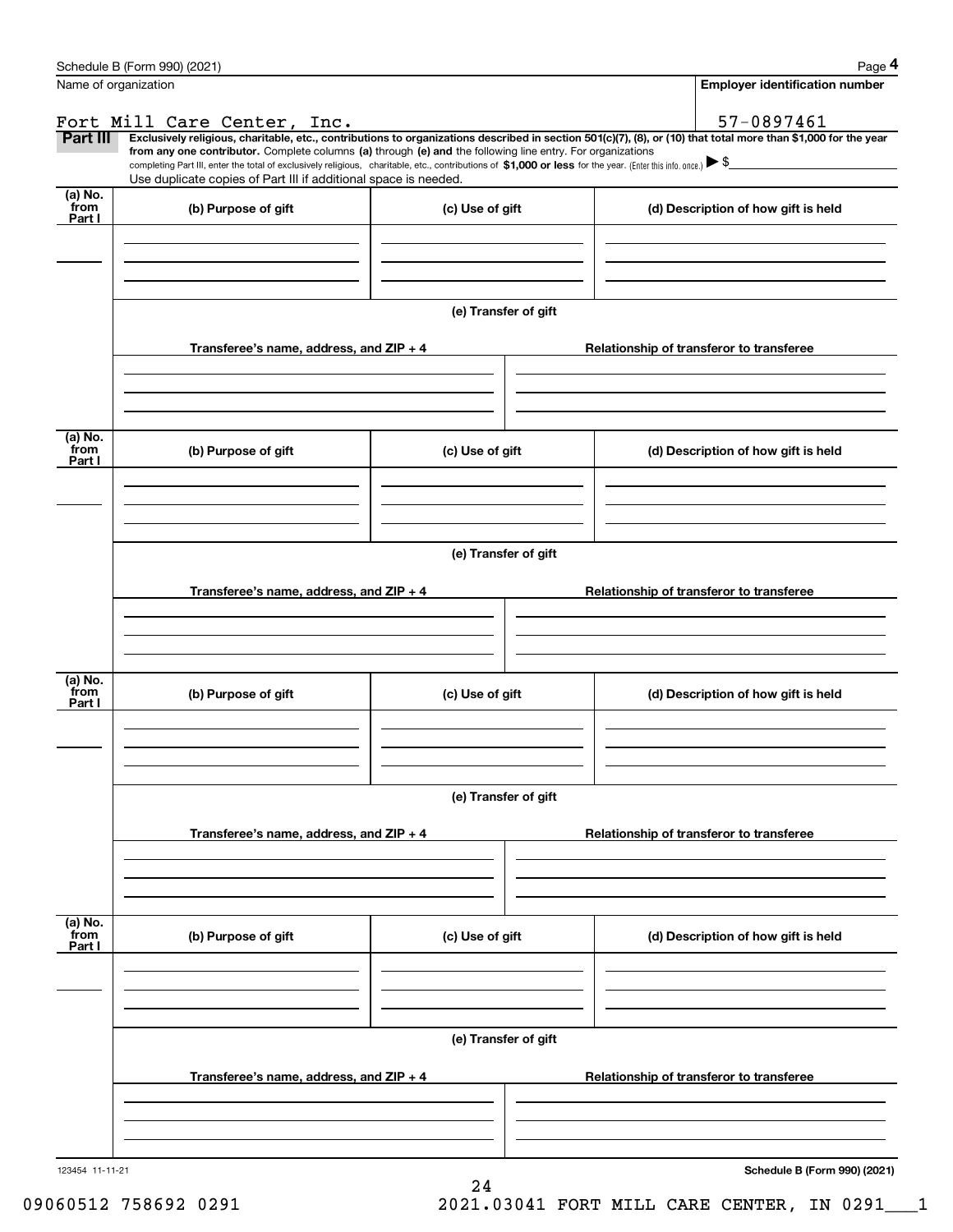| <b>SCHEDULE D</b> |  |  |
|-------------------|--|--|
|-------------------|--|--|

Department of the Treasury

| (Form 990) |  |
|------------|--|
|------------|--|

## **Supplemental Financial Statements**

**| Complete if the organization answered "Yes" on Form 990, Part IV, line 6, 7, 8, 9, 10, 11a, 11b, 11c, 11d, 11e, 11f, 12a, or 12b. | Attach to Form 990.** OMB No. 1545-0047 **Open to Public Inspection2021**

| Internal Revenue Service | $\blacktriangleright$ Go to |  |
|--------------------------|-----------------------------|--|
| Name of the cumpulation  |                             |  |

**|Go to www.irs.gov/Form990 for instructions and the latest information.**

Name of the organization **Name of the organization** 

| 57-0897461 |
|------------|
|------------|

|         | Fort Mill Care Center, Inc.                                                                                                                                                                                                   |                         | 57-0897461                                         |
|---------|-------------------------------------------------------------------------------------------------------------------------------------------------------------------------------------------------------------------------------|-------------------------|----------------------------------------------------|
| Part I  | Organizations Maintaining Donor Advised Funds or Other Similar Funds or Accounts. Complete if the                                                                                                                             |                         |                                                    |
|         | organization answered "Yes" on Form 990, Part IV, line 6.                                                                                                                                                                     |                         |                                                    |
|         |                                                                                                                                                                                                                               | (a) Donor advised funds | (b) Funds and other accounts                       |
| 1       |                                                                                                                                                                                                                               |                         |                                                    |
| 2       | Aggregate value of contributions to (during year)                                                                                                                                                                             |                         |                                                    |
| з       | Aggregate value of grants from (during year)                                                                                                                                                                                  |                         |                                                    |
| 4       |                                                                                                                                                                                                                               |                         |                                                    |
| 5       | Did the organization inform all donors and donor advisors in writing that the assets held in donor advised funds                                                                                                              |                         |                                                    |
|         |                                                                                                                                                                                                                               |                         | Yes<br>No                                          |
| 6       | Did the organization inform all grantees, donors, and donor advisors in writing that grant funds can be used only                                                                                                             |                         |                                                    |
|         | for charitable purposes and not for the benefit of the donor or donor advisor, or for any other purpose conferring                                                                                                            |                         |                                                    |
|         | impermissible private benefit?                                                                                                                                                                                                |                         | Yes<br>No                                          |
| Part II | Conservation Easements. Complete if the organization answered "Yes" on Form 990, Part IV, line 7.                                                                                                                             |                         |                                                    |
| 1.      | Purpose(s) of conservation easements held by the organization (check all that apply).                                                                                                                                         |                         |                                                    |
|         | Preservation of land for public use (for example, recreation or education)                                                                                                                                                    |                         | Preservation of a historically important land area |
|         | Protection of natural habitat                                                                                                                                                                                                 |                         | Preservation of a certified historic structure     |
|         | Preservation of open space                                                                                                                                                                                                    |                         |                                                    |
| 2       | Complete lines 2a through 2d if the organization held a qualified conservation contribution in the form of a conservation easement on the last                                                                                |                         |                                                    |
|         | day of the tax year.                                                                                                                                                                                                          |                         | Held at the End of the Tax Year                    |
|         |                                                                                                                                                                                                                               |                         |                                                    |
| а       |                                                                                                                                                                                                                               |                         | 2a                                                 |
|         | Total acreage restricted by conservation easements                                                                                                                                                                            |                         | 2b                                                 |
|         |                                                                                                                                                                                                                               |                         | 2c                                                 |
| d       | Number of conservation easements included in (c) acquired after 7/25/06, and not on a historic structure                                                                                                                      |                         |                                                    |
|         | listed in the National Register [111] in the Mational Register [11] in the Mation Matter of Alliance Matter and Matter and Matter and Matter and Matter and Matter and Matter and Matter and Matter and Matter and Matter and |                         | 2d                                                 |
| 3       | Number of conservation easements modified, transferred, released, extinguished, or terminated by the organization during the tax                                                                                              |                         |                                                    |
|         | year                                                                                                                                                                                                                          |                         |                                                    |
| 4       | Number of states where property subject to conservation easement is located >                                                                                                                                                 |                         |                                                    |
| 5       | Does the organization have a written policy regarding the periodic monitoring, inspection, handling of                                                                                                                        |                         |                                                    |
|         | violations, and enforcement of the conservation easements it holds?                                                                                                                                                           |                         | Yes<br>No                                          |
| 6       | Staff and volunteer hours devoted to monitoring, inspecting, handling of violations, and enforcing conservation easements during the year                                                                                     |                         |                                                    |
|         |                                                                                                                                                                                                                               |                         |                                                    |
| 7       | Amount of expenses incurred in monitoring, inspecting, handling of violations, and enforcing conservation easements during the year                                                                                           |                         |                                                    |
|         | $\blacktriangleright$ s                                                                                                                                                                                                       |                         |                                                    |
| 8       | Does each conservation easement reported on line 2(d) above satisfy the requirements of section 170(h)(4)(B)(i)                                                                                                               |                         |                                                    |
|         | and section $170(h)(4)(B)(ii)?$                                                                                                                                                                                               |                         | Yes<br>No                                          |
| 9       | In Part XIII, describe how the organization reports conservation easements in its revenue and expense statement and                                                                                                           |                         |                                                    |
|         | balance sheet, and include, if applicable, the text of the footnote to the organization's financial statements that describes the                                                                                             |                         |                                                    |
|         | organization's accounting for conservation easements.<br>Organizations Maintaining Collections of Art, Historical Treasures, or Other Similar Assets.<br>Part III                                                             |                         |                                                    |
|         | Complete if the organization answered "Yes" on Form 990, Part IV, line 8.                                                                                                                                                     |                         |                                                    |
|         |                                                                                                                                                                                                                               |                         |                                                    |
|         | 1a If the organization elected, as permitted under FASB ASC 958, not to report in its revenue statement and balance sheet works                                                                                               |                         |                                                    |
|         | of art, historical treasures, or other similar assets held for public exhibition, education, or research in furtherance of public                                                                                             |                         |                                                    |
|         | service, provide in Part XIII the text of the footnote to its financial statements that describes these items.                                                                                                                |                         |                                                    |
| b       | If the organization elected, as permitted under FASB ASC 958, to report in its revenue statement and balance sheet works of                                                                                                   |                         |                                                    |
|         | art, historical treasures, or other similar assets held for public exhibition, education, or research in furtherance of public service,                                                                                       |                         |                                                    |
|         | provide the following amounts relating to these items:                                                                                                                                                                        |                         |                                                    |
|         |                                                                                                                                                                                                                               |                         |                                                    |
|         | (ii) Assets included in Form 990, Part X                                                                                                                                                                                      |                         | $\blacktriangleright$ s                            |
| 2       | If the organization received or held works of art, historical treasures, or other similar assets for financial gain, provide                                                                                                  |                         |                                                    |
|         | the following amounts required to be reported under FASB ASC 958 relating to these items:                                                                                                                                     |                         |                                                    |
| а       |                                                                                                                                                                                                                               |                         | \$                                                 |
| b       | Assets included in Form 990, Part X                                                                                                                                                                                           |                         | -\$                                                |
|         | LHA For Paperwork Reduction Act Notice, see the Instructions for Form 990.                                                                                                                                                    |                         | Schedule D (Form 990) 2021                         |

132051 10-28-21

| 25 |  |  |
|----|--|--|
|    |  |  |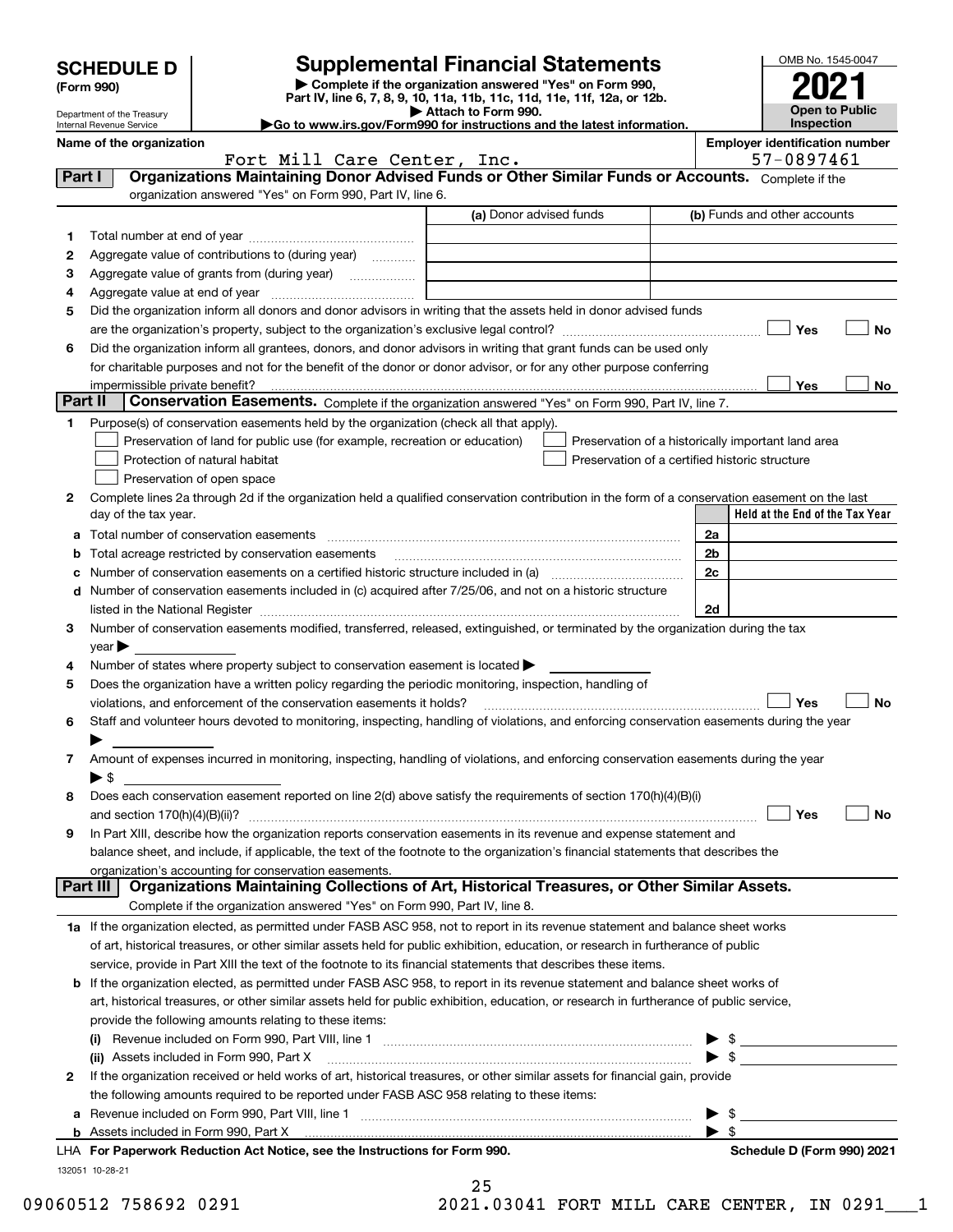|        | Schedule D (Form 990) 2021                                                                                                                                                                                                     | Fort Mill Care Center, Inc. |   |                |                                                                                                                                                                                                                               |                                 |                | 57-0897461 Page 2                                        |
|--------|--------------------------------------------------------------------------------------------------------------------------------------------------------------------------------------------------------------------------------|-----------------------------|---|----------------|-------------------------------------------------------------------------------------------------------------------------------------------------------------------------------------------------------------------------------|---------------------------------|----------------|----------------------------------------------------------|
|        | Organizations Maintaining Collections of Art, Historical Treasures, or Other Similar Assets (continued)<br>Part III                                                                                                            |                             |   |                |                                                                                                                                                                                                                               |                                 |                |                                                          |
| 3      | Using the organization's acquisition, accession, and other records, check any of the following that make significant use of its                                                                                                |                             |   |                |                                                                                                                                                                                                                               |                                 |                |                                                          |
|        | collection items (check all that apply):                                                                                                                                                                                       |                             |   |                |                                                                                                                                                                                                                               |                                 |                |                                                          |
| a      | Public exhibition                                                                                                                                                                                                              |                             |   |                | Loan or exchange program                                                                                                                                                                                                      |                                 |                |                                                          |
| b      | Scholarly research                                                                                                                                                                                                             |                             |   |                | Other and the contract of the contract of the contract of the contract of the contract of the contract of the contract of the contract of the contract of the contract of the contract of the contract of the contract of the |                                 |                |                                                          |
| c      | Preservation for future generations                                                                                                                                                                                            |                             |   |                |                                                                                                                                                                                                                               |                                 |                |                                                          |
| 4      | Provide a description of the organization's collections and explain how they further the organization's exempt purpose in Part XIII.                                                                                           |                             |   |                |                                                                                                                                                                                                                               |                                 |                |                                                          |
| 5      | During the year, did the organization solicit or receive donations of art, historical treasures, or other similar assets                                                                                                       |                             |   |                |                                                                                                                                                                                                                               |                                 |                |                                                          |
|        | to be sold to raise funds rather than to be maintained as part of the organization's collection?                                                                                                                               |                             |   |                |                                                                                                                                                                                                                               |                                 | Yes            | No.                                                      |
|        | <b>Part IV</b><br>Escrow and Custodial Arrangements. Complete if the organization answered "Yes" on Form 990, Part IV, line 9, or                                                                                              |                             |   |                |                                                                                                                                                                                                                               |                                 |                |                                                          |
|        | reported an amount on Form 990, Part X, line 21.                                                                                                                                                                               |                             |   |                |                                                                                                                                                                                                                               |                                 |                |                                                          |
|        | 1a Is the organization an agent, trustee, custodian or other intermediary for contributions or other assets not included                                                                                                       |                             |   |                |                                                                                                                                                                                                                               |                                 |                |                                                          |
|        | on Form 990, Part X? [11] matter contracts and contracts and contracts are contracted as a function of the set of the set of the set of the set of the set of the set of the set of the set of the set of the set of the set o |                             |   |                |                                                                                                                                                                                                                               |                                 | Yes            | No                                                       |
|        | <b>b</b> If "Yes," explain the arrangement in Part XIII and complete the following table:                                                                                                                                      |                             |   |                |                                                                                                                                                                                                                               |                                 |                |                                                          |
|        |                                                                                                                                                                                                                                |                             |   |                |                                                                                                                                                                                                                               |                                 | Amount         |                                                          |
|        |                                                                                                                                                                                                                                |                             |   |                |                                                                                                                                                                                                                               | 1c                              |                |                                                          |
|        | Additions during the year manufactured and contain an account of the year manufactured and account of the year                                                                                                                 |                             |   |                |                                                                                                                                                                                                                               | 1d                              |                |                                                          |
|        | Distributions during the year manufactured and continuum and continuum and continuum and continuum and continuum                                                                                                               |                             |   |                |                                                                                                                                                                                                                               | 1e                              |                |                                                          |
|        |                                                                                                                                                                                                                                |                             |   |                |                                                                                                                                                                                                                               | 1f                              |                |                                                          |
|        | 2a Did the organization include an amount on Form 990, Part X, line 21, for escrow or custodial account liability?                                                                                                             |                             |   |                |                                                                                                                                                                                                                               |                                 | Yes            | No                                                       |
|        | <b>b</b> If "Yes," explain the arrangement in Part XIII. Check here if the explanation has been provided on Part XIII                                                                                                          |                             |   |                |                                                                                                                                                                                                                               |                                 |                |                                                          |
| Part V | <b>Endowment Funds.</b> Complete if the organization answered "Yes" on Form 990, Part IV, line 10.                                                                                                                             |                             |   |                |                                                                                                                                                                                                                               |                                 |                |                                                          |
|        |                                                                                                                                                                                                                                | (a) Current year            |   | (b) Prior year | (c) Two years back                                                                                                                                                                                                            |                                 |                | $\vert$ (d) Three years back $\vert$ (e) Four years back |
| 1a     | Beginning of year balance                                                                                                                                                                                                      |                             |   |                |                                                                                                                                                                                                                               |                                 |                |                                                          |
|        |                                                                                                                                                                                                                                |                             |   |                |                                                                                                                                                                                                                               |                                 |                |                                                          |
|        | Net investment earnings, gains, and losses                                                                                                                                                                                     |                             |   |                |                                                                                                                                                                                                                               |                                 |                |                                                          |
|        | Grants or scholarships                                                                                                                                                                                                         |                             |   |                |                                                                                                                                                                                                                               |                                 |                |                                                          |
|        | e Other expenditures for facilities                                                                                                                                                                                            |                             |   |                |                                                                                                                                                                                                                               |                                 |                |                                                          |
|        | and programs                                                                                                                                                                                                                   |                             |   |                |                                                                                                                                                                                                                               |                                 |                |                                                          |
|        |                                                                                                                                                                                                                                |                             |   |                |                                                                                                                                                                                                                               |                                 |                |                                                          |
| g      | End of year balance                                                                                                                                                                                                            |                             |   |                |                                                                                                                                                                                                                               |                                 |                |                                                          |
| 2      | Provide the estimated percentage of the current year end balance (line 1g, column (a)) held as:                                                                                                                                |                             |   |                |                                                                                                                                                                                                                               |                                 |                |                                                          |
|        | Board designated or quasi-endowment                                                                                                                                                                                            |                             | % |                |                                                                                                                                                                                                                               |                                 |                |                                                          |
|        | Permanent endowment >                                                                                                                                                                                                          | %                           |   |                |                                                                                                                                                                                                                               |                                 |                |                                                          |
| с      | Term endowment $\blacktriangleright$                                                                                                                                                                                           | %                           |   |                |                                                                                                                                                                                                                               |                                 |                |                                                          |
|        | The percentages on lines 2a, 2b, and 2c should equal 100%.                                                                                                                                                                     |                             |   |                |                                                                                                                                                                                                                               |                                 |                |                                                          |
|        | 3a Are there endowment funds not in the possession of the organization that are held and administered for the organization                                                                                                     |                             |   |                |                                                                                                                                                                                                                               |                                 |                | Yes                                                      |
|        | by:                                                                                                                                                                                                                            |                             |   |                |                                                                                                                                                                                                                               |                                 |                | No                                                       |
|        | (i)                                                                                                                                                                                                                            |                             |   |                |                                                                                                                                                                                                                               |                                 | 3a(i)          |                                                          |
|        |                                                                                                                                                                                                                                |                             |   |                |                                                                                                                                                                                                                               |                                 | 3a(ii)         |                                                          |
|        |                                                                                                                                                                                                                                |                             |   |                |                                                                                                                                                                                                                               |                                 | 3b             |                                                          |
|        | Describe in Part XIII the intended uses of the organization's endowment funds.<br>Land, Buildings, and Equipment.<br>Part VI                                                                                                   |                             |   |                |                                                                                                                                                                                                                               |                                 |                |                                                          |
|        | Complete if the organization answered "Yes" on Form 990, Part IV, line 11a. See Form 990, Part X, line 10.                                                                                                                     |                             |   |                |                                                                                                                                                                                                                               |                                 |                |                                                          |
|        |                                                                                                                                                                                                                                |                             |   |                |                                                                                                                                                                                                                               |                                 |                |                                                          |
|        | Description of property                                                                                                                                                                                                        | (a) Cost or other           |   |                | (b) Cost or other<br>basis (other)                                                                                                                                                                                            | (c) Accumulated<br>depreciation | (d) Book value |                                                          |
|        |                                                                                                                                                                                                                                | basis (investment)          |   |                |                                                                                                                                                                                                                               |                                 |                |                                                          |
|        |                                                                                                                                                                                                                                |                             |   |                |                                                                                                                                                                                                                               |                                 |                |                                                          |
| b      |                                                                                                                                                                                                                                |                             |   |                | 524,681.                                                                                                                                                                                                                      | 81,072.                         |                | 443,609.                                                 |
|        |                                                                                                                                                                                                                                |                             |   |                |                                                                                                                                                                                                                               |                                 |                |                                                          |
| d      |                                                                                                                                                                                                                                |                             |   |                | 35,029.                                                                                                                                                                                                                       | 15,065.                         |                | 19,964.                                                  |
|        | e Other<br>Total. Add lines 1a through 1e. (Column (d) must equal Form 990, Part X, column (B), line 10c.)                                                                                                                     |                             |   |                |                                                                                                                                                                                                                               |                                 |                | 463,573.                                                 |
|        |                                                                                                                                                                                                                                |                             |   |                |                                                                                                                                                                                                                               |                                 |                |                                                          |

**Schedule D (Form 990) 2021**

132052 10-28-21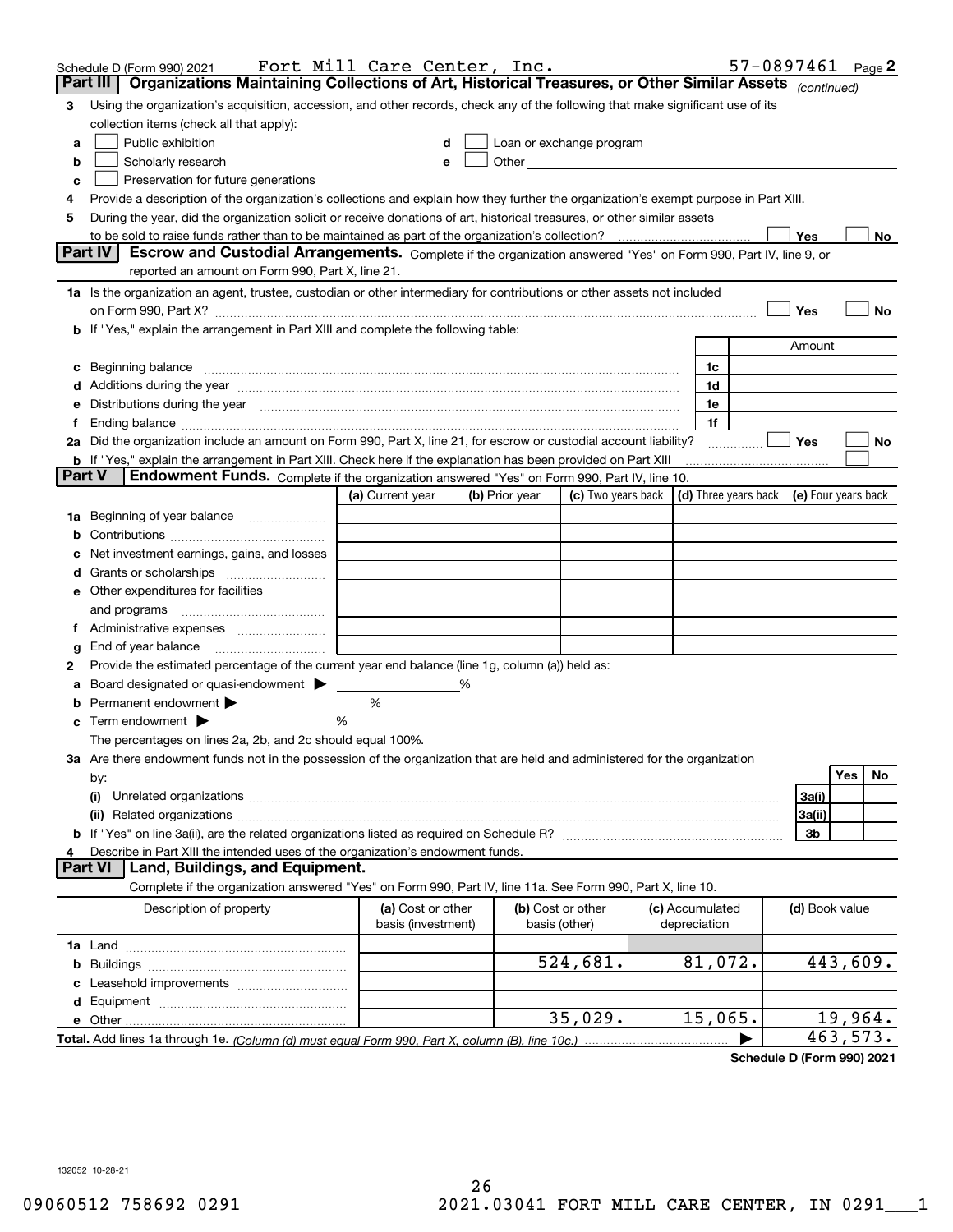| (a) Description of security or category (including name of security)                                              | (b) Book value  | Complete if the organization answered "Yes" on Form 990, Part IV, line 11b. See Form 990, Part X, line 12.<br>(c) Method of valuation: Cost or end-of-year market value |                |
|-------------------------------------------------------------------------------------------------------------------|-----------------|-------------------------------------------------------------------------------------------------------------------------------------------------------------------------|----------------|
| (1) Financial derivatives                                                                                         |                 |                                                                                                                                                                         |                |
| (2) Closely held equity interests                                                                                 |                 |                                                                                                                                                                         |                |
| $(3)$ Other                                                                                                       |                 |                                                                                                                                                                         |                |
| (A)                                                                                                               |                 |                                                                                                                                                                         |                |
| (B)                                                                                                               |                 |                                                                                                                                                                         |                |
| (C)                                                                                                               |                 |                                                                                                                                                                         |                |
| (D)                                                                                                               |                 |                                                                                                                                                                         |                |
| (E)                                                                                                               |                 |                                                                                                                                                                         |                |
| (F)                                                                                                               |                 |                                                                                                                                                                         |                |
| (G)                                                                                                               |                 |                                                                                                                                                                         |                |
| (H)                                                                                                               |                 |                                                                                                                                                                         |                |
| Total. (Col. (b) must equal Form 990, Part X, col. (B) line 12.)                                                  |                 |                                                                                                                                                                         |                |
| Part VIII Investments - Program Related.                                                                          |                 |                                                                                                                                                                         |                |
| Complete if the organization answered "Yes" on Form 990, Part IV, line 11c. See Form 990, Part X, line 13.        |                 |                                                                                                                                                                         |                |
| (a) Description of investment                                                                                     | (b) Book value  | (c) Method of valuation: Cost or end-of-year market value                                                                                                               |                |
| (1)                                                                                                               |                 |                                                                                                                                                                         |                |
| (2)                                                                                                               |                 |                                                                                                                                                                         |                |
| (3)                                                                                                               |                 |                                                                                                                                                                         |                |
| (4)                                                                                                               |                 |                                                                                                                                                                         |                |
| (5)                                                                                                               |                 |                                                                                                                                                                         |                |
| (6)                                                                                                               |                 |                                                                                                                                                                         |                |
| (7)                                                                                                               |                 |                                                                                                                                                                         |                |
| (8)                                                                                                               |                 |                                                                                                                                                                         |                |
| (9)                                                                                                               |                 |                                                                                                                                                                         |                |
| Total. (Col. (b) must equal Form 990, Part X, col. (B) line 13.)                                                  |                 |                                                                                                                                                                         |                |
| <b>Other Assets.</b><br>Part IX                                                                                   |                 |                                                                                                                                                                         |                |
| Complete if the organization answered "Yes" on Form 990, Part IV, line 11d. See Form 990, Part X, line 15.        |                 |                                                                                                                                                                         |                |
|                                                                                                                   | (a) Description |                                                                                                                                                                         | (b) Book value |
| (1)                                                                                                               |                 |                                                                                                                                                                         |                |
| (2)                                                                                                               |                 |                                                                                                                                                                         |                |
| (3)                                                                                                               |                 |                                                                                                                                                                         |                |
| (4)                                                                                                               |                 |                                                                                                                                                                         |                |
|                                                                                                                   |                 |                                                                                                                                                                         |                |
| (5)                                                                                                               |                 |                                                                                                                                                                         |                |
| (6)                                                                                                               |                 |                                                                                                                                                                         |                |
| (7)                                                                                                               |                 |                                                                                                                                                                         |                |
| (8)                                                                                                               |                 |                                                                                                                                                                         |                |
| (9)                                                                                                               |                 |                                                                                                                                                                         |                |
|                                                                                                                   |                 |                                                                                                                                                                         |                |
| <b>Other Liabilities.</b><br>Part X                                                                               |                 |                                                                                                                                                                         |                |
| Complete if the organization answered "Yes" on Form 990, Part IV, line 11e or 11f. See Form 990, Part X, line 25. |                 |                                                                                                                                                                         |                |
| (a) Description of liability                                                                                      |                 |                                                                                                                                                                         | (b) Book value |
| (1)<br>Federal income taxes                                                                                       |                 |                                                                                                                                                                         |                |
| (2)                                                                                                               |                 |                                                                                                                                                                         |                |
| (3)                                                                                                               |                 |                                                                                                                                                                         |                |
| (4)                                                                                                               |                 |                                                                                                                                                                         |                |
| (5)                                                                                                               |                 |                                                                                                                                                                         |                |
| (6)                                                                                                               |                 |                                                                                                                                                                         |                |
| 1.<br>(7)                                                                                                         |                 |                                                                                                                                                                         |                |
| (8)                                                                                                               |                 |                                                                                                                                                                         |                |
| (9)                                                                                                               |                 |                                                                                                                                                                         |                |

 $\mathcal{L}^{\text{max}}$ 

| Schedule D (Form 990) 2021 |                                                 |  | Fort Mill Care Center, Inc. | 57-0897461 <sub>Page</sub> 3 |  |
|----------------------------|-------------------------------------------------|--|-----------------------------|------------------------------|--|
|                            | <b>Part VII</b> Investments - Other Securities. |  |                             |                              |  |

| (a) Description of security or category (including name of security)                   | (b) Book value | (c) Method of valuation: Cost or end-of-year market value |
|----------------------------------------------------------------------------------------|----------------|-----------------------------------------------------------|
| (1) Financial derivatives                                                              |                |                                                           |
| (2) Closely held equity interests                                                      |                |                                                           |
| (3) Other                                                                              |                |                                                           |
| (A)                                                                                    |                |                                                           |
| (B)                                                                                    |                |                                                           |
| (C)                                                                                    |                |                                                           |
| (D)                                                                                    |                |                                                           |
| (E)                                                                                    |                |                                                           |
| (F)                                                                                    |                |                                                           |
| (G)                                                                                    |                |                                                           |
| (H)                                                                                    |                |                                                           |
| Total. (Col. (b) must equal Form 990, Part X, col. (B) line 12.) $\blacktriangleright$ |                |                                                           |

| (a) Description of investment                                       | (b) Book value | (c) Method of valuation: Cost or end-of-year market value |
|---------------------------------------------------------------------|----------------|-----------------------------------------------------------|
| (1)                                                                 |                |                                                           |
| (2)                                                                 |                |                                                           |
| (3)                                                                 |                |                                                           |
| (4)                                                                 |                |                                                           |
| (5)                                                                 |                |                                                           |
| (6)                                                                 |                |                                                           |
| (7)                                                                 |                |                                                           |
| (8)                                                                 |                |                                                           |
| (9)                                                                 |                |                                                           |
| Total. (Col. (b) must equal Form 990, Part X, col. (B) line $13.$ ) |                |                                                           |

| (a) Description                     | (b) Book value |
|-------------------------------------|----------------|
|                                     |                |
| (2)                                 |                |
| (3)                                 |                |
| (4)                                 |                |
| (5)                                 |                |
| (6)                                 |                |
|                                     |                |
| (8)                                 |                |
| (9)                                 |                |
|                                     |                |
| Part X<br><b>Other Liabilities.</b> |                |

Liability for uncertain tax positions. In Part XIII, provide the text of the footnote to the organization's financial statements that reports the organization's liability for uncertain tax positions under FASB ASC 740. Check here if the text of the footnote has been provided in Part XIII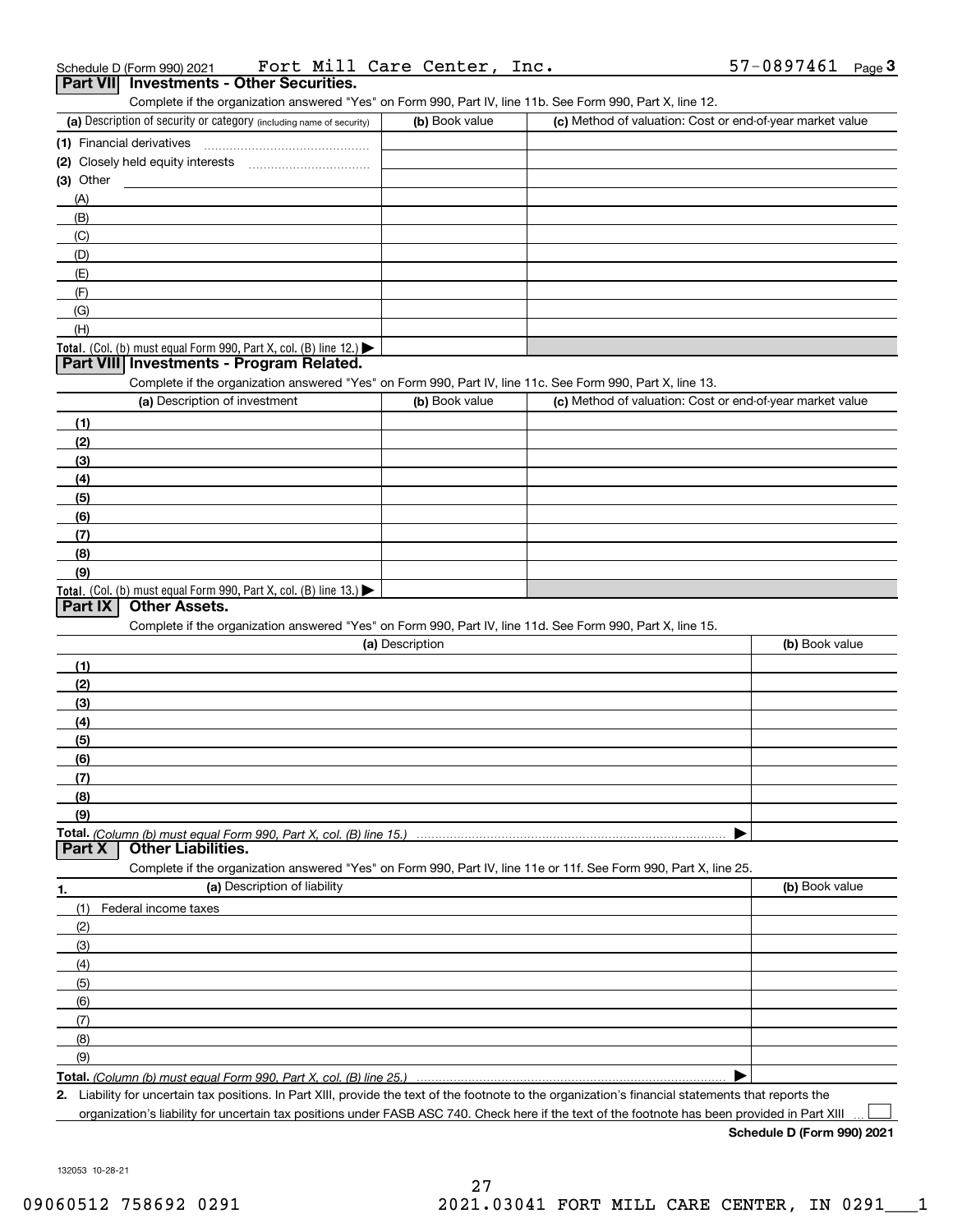|    | Fort Mill Care Center, Inc.<br>Schedule D (Form 990) 2021                                                                                                                                                                          | 57-0897461<br>Page <sup>4</sup> |              |
|----|------------------------------------------------------------------------------------------------------------------------------------------------------------------------------------------------------------------------------------|---------------------------------|--------------|
|    | Reconciliation of Revenue per Audited Financial Statements With Revenue per Return.<br>Part XI                                                                                                                                     |                                 |              |
|    | Complete if the organization answered "Yes" on Form 990, Part IV, line 12a.                                                                                                                                                        |                                 |              |
| 1  | Total revenue, gains, and other support per audited financial statements                                                                                                                                                           | $\mathbf{1}$                    |              |
| 2  | Amounts included on line 1 but not on Form 990, Part VIII, line 12:                                                                                                                                                                |                                 |              |
| a  | Net unrealized gains (losses) on investments [11] matter contracts and the unrealized gains (losses) on investments                                                                                                                | 2a                              |              |
|    |                                                                                                                                                                                                                                    | 2 <sub>b</sub>                  |              |
|    |                                                                                                                                                                                                                                    | 2c                              |              |
| d  |                                                                                                                                                                                                                                    | 2d                              |              |
| е  | Add lines 2a through 2d <b>must be a constructed as the constant of the constant of the constant of the construction</b>                                                                                                           |                                 | 2e           |
| з  |                                                                                                                                                                                                                                    |                                 | 3            |
| 4  | Amounts included on Form 990, Part VIII, line 12, but not on line 1:                                                                                                                                                               |                                 |              |
|    |                                                                                                                                                                                                                                    | 4a l                            |              |
| b  |                                                                                                                                                                                                                                    | 4 <sub>b</sub>                  |              |
|    | Add lines 4a and 4b                                                                                                                                                                                                                |                                 | 4с           |
| 5. |                                                                                                                                                                                                                                    |                                 | 5            |
|    | Part XII   Reconciliation of Expenses per Audited Financial Statements With Expenses per Return.                                                                                                                                   |                                 |              |
|    | Complete if the organization answered "Yes" on Form 990, Part IV, line 12a.                                                                                                                                                        |                                 |              |
| 1  |                                                                                                                                                                                                                                    |                                 | $\mathbf{1}$ |
| 2  | Amounts included on line 1 but not on Form 990, Part IX, line 25:                                                                                                                                                                  |                                 |              |
| a  |                                                                                                                                                                                                                                    | 2a l                            |              |
|    |                                                                                                                                                                                                                                    | 2 <sub>b</sub>                  |              |
|    |                                                                                                                                                                                                                                    | 2c                              |              |
|    |                                                                                                                                                                                                                                    | 2d                              |              |
| е  | Add lines 2a through 2d <b>contract and all anomalisation</b> and all anomalisation of the state of the state of the state of the state of the state of the state of the state of the state of the state of the state of the state |                                 | 2e           |
| з  |                                                                                                                                                                                                                                    |                                 | 3            |
| 4  | Amounts included on Form 990, Part IX, line 25, but not on line 1:                                                                                                                                                                 |                                 |              |
| а  | Investment expenses not included on Form 990, Part VIII, line 7b [1001111111111111111111111111111111                                                                                                                               | 4a l                            |              |
|    |                                                                                                                                                                                                                                    | 4b.                             |              |
|    | Add lines 4a and 4b                                                                                                                                                                                                                |                                 | 4c           |
| 5  |                                                                                                                                                                                                                                    |                                 | 5            |
|    | Part XIII Supplemental Information.                                                                                                                                                                                                |                                 |              |

Provide the descriptions required for Part II, lines 3, 5, and 9; Part III, lines 1a and 4; Part IV, lines 1b and 2b; Part V, line 4; Part X, line 2; Part XI, lines 2d and 4b; and Part XII, lines 2d and 4b. Also complete this part to provide any additional information.

132054 10-28-21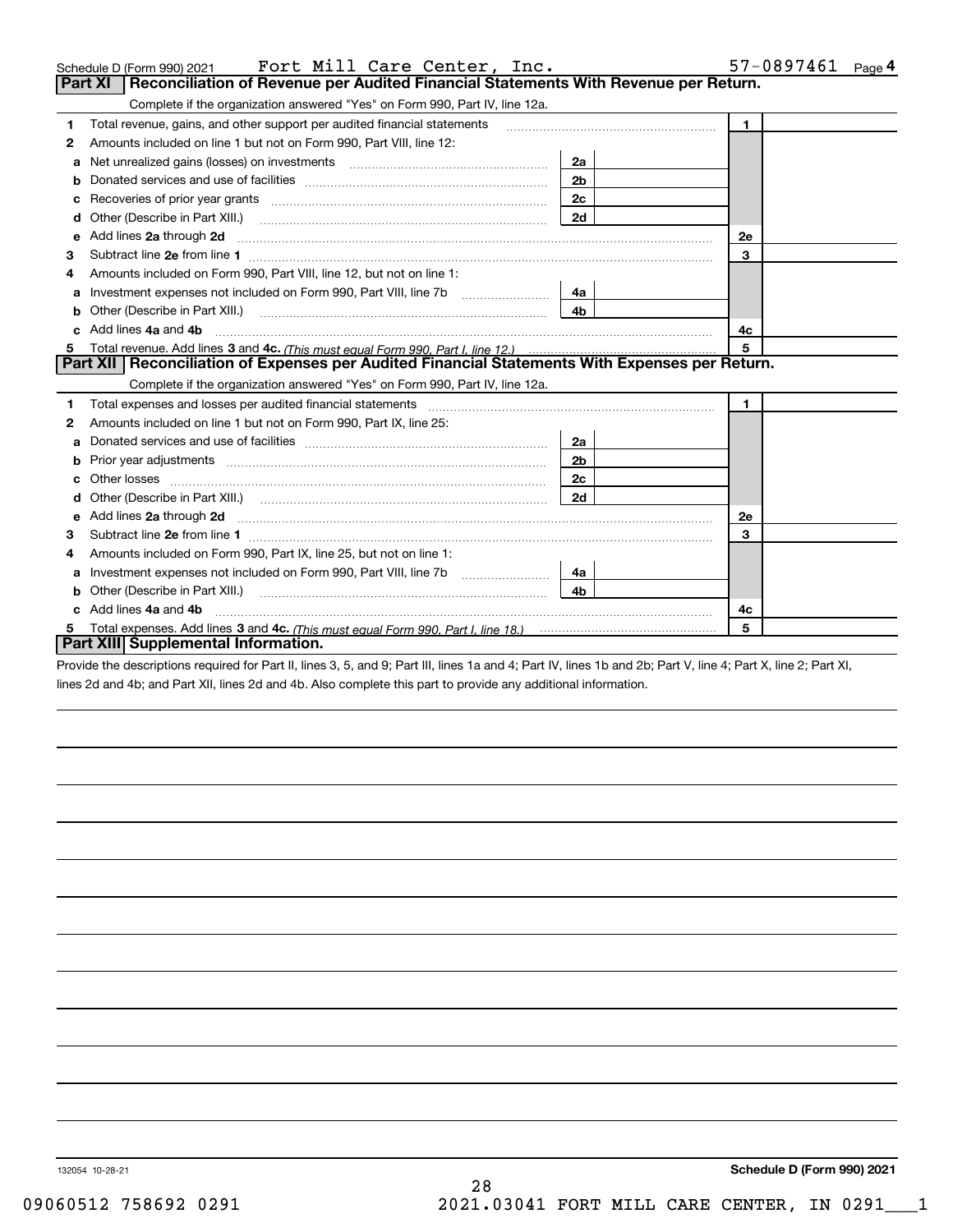### **SCHEDULE M (Form 990)**

# **Noncash Contributions**

OMB No. 1545-0047

| Department of the Treasury |
|----------------------------|
| Internal Revenue Service   |

**Complete if the organizations answered "Yes" on Form 990, Part IV, lines 29 or 30.** <sup>J</sup>**2021 Attach to Form 990.** J

**Open to Public Inspection**

| Name of the organization |  |
|--------------------------|--|

|  | Go to www.irs.gov/Form990 for instructions and the latest information. |
|--|------------------------------------------------------------------------|
|  |                                                                        |

|  |                             | <b>Employer identification number</b> |  |
|--|-----------------------------|---------------------------------------|--|
|  | Fort Mill Care Center, Inc. | 57-0897461                            |  |

| Part I | <b>Types of Property</b>                                                                                                       |                               |                                      |                                                                                                      |                                                              |     |    |
|--------|--------------------------------------------------------------------------------------------------------------------------------|-------------------------------|--------------------------------------|------------------------------------------------------------------------------------------------------|--------------------------------------------------------------|-----|----|
|        |                                                                                                                                | (a)<br>Check if<br>applicable | (b)<br>Number of<br>contributions or | (c)<br>Noncash contribution<br>amounts reported on<br>items contributed Form 990, Part VIII, line 1g | (d)<br>Method of determining<br>noncash contribution amounts |     |    |
| 1      |                                                                                                                                |                               |                                      |                                                                                                      |                                                              |     |    |
| 2      |                                                                                                                                |                               |                                      |                                                                                                      |                                                              |     |    |
| з      |                                                                                                                                |                               |                                      |                                                                                                      |                                                              |     |    |
| 4      |                                                                                                                                |                               |                                      |                                                                                                      |                                                              |     |    |
| 5      | Books and publications                                                                                                         |                               |                                      |                                                                                                      |                                                              |     |    |
|        | Clothing and household goods                                                                                                   |                               |                                      |                                                                                                      |                                                              |     |    |
| 6      |                                                                                                                                |                               |                                      |                                                                                                      |                                                              |     |    |
| 7      | Intellectual property                                                                                                          |                               |                                      |                                                                                                      |                                                              |     |    |
| 8      |                                                                                                                                |                               |                                      |                                                                                                      |                                                              |     |    |
| 9      | Securities - Publicly traded                                                                                                   |                               |                                      |                                                                                                      |                                                              |     |    |
| 10     | Securities - Closely held stock                                                                                                |                               |                                      |                                                                                                      |                                                              |     |    |
| 11     | Securities - Partnership, LLC, or                                                                                              |                               |                                      |                                                                                                      |                                                              |     |    |
|        | trust interests                                                                                                                |                               |                                      |                                                                                                      |                                                              |     |    |
| 12     |                                                                                                                                |                               |                                      |                                                                                                      |                                                              |     |    |
| 13     | Qualified conservation contribution -                                                                                          |                               |                                      |                                                                                                      |                                                              |     |    |
|        | Historic structures                                                                                                            |                               |                                      |                                                                                                      |                                                              |     |    |
| 14     | Qualified conservation contribution - Other                                                                                    |                               |                                      |                                                                                                      |                                                              |     |    |
| 15     | Real estate - Residential                                                                                                      |                               |                                      |                                                                                                      |                                                              |     |    |
| 16     | Real estate - Commercial                                                                                                       |                               |                                      |                                                                                                      |                                                              |     |    |
| 17     |                                                                                                                                |                               |                                      |                                                                                                      |                                                              |     |    |
| 18     |                                                                                                                                | X                             |                                      |                                                                                                      | 341,341. Estimated Cost                                      |     |    |
| 19     |                                                                                                                                |                               |                                      |                                                                                                      |                                                              |     |    |
| 20     |                                                                                                                                |                               |                                      |                                                                                                      |                                                              |     |    |
| 21     |                                                                                                                                |                               |                                      |                                                                                                      |                                                              |     |    |
| 22     |                                                                                                                                |                               |                                      |                                                                                                      |                                                              |     |    |
| 23     |                                                                                                                                |                               |                                      |                                                                                                      |                                                              |     |    |
| 24     |                                                                                                                                |                               |                                      |                                                                                                      |                                                              |     |    |
| 25     | Other<br>▸                                                                                                                     |                               |                                      |                                                                                                      |                                                              |     |    |
| 26     | Other                                                                                                                          |                               |                                      |                                                                                                      |                                                              |     |    |
| 27     | Other                                                                                                                          |                               |                                      |                                                                                                      |                                                              |     |    |
| 28     | Other                                                                                                                          |                               |                                      |                                                                                                      |                                                              |     |    |
| 29     | Number of Forms 8283 received by the organization during the tax year for contributions                                        |                               |                                      |                                                                                                      |                                                              |     |    |
|        | for which the organization completed Form 8283, Part V, Donee Acknowledgement                                                  |                               |                                      | 29                                                                                                   |                                                              |     |    |
|        |                                                                                                                                |                               |                                      |                                                                                                      |                                                              | Yes | No |
|        | 30a During the year, did the organization receive by contribution any property reported in Part I, lines 1 through 28, that it |                               |                                      |                                                                                                      |                                                              |     |    |
|        | must hold for at least three years from the date of the initial contribution, and which isn't required to be used for          |                               |                                      |                                                                                                      |                                                              |     |    |
|        | exempt purposes for the entire holding period?                                                                                 |                               |                                      |                                                                                                      |                                                              | 30a | х  |
|        | <b>b</b> If "Yes," describe the arrangement in Part II.                                                                        |                               |                                      |                                                                                                      |                                                              |     |    |
| 31     | Does the organization have a gift acceptance policy that requires the review of any nonstandard contributions?                 |                               |                                      |                                                                                                      |                                                              | 31  | х  |
|        | 32a Does the organization hire or use third parties or related organizations to solicit, process, or sell noncash              |                               |                                      |                                                                                                      |                                                              |     |    |
|        | contributions?                                                                                                                 |                               |                                      |                                                                                                      |                                                              | 32a | х  |
|        | <b>b</b> If "Yes," describe in Part II.                                                                                        |                               |                                      |                                                                                                      |                                                              |     |    |
| 33     | If the organization didn't report an amount in column (c) for a type of property for which column (a) is checked,              |                               |                                      |                                                                                                      |                                                              |     |    |
|        | describe in Part II.                                                                                                           |                               |                                      |                                                                                                      |                                                              |     |    |

For Paperwork Reduction Act Notice, see the Instructions for Form 990. Schedule M (Form 990) 2021 LHA

132141 11-17-21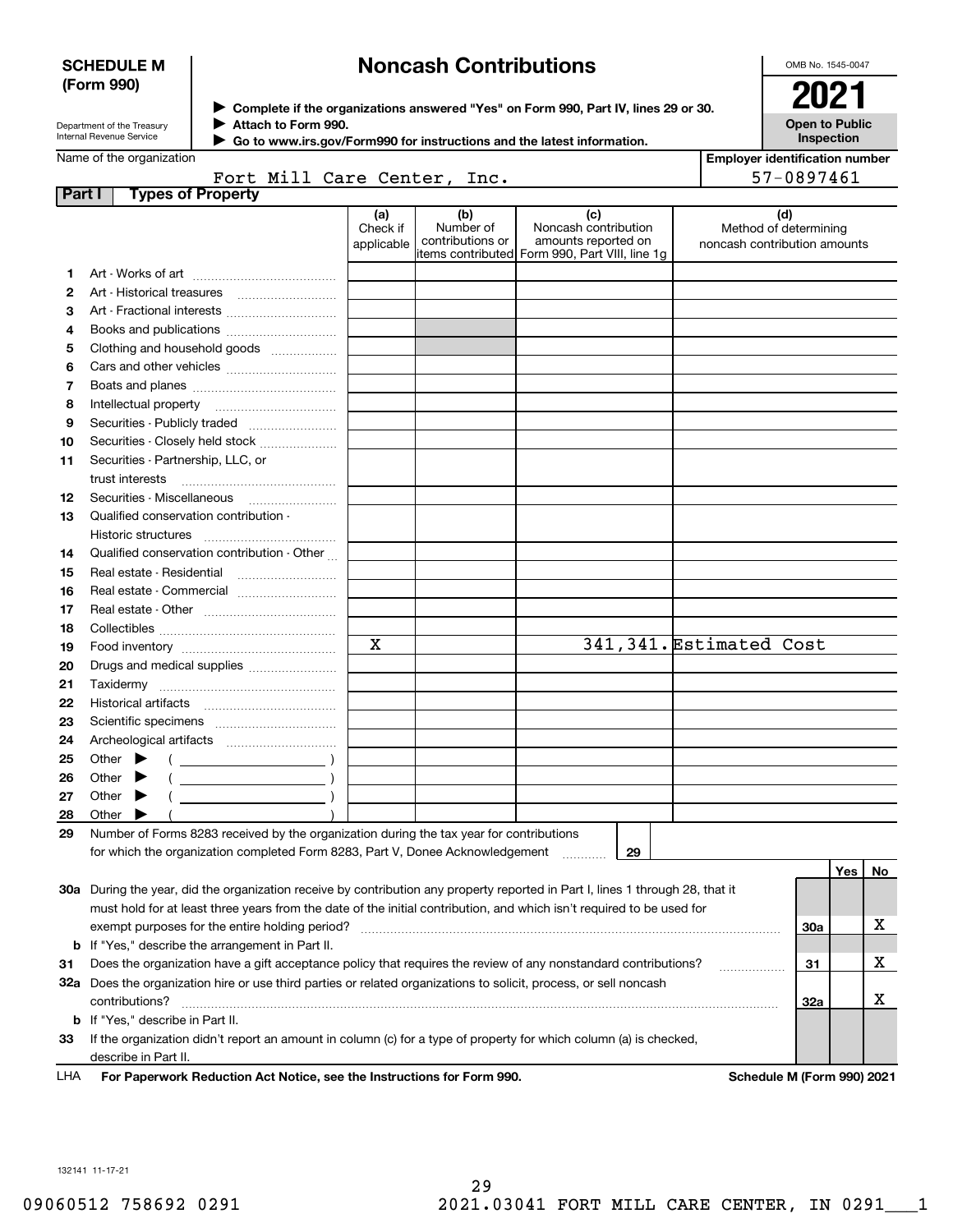**2**

Part II | Supplemental Information. Provide the information required by Part I, lines 30b, 32b, and 33, and whether the organization is reporting in Part I, column (b), the number of contributions, the number of items received, or a combination of both. Also complete this part for any additional information.

| 132142 11-17-21 |    | Schedule M (Form 990) 2021 |
|-----------------|----|----------------------------|
|                 | 30 |                            |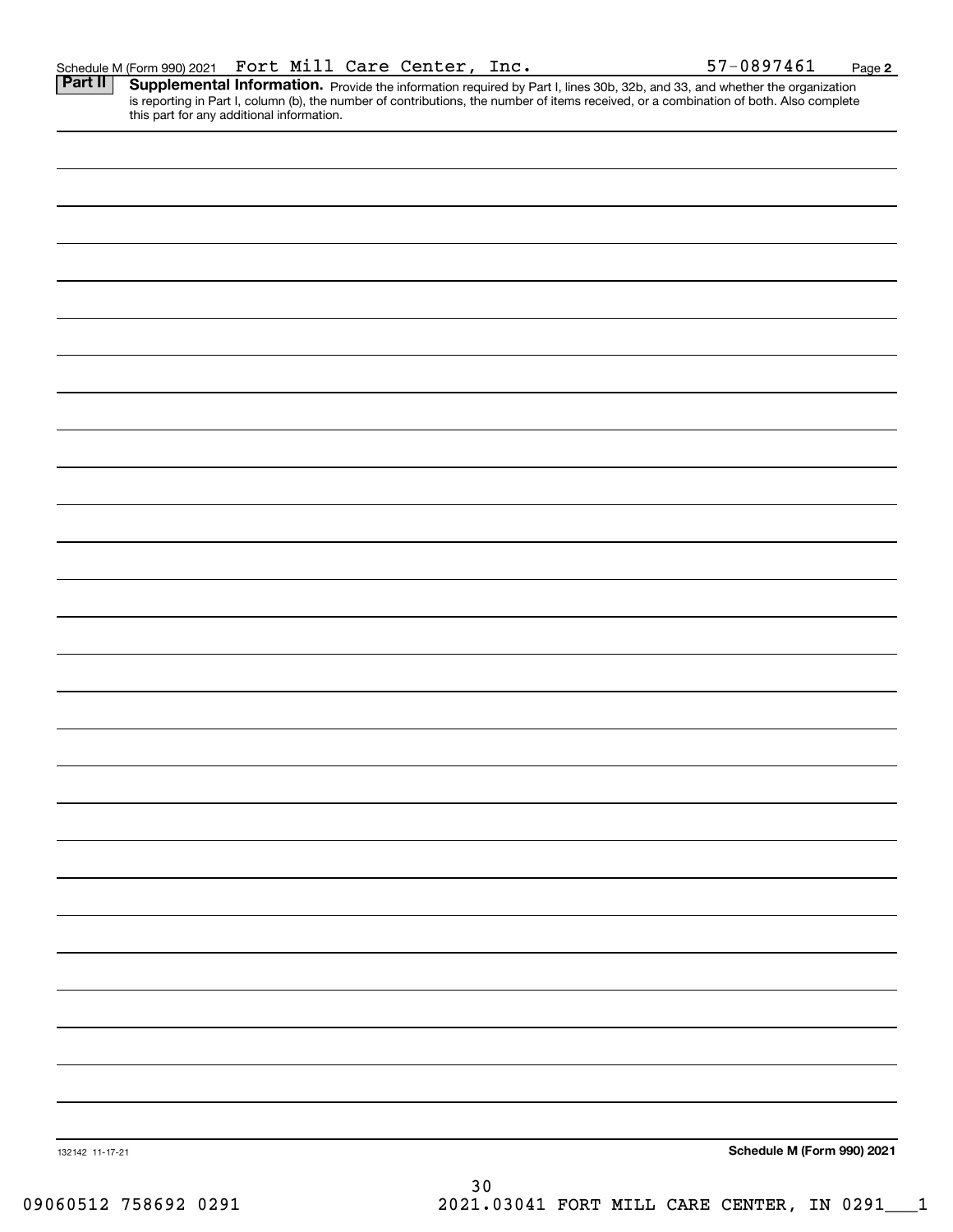| <b>SCHEDULE O</b><br>(Form 990)<br>Department of the Treasury<br>Internal Revenue Service | Supplemental Information to Form 990 or 990-EZ<br>Complete to provide information for responses to specific questions on<br>Form 990 or 990-EZ or to provide any additional information.<br>Attach to Form 990 or Form 990-EZ.<br>Go to www.irs.gov/Form990 for the latest information. | OMB No. 1545-0047<br><b>Open to Public</b><br>Inspection |
|-------------------------------------------------------------------------------------------|-----------------------------------------------------------------------------------------------------------------------------------------------------------------------------------------------------------------------------------------------------------------------------------------|----------------------------------------------------------|
| Name of the organization                                                                  |                                                                                                                                                                                                                                                                                         | <b>Employer identification number</b>                    |
|                                                                                           | Fort Mill Care Center, Inc.                                                                                                                                                                                                                                                             | 57-0897461                                               |
|                                                                                           | Form 990, Part VI, Section B, line 11b:                                                                                                                                                                                                                                                 |                                                          |
|                                                                                           | Officer's of the non profit review all documents before filings.                                                                                                                                                                                                                        |                                                          |
|                                                                                           | Form 990, Part VI, Section C, Line 18:                                                                                                                                                                                                                                                  |                                                          |
| N/A                                                                                       |                                                                                                                                                                                                                                                                                         |                                                          |
|                                                                                           | Form 990, Part VI, Section C, Line 19:                                                                                                                                                                                                                                                  |                                                          |
|                                                                                           | Documents made available upon request.                                                                                                                                                                                                                                                  |                                                          |
|                                                                                           | Form 990, Part XI, line 9, Changes in Net Assets:                                                                                                                                                                                                                                       |                                                          |
|                                                                                           | Net of Non-cash items received and distributed                                                                                                                                                                                                                                          | $-42,927.$                                               |
| Rounding                                                                                  |                                                                                                                                                                                                                                                                                         | $1$ .                                                    |
|                                                                                           | Total to Form 990, Part XI, Line 9                                                                                                                                                                                                                                                      | $-42,926.$                                               |
|                                                                                           |                                                                                                                                                                                                                                                                                         |                                                          |
|                                                                                           |                                                                                                                                                                                                                                                                                         |                                                          |
|                                                                                           |                                                                                                                                                                                                                                                                                         |                                                          |
|                                                                                           |                                                                                                                                                                                                                                                                                         |                                                          |
|                                                                                           |                                                                                                                                                                                                                                                                                         |                                                          |
|                                                                                           |                                                                                                                                                                                                                                                                                         |                                                          |
| 132211 11-11-21                                                                           | LHA For Paperwork Reduction Act Notice, see the Instructions for Form 990 or 990-EZ.                                                                                                                                                                                                    | Schedule O (Form 990) 2021                               |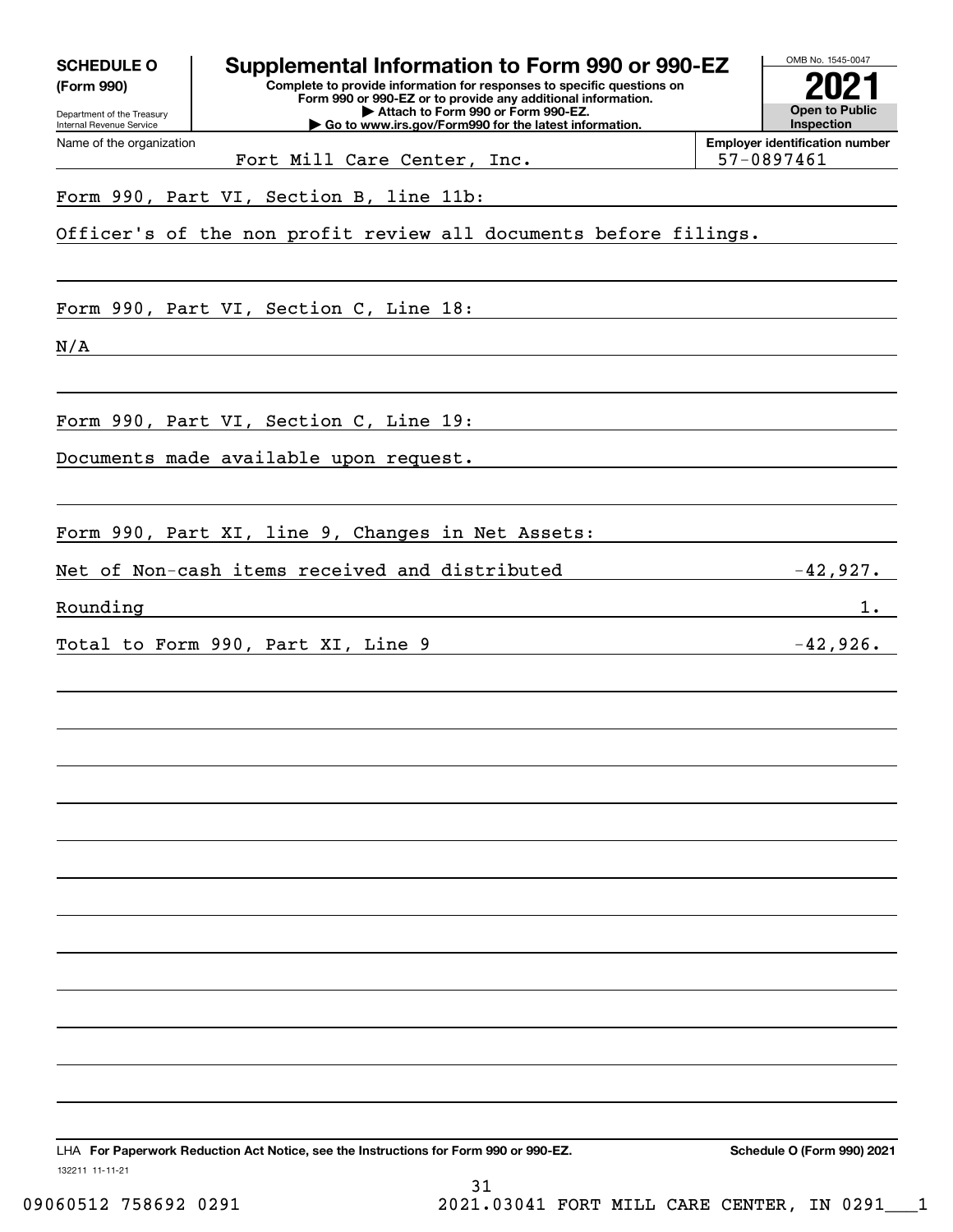#### **2021 DEPRECIATION AND AMORTIZATION REPORT**

|              | Form 990 Page 10                           |                           |        |              |                                                                  |                             | 990                          |                        |                              |                                  |                                          |                               |                                         |                                       |
|--------------|--------------------------------------------|---------------------------|--------|--------------|------------------------------------------------------------------|-----------------------------|------------------------------|------------------------|------------------------------|----------------------------------|------------------------------------------|-------------------------------|-----------------------------------------|---------------------------------------|
| Asset<br>No. | Description                                | Date<br>Acquired          | Method | Life         | $\begin{smallmatrix} 0\\0\\1\\1\end{smallmatrix}$<br>Line<br>No. | Unadjusted<br>Cost Or Basis | Bus<br>$\frac{9}{6}$<br>Excl | Section 179<br>Expense | <b>Reduction In</b><br>Basis | <b>Basis For</b><br>Depreciation | Beginning<br>Accumulated<br>Depreciation | Current<br>Sec 179<br>Expense | <b>Current Year</b><br><b>Deduction</b> | Ending<br>Accumulated<br>Depreciation |
|              | Other                                      |                           |        |              |                                                                  |                             |                              |                        |                              |                                  |                                          |                               |                                         |                                       |
|              | 1 COPIER                                   | 02/05/97                  |        | $200DB$ 5.00 | MQ17                                                             | 735.                        |                              |                        |                              | 735.                             | 735.                                     |                               | $\mathbf{0}$ .                          | 735.                                  |
|              | 2 Building                                 | 02/05/15 SL               |        |              | 39.00 MM17                                                       | 249,197.                    |                              |                        |                              | 249,197.                         | 37,541.                                  |                               | 6,390                                   | 43,931.                               |
|              | 3 Building Upfit                           | 09/09/15 SL               |        |              | 39.00 MM17                                                       | 60,277.                     |                              |                        |                              | 60,277.                          | 8,181.                                   |                               | 1,545                                   | 9,726.                                |
|              | 4 Awning                                   | 07/31/15 150DB 15.00 HY17 |        |              |                                                                  | 12,304.                     |                              |                        |                              | 12,304.                          | 5,215.                                   |                               | 746.                                    | 5,961.                                |
|              | 5 Freezer                                  | 09/30/15 SL               |        |              | 15.00 HY <sub>17</sub>                                           | 17,633.                     |                              |                        |                              | 17,633.                          | 6, 305.                                  |                               | 1,193.                                  | 7,498.                                |
|              | 6 Building Upfit                           | 12/09/16 SL               |        |              | 39.00 MM17                                                       | 154,331.                    |                              |                        |                              | 154,331.                         | 15,993.                                  |                               | 3,957.                                  | 19,950.                               |
|              | 7 Building Upfit                           | $01/13/17$ SL             |        |              | 39.00 MM17                                                       | 46,578.                     |                              |                        |                              | 46,578.                          | 4,727.                                   |                               | 1,194.                                  | 5,921.                                |
|              | 8 Site Drainage/Water Proofing 10/25/17 SL |                           |        |              | 39.00 MM17                                                       | 14,298.                     |                              |                        |                              | 14,298.                          | 1,177.                                   |                               | 367.                                    | 1,544.                                |
|              | 9 Commercial Refrigerator                  | 09/17/21 200DB 5.00       |        |              | <b>HY19B</b>                                                     | 4,357.                      |                              |                        |                              | 4,357.                           |                                          |                               | 871                                     | 871.                                  |
|              | * 990 Page 10 Total Other                  |                           |        |              |                                                                  | 559,710.                    |                              |                        |                              | 559,710.                         | 79,874.                                  |                               | 16,263                                  | 96,137.                               |
|              | * Grand Total 990 Page 10<br>Depr          |                           |        |              |                                                                  | 559,710.                    |                              |                        |                              | 559,710.                         | 79,874.                                  |                               | 16,263.                                 | 96,137.                               |
|              |                                            |                           |        |              |                                                                  |                             |                              |                        |                              |                                  |                                          |                               |                                         |                                       |
|              | Current Year Activity                      |                           |        |              |                                                                  |                             |                              |                        |                              |                                  |                                          |                               |                                         |                                       |
|              | Beginning balance                          |                           |        |              |                                                                  | 555, 353.                   |                              |                        | $\mathbf{0}$ .               | 555, 353.                        | 79,874.                                  |                               |                                         | 95,266.                               |
|              | Acquisitions                               |                           |        |              |                                                                  | 4,357.                      |                              |                        | $\mathfrak o$ .              | 4,357.                           | $\mathbf 0$ .                            |                               |                                         | 871.                                  |
|              | Dispositions/Retired                       |                           |        |              |                                                                  | $\mathsf{0}\,$ .            |                              |                        | $\mathbf{0}$ .               | $\mathbf{0}$ .                   | 0.                                       |                               |                                         | $\mathfrak o$ .                       |
|              | Ending balance                             |                           |        |              |                                                                  | 559,710.                    |                              |                        | $\mathbf 0$ .                | 559,710.                         | 79,874.                                  |                               |                                         | 96, 137.                              |

(D) - Asset disposed \* ITC, Salvage, Bonus, Commercial Revitalization Deduction, GO Zone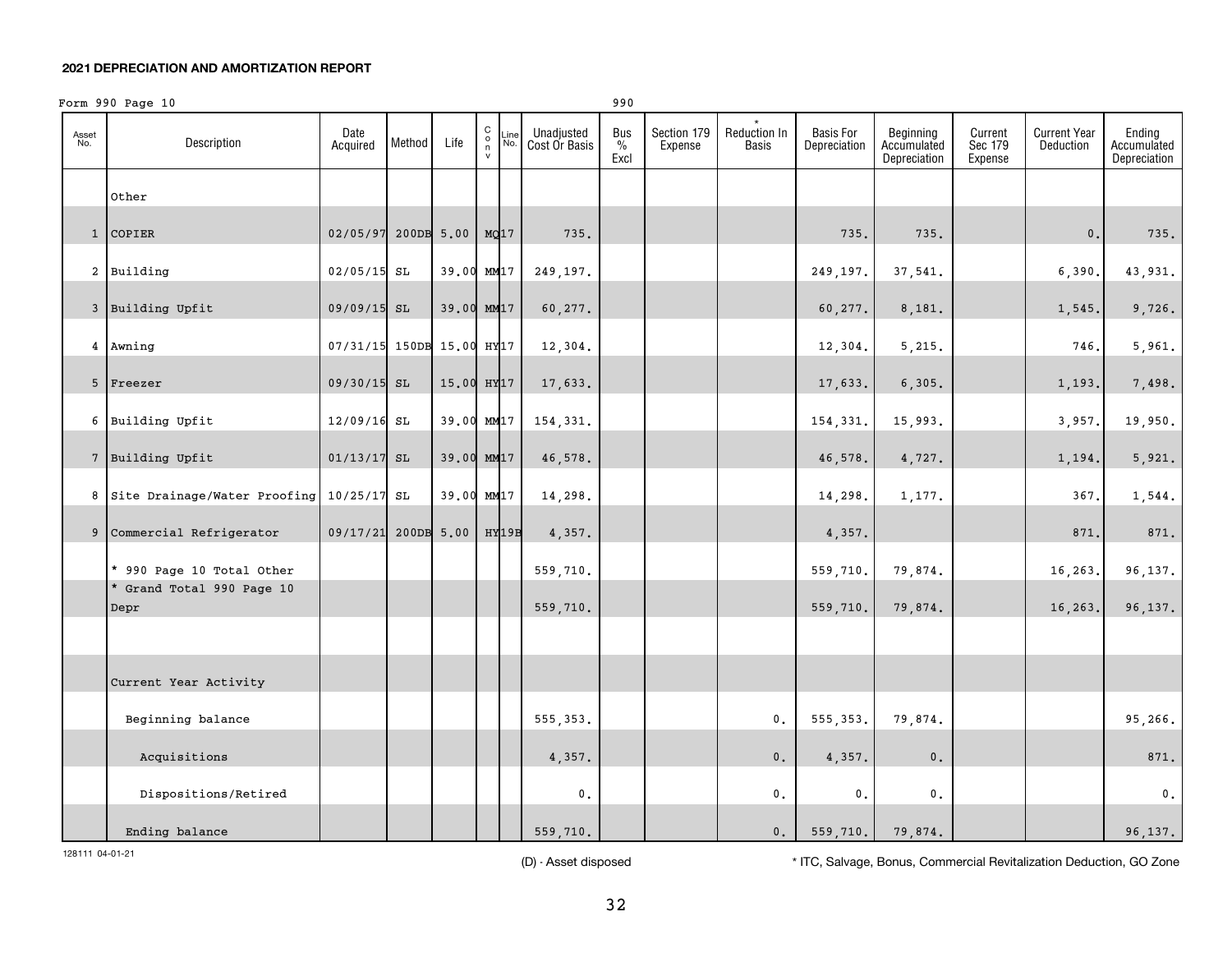#### **2021 DEPRECIATION AND AMORTIZATION REPORT**

| Form 990 Page 10<br>990 |                   |                  |        |      |  |  |                                                                                                                                |                  |                        |                                  |                           |                                          |                               |                                  |                                       |
|-------------------------|-------------------|------------------|--------|------|--|--|--------------------------------------------------------------------------------------------------------------------------------|------------------|------------------------|----------------------------------|---------------------------|------------------------------------------|-------------------------------|----------------------------------|---------------------------------------|
| Asset<br>No.            | Description       | Date<br>Acquired | Method | Life |  |  | $\begin{array}{cc} C \\ O \\ N \end{array}$ and $\begin{array}{cc} \text{Line} \\ \text{N} \text{O} \end{array}$ Cost Or Basis | Bus<br>%<br>Excl | Section 179<br>Expense | $\star$<br>Reduction In<br>Basis | Basis For<br>Depreciation | Beginning<br>Accumulated<br>Depreciation | Current<br>Sec 179<br>Expense | <b>Current Year</b><br>Deduction | Ending<br>Accumulated<br>Depreciation |
|                         | Ending accum depr |                  |        |      |  |  |                                                                                                                                |                  |                        |                                  |                           | 96,137.                                  |                               |                                  |                                       |
|                         | Ending book value |                  |        |      |  |  |                                                                                                                                |                  |                        |                                  |                           | 463, 573.                                |                               |                                  |                                       |
|                         |                   |                  |        |      |  |  |                                                                                                                                |                  |                        |                                  |                           |                                          |                               |                                  |                                       |
|                         |                   |                  |        |      |  |  |                                                                                                                                |                  |                        |                                  |                           |                                          |                               |                                  |                                       |
|                         |                   |                  |        |      |  |  |                                                                                                                                |                  |                        |                                  |                           |                                          |                               |                                  |                                       |
|                         |                   |                  |        |      |  |  |                                                                                                                                |                  |                        |                                  |                           |                                          |                               |                                  |                                       |
|                         |                   |                  |        |      |  |  |                                                                                                                                |                  |                        |                                  |                           |                                          |                               |                                  |                                       |
|                         |                   |                  |        |      |  |  |                                                                                                                                |                  |                        |                                  |                           |                                          |                               |                                  |                                       |
|                         |                   |                  |        |      |  |  |                                                                                                                                |                  |                        |                                  |                           |                                          |                               |                                  |                                       |
|                         |                   |                  |        |      |  |  |                                                                                                                                |                  |                        |                                  |                           |                                          |                               |                                  |                                       |
|                         |                   |                  |        |      |  |  |                                                                                                                                |                  |                        |                                  |                           |                                          |                               |                                  |                                       |
|                         |                   |                  |        |      |  |  |                                                                                                                                |                  |                        |                                  |                           |                                          |                               |                                  |                                       |
|                         |                   |                  |        |      |  |  |                                                                                                                                |                  |                        |                                  |                           |                                          |                               |                                  |                                       |
|                         |                   |                  |        |      |  |  |                                                                                                                                |                  |                        |                                  |                           |                                          |                               |                                  |                                       |
|                         |                   |                  |        |      |  |  |                                                                                                                                |                  |                        |                                  |                           |                                          |                               |                                  |                                       |
|                         |                   |                  |        |      |  |  |                                                                                                                                |                  |                        |                                  |                           |                                          |                               |                                  |                                       |
|                         |                   |                  |        |      |  |  |                                                                                                                                |                  |                        |                                  |                           |                                          |                               |                                  |                                       |
|                         |                   |                  |        |      |  |  |                                                                                                                                |                  |                        |                                  |                           |                                          |                               |                                  |                                       |
|                         |                   |                  |        |      |  |  |                                                                                                                                |                  |                        |                                  |                           |                                          |                               |                                  |                                       |

128111 04-01-21

(D) - Asset disposed \* ITC, Salvage, Bonus, Commercial Revitalization Deduction, GO Zone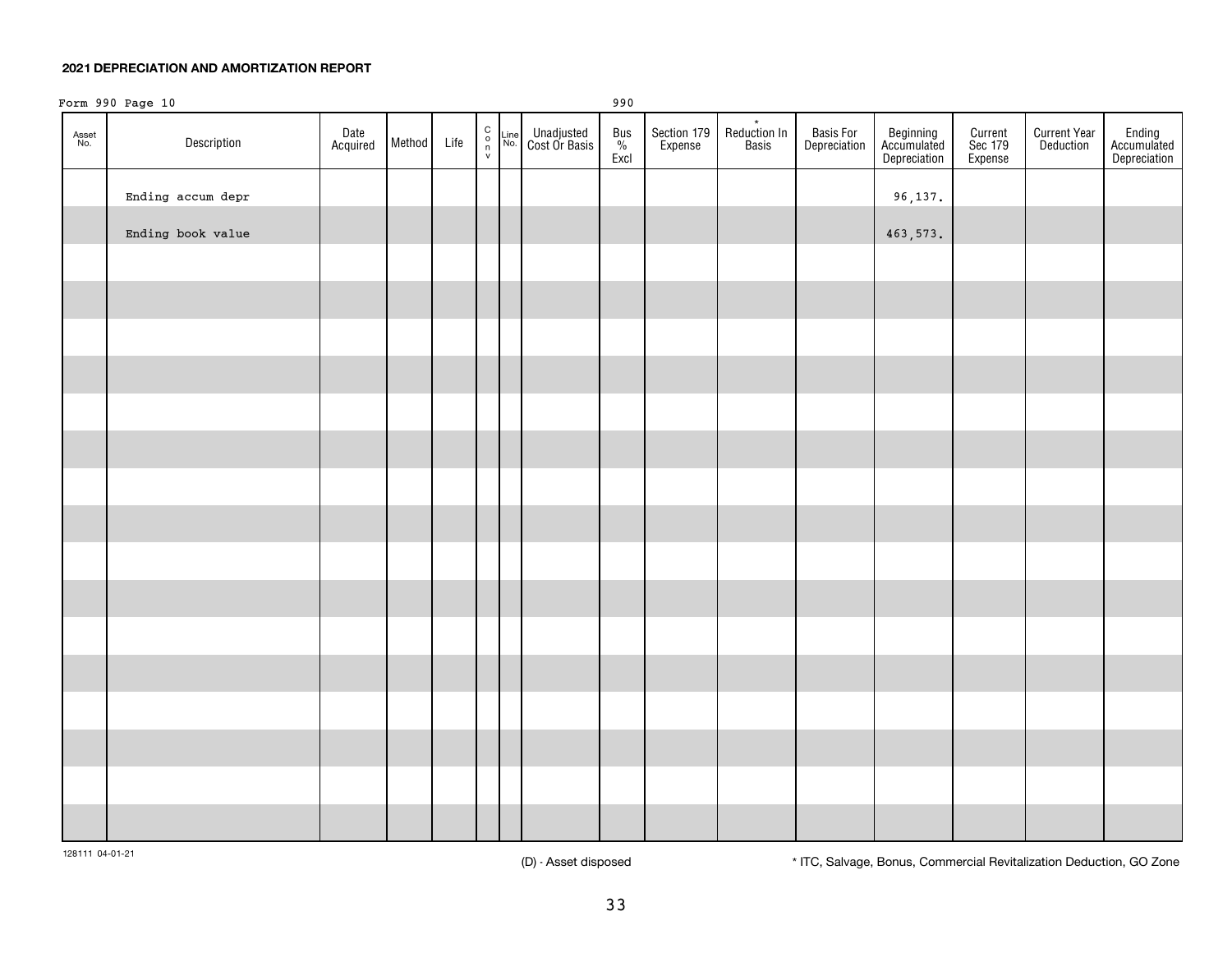|                                  | <b>Depreciation and Amortization</b>                                    | OMB No. 1545-0                                  |                    |  |  |  |  |
|----------------------------------|-------------------------------------------------------------------------|-------------------------------------------------|--------------------|--|--|--|--|
| Form 4562                        | (Including Information on Listed Property)                              | 990                                             | $202 \cdot$        |  |  |  |  |
| Department of the Treasury       | Attach to your tax return.                                              |                                                 | Attachment         |  |  |  |  |
| (99)<br>Internal Revenue Service | Go to www.irs.gov/Form4562 for instructions and the latest information. |                                                 |                    |  |  |  |  |
| Name(s) shown on return          |                                                                         | Business or activity to which this form relates | Identifying number |  |  |  |  |

## **Depreciation and Amortization**

OMB No. 1545-0172

**2021**

|     | Fort Mill Care Center, Inc.                                                                                                                                                                     |                                                                                                                                                                                                                              |                                                                                                     | Form 990 Page 10       |                |            | 57-0897461                 |  |  |  |  |  |
|-----|-------------------------------------------------------------------------------------------------------------------------------------------------------------------------------------------------|------------------------------------------------------------------------------------------------------------------------------------------------------------------------------------------------------------------------------|-----------------------------------------------------------------------------------------------------|------------------------|----------------|------------|----------------------------|--|--|--|--|--|
|     | Part I<br>Election To Expense Certain Property Under Section 179 Note: If you have any listed property, complete Part V before you complete Part I.                                             |                                                                                                                                                                                                                              |                                                                                                     |                        |                |            |                            |  |  |  |  |  |
|     | <b>1</b> Maximum amount (see instructions)                                                                                                                                                      |                                                                                                                                                                                                                              |                                                                                                     |                        |                | 1          | 1,050,000.                 |  |  |  |  |  |
|     | 2 Total cost of section 179 property placed in service (see instructions) manufactured cost of section 179 property placed in service (see instructions)                                        | $\mathbf{2}$                                                                                                                                                                                                                 |                                                                                                     |                        |                |            |                            |  |  |  |  |  |
|     |                                                                                                                                                                                                 | 3                                                                                                                                                                                                                            | 2,620,000.                                                                                          |                        |                |            |                            |  |  |  |  |  |
|     | 4 Reduction in limitation. Subtract line 3 from line 2. If zero or less, enter -0-                                                                                                              |                                                                                                                                                                                                                              |                                                                                                     |                        |                | 4<br>5     |                            |  |  |  |  |  |
|     |                                                                                                                                                                                                 | 5 Dollar limitation for tax year. Subtract line 4 from line 1. If zero or less, enter -0-. If married filing separately, see instructions<br>(c) Elected cost<br>(a) Description of property<br>(b) Cost (business use only) |                                                                                                     |                        |                |            |                            |  |  |  |  |  |
| 6   |                                                                                                                                                                                                 |                                                                                                                                                                                                                              |                                                                                                     |                        |                |            |                            |  |  |  |  |  |
|     |                                                                                                                                                                                                 |                                                                                                                                                                                                                              |                                                                                                     |                        |                |            |                            |  |  |  |  |  |
|     |                                                                                                                                                                                                 |                                                                                                                                                                                                                              |                                                                                                     |                        |                |            |                            |  |  |  |  |  |
|     |                                                                                                                                                                                                 |                                                                                                                                                                                                                              |                                                                                                     |                        |                |            |                            |  |  |  |  |  |
|     | <b>7</b> Listed property. Enter the amount from line 29                                                                                                                                         |                                                                                                                                                                                                                              |                                                                                                     | $\overline{7}$         |                |            |                            |  |  |  |  |  |
|     |                                                                                                                                                                                                 |                                                                                                                                                                                                                              |                                                                                                     |                        |                | 8          |                            |  |  |  |  |  |
|     |                                                                                                                                                                                                 |                                                                                                                                                                                                                              |                                                                                                     |                        |                | 9          |                            |  |  |  |  |  |
|     |                                                                                                                                                                                                 |                                                                                                                                                                                                                              |                                                                                                     |                        |                | 10         |                            |  |  |  |  |  |
|     | 11 Business income limitation. Enter the smaller of business income (not less than zero) or line 5                                                                                              |                                                                                                                                                                                                                              |                                                                                                     |                        |                | 11         |                            |  |  |  |  |  |
|     |                                                                                                                                                                                                 |                                                                                                                                                                                                                              |                                                                                                     |                        |                | 12         |                            |  |  |  |  |  |
|     | 13 Carryover of disallowed deduction to 2022. Add lines 9 and 10, less line 12                                                                                                                  |                                                                                                                                                                                                                              |                                                                                                     | 13                     |                |            |                            |  |  |  |  |  |
|     | <b>Note:</b> Don't use Part II or Part III below for listed property. Instead, use Part V.<br>Part II<br>Special Depreciation Allowance and Other Depreciation (Don't include listed property.) |                                                                                                                                                                                                                              |                                                                                                     |                        |                |            |                            |  |  |  |  |  |
|     | 14 Special depreciation allowance for qualified property (other than listed property) placed in service during                                                                                  |                                                                                                                                                                                                                              |                                                                                                     |                        |                |            |                            |  |  |  |  |  |
|     | the tax year                                                                                                                                                                                    |                                                                                                                                                                                                                              |                                                                                                     |                        |                | 14         |                            |  |  |  |  |  |
|     | 15 Property subject to section 168(f)(1) election matches contained and contained and contained and contained                                                                                   |                                                                                                                                                                                                                              |                                                                                                     |                        |                | 15         |                            |  |  |  |  |  |
|     | 16 Other depreciation (including ACRS)                                                                                                                                                          |                                                                                                                                                                                                                              |                                                                                                     |                        |                | 16         |                            |  |  |  |  |  |
|     | Part III<br><b>MACRS Depreciation (Don't include listed property. See instructions.)</b>                                                                                                        |                                                                                                                                                                                                                              |                                                                                                     |                        |                |            |                            |  |  |  |  |  |
|     |                                                                                                                                                                                                 |                                                                                                                                                                                                                              | <b>Section A</b>                                                                                    |                        |                |            |                            |  |  |  |  |  |
|     | 17 MACRS deductions for assets placed in service in tax years beginning before 2021                                                                                                             |                                                                                                                                                                                                                              |                                                                                                     |                        |                | 17         | 15,392.                    |  |  |  |  |  |
|     | 18 If you are electing to group any assets placed in service during the tax year into one or more general asset accounts, check here                                                            |                                                                                                                                                                                                                              |                                                                                                     |                        |                |            |                            |  |  |  |  |  |
|     | Section B - Assets Placed in Service During 2021 Tax Year Using the General Depreciation System                                                                                                 |                                                                                                                                                                                                                              |                                                                                                     |                        |                |            |                            |  |  |  |  |  |
|     |                                                                                                                                                                                                 |                                                                                                                                                                                                                              |                                                                                                     |                        |                |            |                            |  |  |  |  |  |
|     | (a) Classification of property                                                                                                                                                                  | (b) Month and<br>year placed<br>in service                                                                                                                                                                                   | (c) Basis for depreciation<br>(business/investment use)<br>only - see instructions)                 | (d) Recovery<br>period | (e) Convention | (f) Method | (g) Depreciation deduction |  |  |  |  |  |
| 19a | 3-year property                                                                                                                                                                                 |                                                                                                                                                                                                                              |                                                                                                     |                        |                |            |                            |  |  |  |  |  |
| b   | 5-year property                                                                                                                                                                                 |                                                                                                                                                                                                                              | 4,357.                                                                                              | 5 Yrs.                 | НY             | 200DB      | 871.                       |  |  |  |  |  |
| с   | 7-year property                                                                                                                                                                                 |                                                                                                                                                                                                                              |                                                                                                     |                        |                |            |                            |  |  |  |  |  |
| d   | 10-year property                                                                                                                                                                                |                                                                                                                                                                                                                              |                                                                                                     |                        |                |            |                            |  |  |  |  |  |
| е   | 15-year property                                                                                                                                                                                |                                                                                                                                                                                                                              |                                                                                                     |                        |                |            |                            |  |  |  |  |  |
| f   | 20-year property                                                                                                                                                                                |                                                                                                                                                                                                                              |                                                                                                     |                        |                |            |                            |  |  |  |  |  |
| g   | 25-year property                                                                                                                                                                                |                                                                                                                                                                                                                              |                                                                                                     | 25 yrs.                |                | S/L        |                            |  |  |  |  |  |
|     | Residential rental property<br>h                                                                                                                                                                |                                                                                                                                                                                                                              |                                                                                                     | 27.5 yrs.              | MМ<br>МM       | S/L<br>S/L |                            |  |  |  |  |  |
|     |                                                                                                                                                                                                 |                                                                                                                                                                                                                              |                                                                                                     | 27.5 yrs.              | МM             | S/L        |                            |  |  |  |  |  |
| j.  | Nonresidential real property                                                                                                                                                                    |                                                                                                                                                                                                                              |                                                                                                     | 39 yrs.                | MM             | S/L        |                            |  |  |  |  |  |
|     |                                                                                                                                                                                                 |                                                                                                                                                                                                                              | Section C - Assets Placed in Service During 2021 Tax Year Using the Alternative Depreciation System |                        |                |            |                            |  |  |  |  |  |
| 20a | Class life                                                                                                                                                                                      |                                                                                                                                                                                                                              |                                                                                                     |                        |                | S/L        |                            |  |  |  |  |  |
|     | 12-year<br>b                                                                                                                                                                                    |                                                                                                                                                                                                                              |                                                                                                     | 12 yrs.                |                | S/L        |                            |  |  |  |  |  |
|     | 30-year<br>с                                                                                                                                                                                    |                                                                                                                                                                                                                              |                                                                                                     | 30 yrs.                | MМ             | S/L        |                            |  |  |  |  |  |
|     | d<br>40-year                                                                                                                                                                                    | $\prime$                                                                                                                                                                                                                     |                                                                                                     | 40 yrs.                | МM             | S/L        |                            |  |  |  |  |  |
|     | Part IV<br><b>Summary (See instructions.)</b>                                                                                                                                                   |                                                                                                                                                                                                                              |                                                                                                     |                        |                |            |                            |  |  |  |  |  |
|     | 21 Listed property. Enter amount from line 28                                                                                                                                                   |                                                                                                                                                                                                                              |                                                                                                     |                        |                | 21         |                            |  |  |  |  |  |
|     | 22 Total. Add amounts from line 12, lines 14 through 17, lines 19 and 20 in column (g), and line 21.                                                                                            |                                                                                                                                                                                                                              |                                                                                                     |                        |                |            |                            |  |  |  |  |  |
|     | Enter here and on the appropriate lines of your return. Partnerships and S corporations - see instr.                                                                                            |                                                                                                                                                                                                                              |                                                                                                     |                        |                | 22         | 16, 263.                   |  |  |  |  |  |
|     | 23 For assets shown above and placed in service during the current year, enter the                                                                                                              |                                                                                                                                                                                                                              |                                                                                                     | 23                     |                |            |                            |  |  |  |  |  |

116251 12-21-21 LHA **For Paperwork Reduction Act Notice, see separate** *i***nstructions. And the comment of the South Act Notice, see separate instructions.** The mode of the South of the South of the South of the South of t 09060512 758692 0291 2021.03041 FORT MILL CARE CENTER, IN 0291\_\_\_1